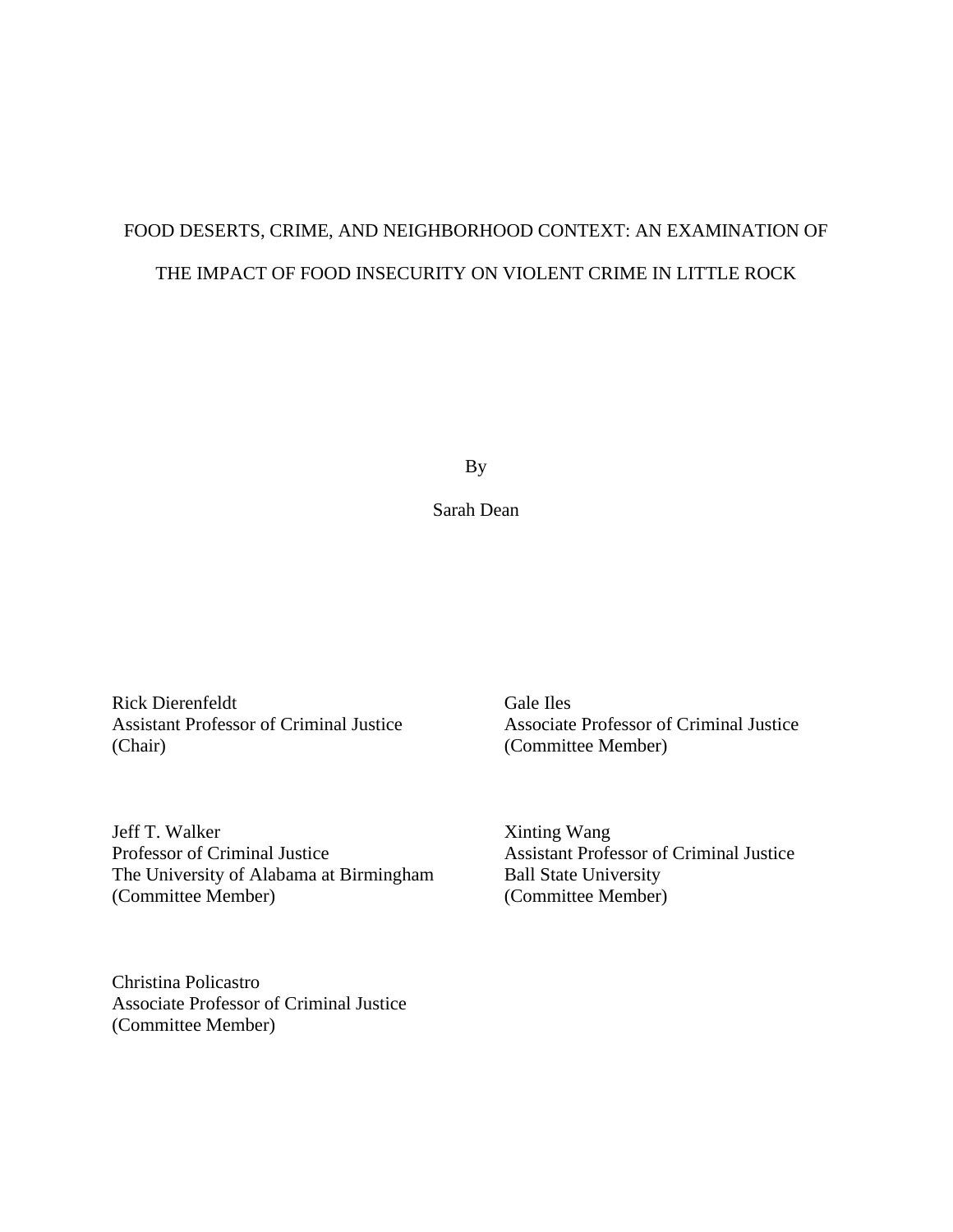# FOOD DESERTS, CRIME, AND NEIGHBORHOOD CONTEXT: AN EXAMINATION OF THE IMPACT OF FOOD INSECURITY ON VIOLENT CRIME IN LITTLE ROCK

By

Sarah Dean

A Thesis Submitted to the Faculty of the University of Tennessee at Chattanooga in Partial Fulfillment of the Requirements of the Degree of Master of Criminal Justice

The University of Tennessee at Chattanooga Chattanooga, Tennessee

May 2022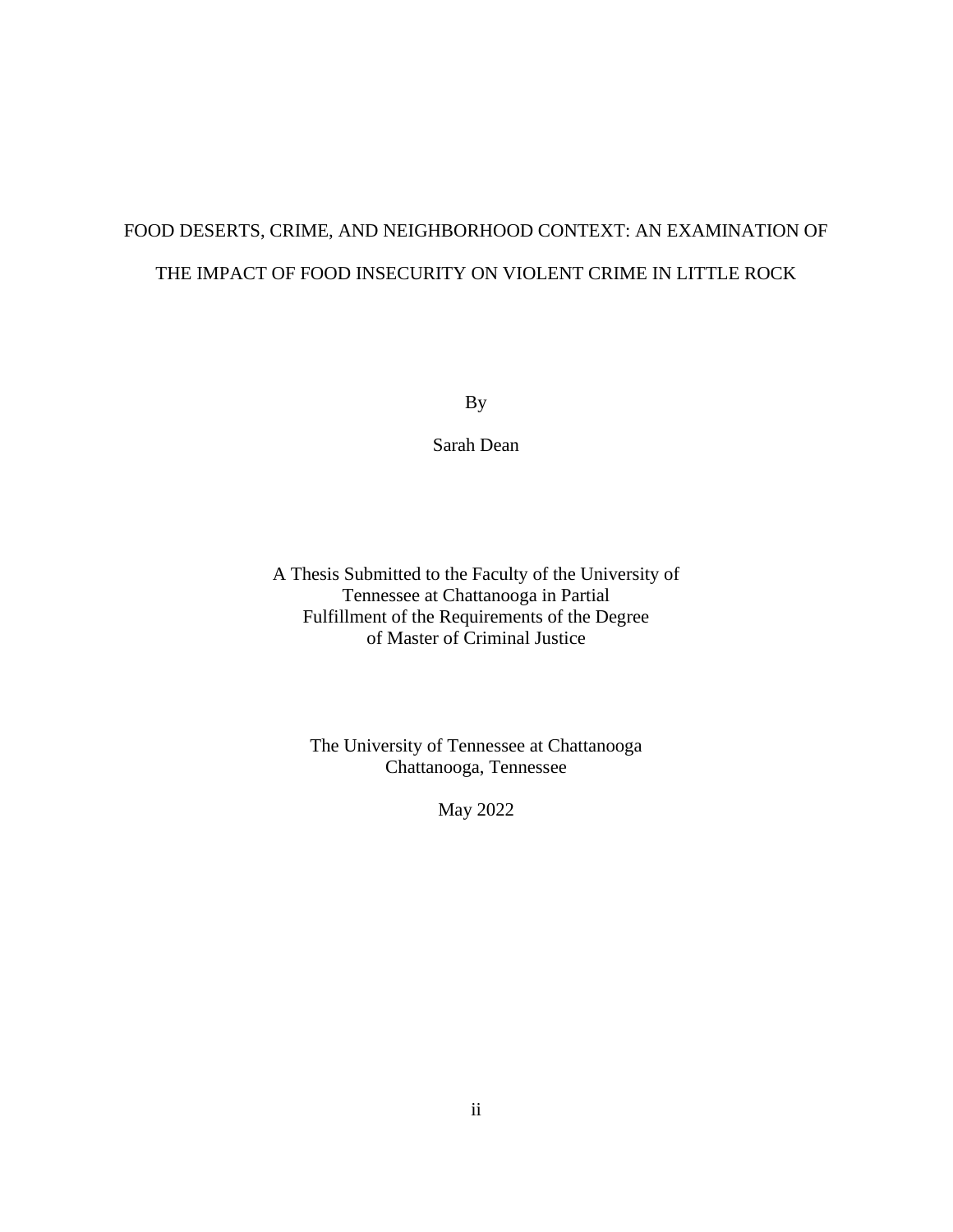## ABSTRACT

This thesis seeks to explore the indirect and direct relationships between food insecurity, concentrated disadvantage, and distribution of violent offenders through the lens of social disorganization. Data gathered by the Little Rock Police Department, American Community Survey, and city business license records are used to test neighborhood-level relationships across Little Rock, Arkansas' 155 Census block groups. Pearson's Correlation is used at the bivariate level and negative binomial regression tests multivariate relationships. The results suggest a null relationship between food insecurity and distribution of violent offenders across Little Rock block groups. However, several findings are consistent with prior research and theory– the most salient of which is the impact of concentrated structural disadvantage on the distribution of violent offenders. This thesis contributes original research to the study of food deserts and crime that may be used as a foundation for future studies.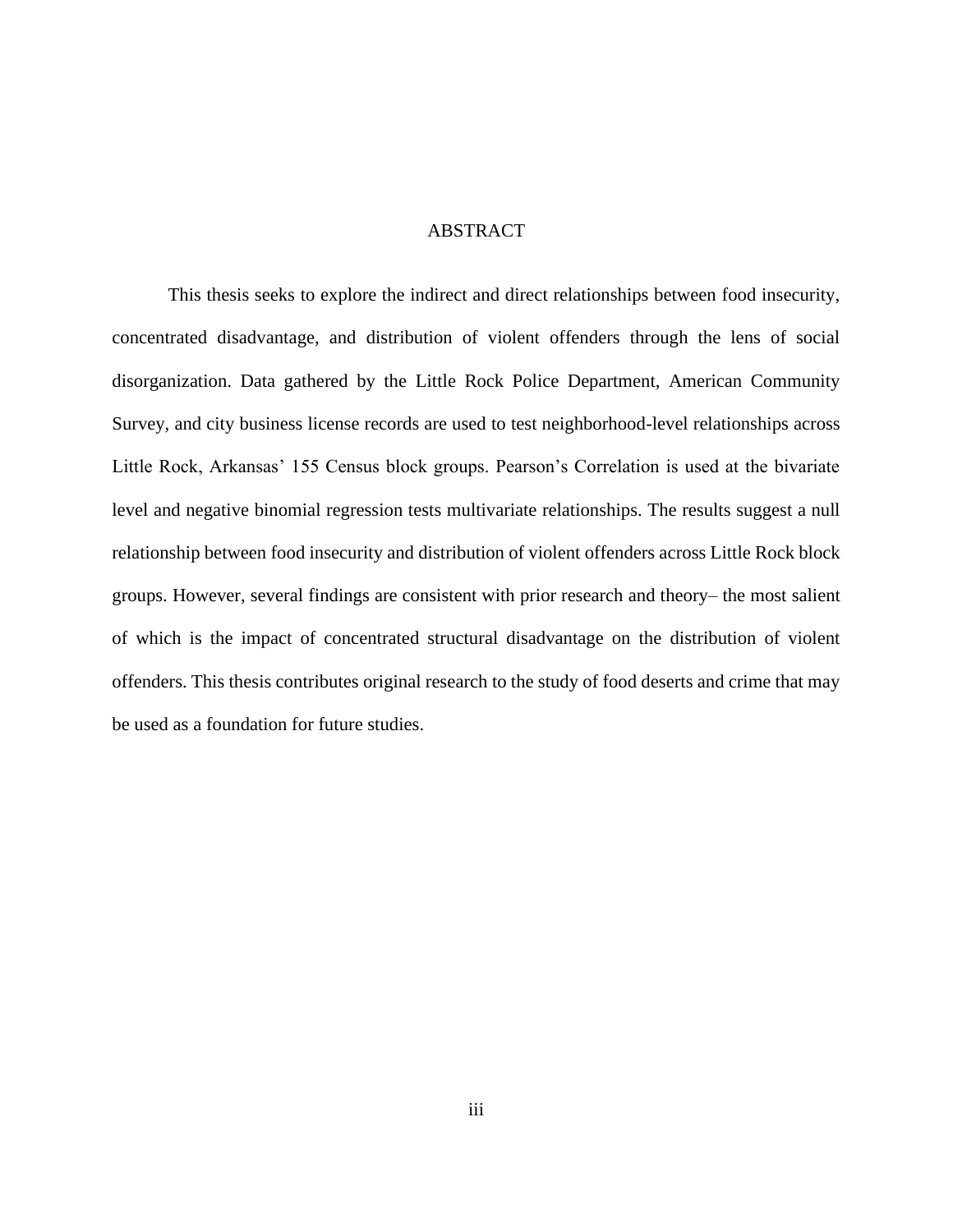#### ACKNOWLEDGEMENTS

The author owes much gratitude for the successful completion of this thesis to Assistant Professor Rick Dierenfeldt, who as chair provided profound guidance, and invested countless hours and expertise. The author owes gratitude to the committee members for their instrumental contributions. The University of Tennessee at Chattanooga Criminal Justice Department faculty members serving as committee members and advisors include Associate Professor Christina Policastro and Associate Professor Gale Ilse. Together, they contributed their time, expertise and support to the endeavor. Professor Jeff Walker of The University of Alabama at Birmingham contributed subject matter expertise as a member of the committee. Assistant Professor Xinting Wang of Ball State University served as a committee member and contributed data analysis expertise.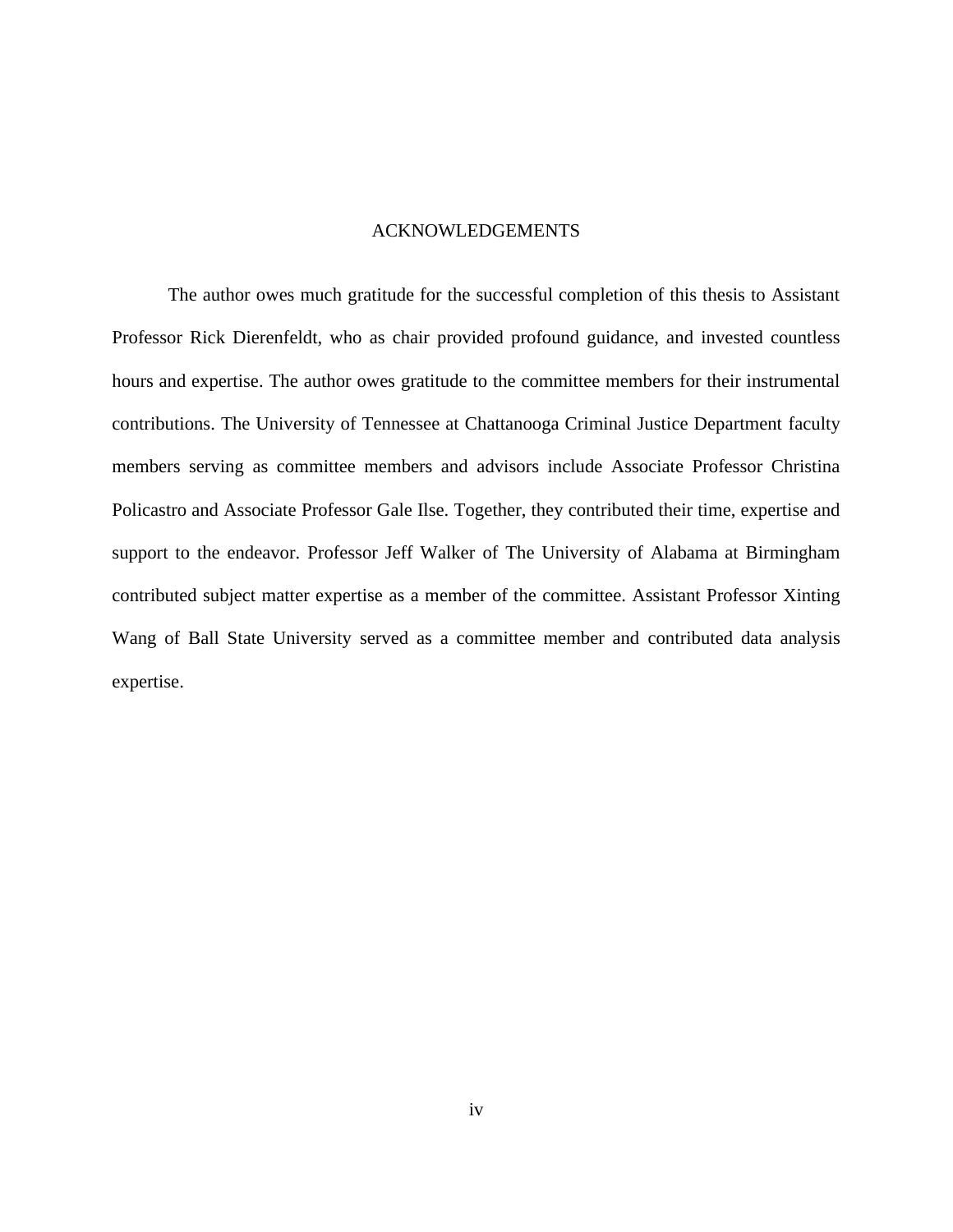## TABLE OF CONTENTS

| <b>CHAPTER</b> |  |
|----------------|--|
|                |  |
|                |  |
|                |  |
|                |  |
|                |  |
|                |  |
|                |  |
|                |  |
|                |  |
|                |  |
|                |  |
|                |  |
|                |  |
|                |  |
|                |  |
|                |  |
|                |  |
|                |  |
|                |  |
|                |  |
|                |  |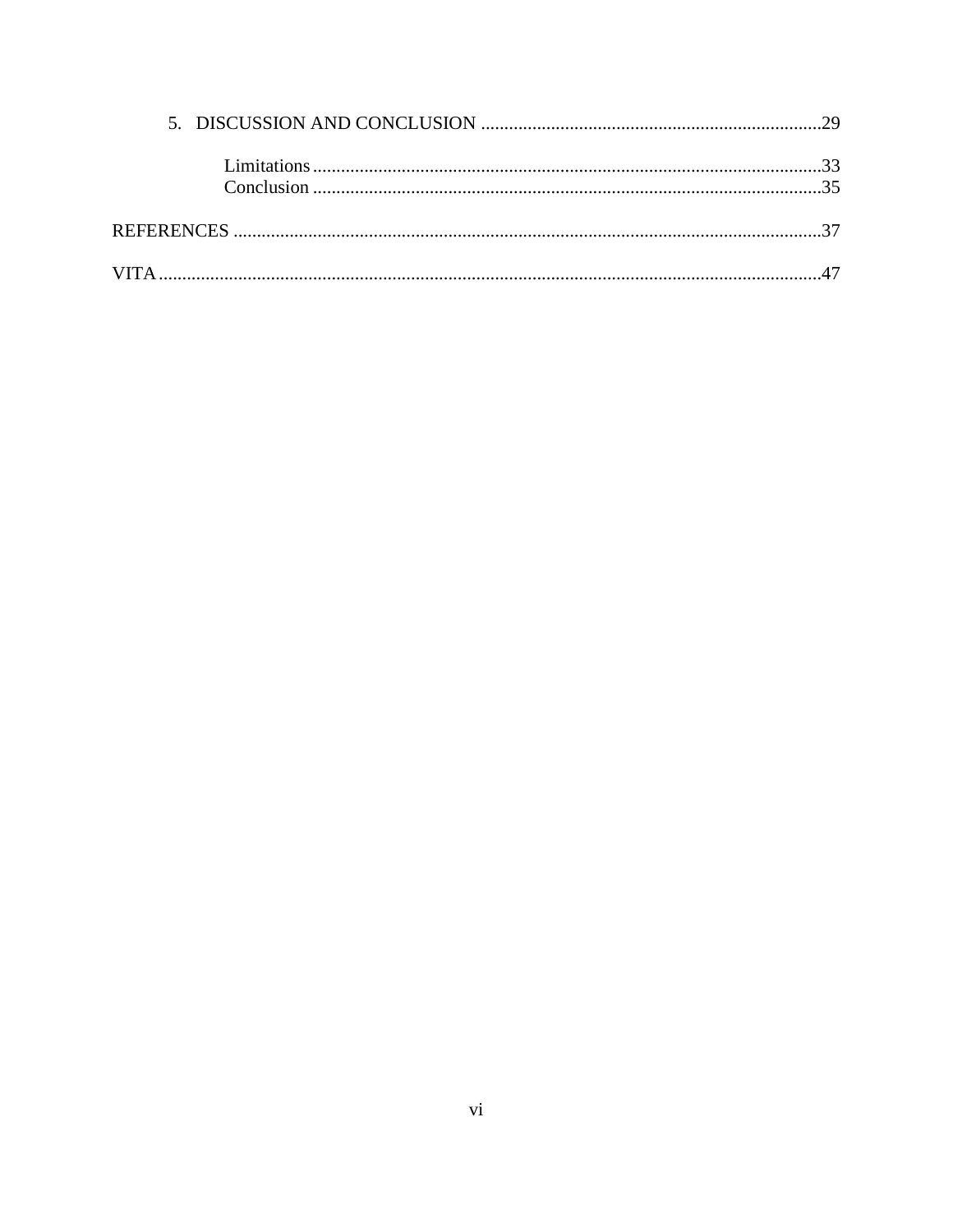## LIST OF TABLES

| 4.2 Pearson's Correlation Analysis Across Little Rock Census Block Groups ( $N = 154$ )26 |  |
|-------------------------------------------------------------------------------------------|--|
|                                                                                           |  |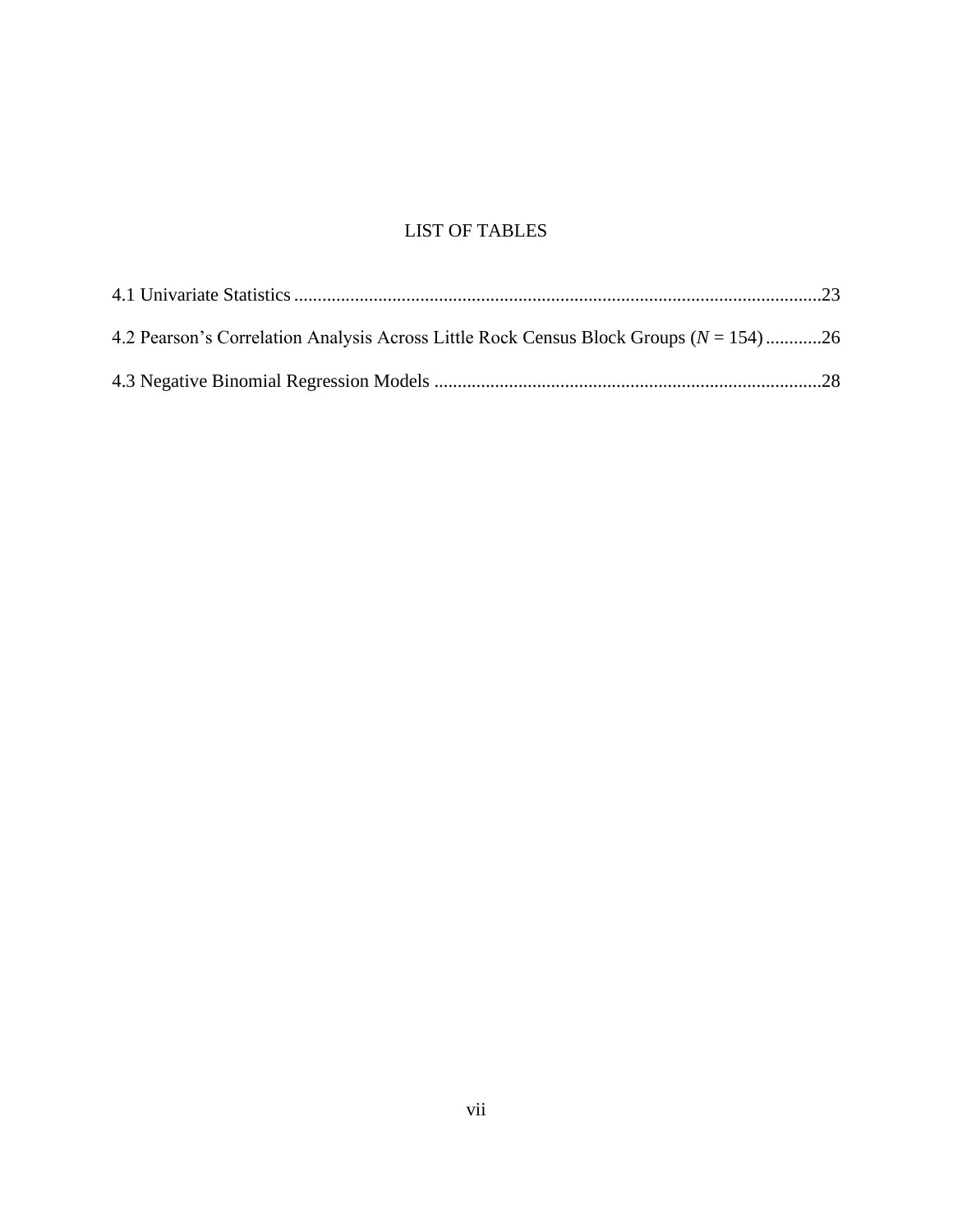## CHAPTER 1

## INTRODUCTION

Food plays tangible and abstract roles in a society's overall wellbeing [\(Amir & Barak-](#page-43-0)[Bianco, 2019;](#page-43-0) [Beaulac et al., 2009\)](#page-44-0). While food regulates life-sustaining nutrients and physical development at the microlevel, its macrolevel symbolism of power, wealth, and security influences a community's perceived value [\(Amir & Barak-Bianco, 2019;](#page-43-0) [Crank, 2003;](#page-45-0) [Homer-Dixon, 1994\)](#page-46-0). Deprivation of this resource through the development of food deserts has led to conflict, violence, and crime [\(Crank, 2003;](#page-45-0) [Homer-Dixon, 1994\)](#page-46-0). Extant literature describing the relation between food and human development is abundant; however, its relationship to crime is less researched [\(Benfer, 2015\)](#page-44-1). Despite this limitation, current studies on the concept of 'food deserts' are promising for criminologists [\(Beaulac et al., 2009\)](#page-44-0). Individual and household level implications range from maladaptive social behaviors caused by detrimental changes in brain chemistry to family violence and adverse childhood experiences [\(Acevedo-Garcia et al.\)](#page-43-1) resulting from sustained food scarcity [\(Benfer, 2015;](#page-44-1) [Helton et al., 2019\)](#page-46-1). These findings suggest that a similar effect may be observed in the aggregate. Specifically, food insecurity could be expected to exhibit influence on neighborhood levels of crime.

Food availability and accessibility in areas of concentrated disadvantage across the U.S. are vastly different from other high-gross domestic income countries such as Canada, New Zealand, Australia, and the United Kingdom [\(Beaulac et al., 2009\)](#page-44-0). Although other developed countries experience food related inequality in poorer neighborhoods, the prevalence and extent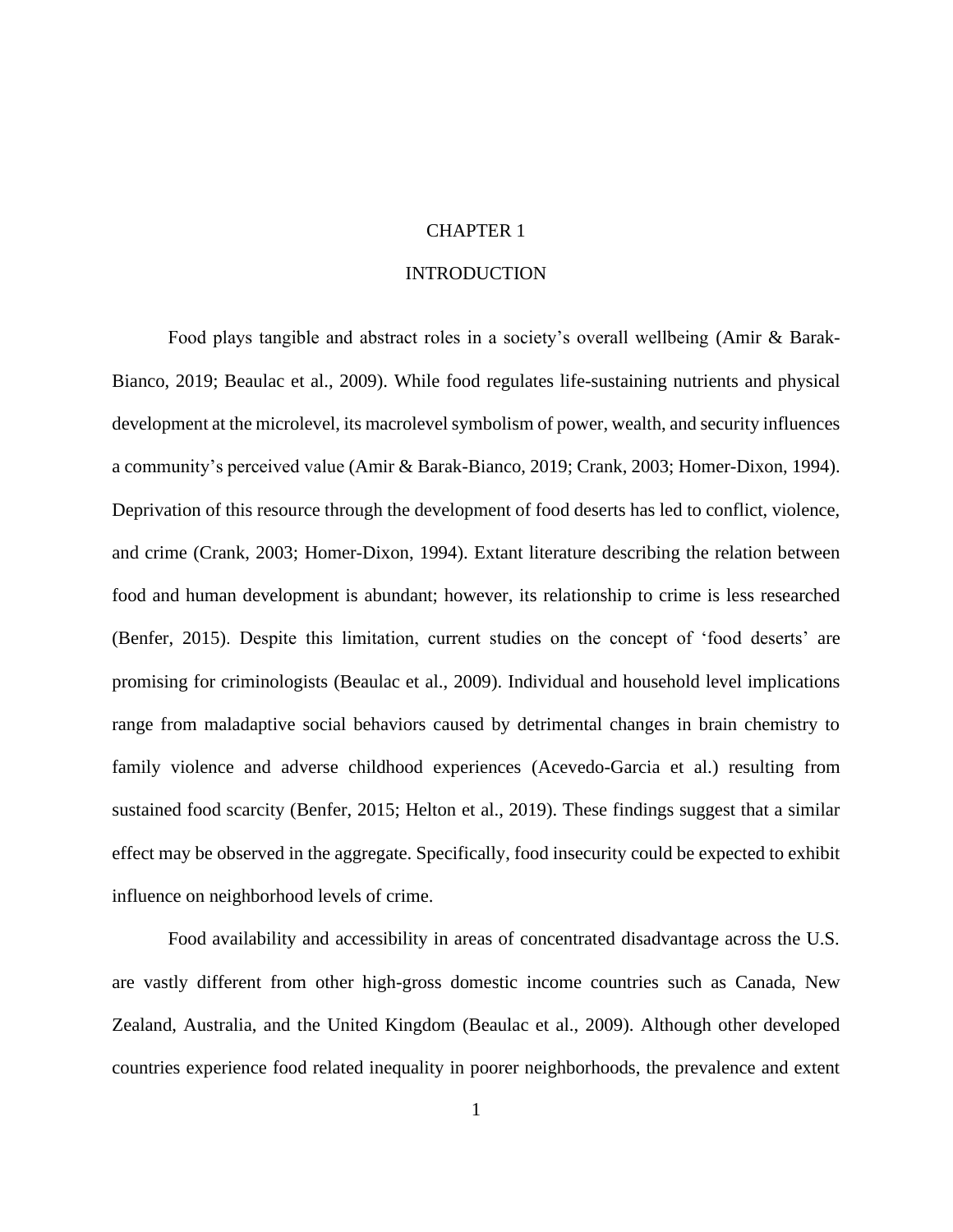are minimal compared to the U.S., which consistently experiences food disparities based on class and race [\(Alkerwi et al., 2015;](#page-43-2) [Beaulac et al., 2009;](#page-44-0) [Heflin, 2017;](#page-46-2) [Krieger et al., 1997\)](#page-47-0). More than 50% of Americans earn less than 13% of the national annual income, and the proportion of black and Latinx families living in poverty more than doubles that of whites [\(Lynch, 2016;](#page-48-0) [Matthew,](#page-48-1)  [2018\)](#page-48-1). Greater concentrations of food deserts are found in predominantly minority communities with higher proportions of black Americans [\(Beaulac et al., 2009;](#page-44-0) [Hipp, 2007;](#page-46-3) [Kane, 2011\)](#page-47-1). The U.S. Centers for Disease Control and Prevention (CDC) refers to this phenomenon as "deprivation amplification," because food insecurity aggravates other forms of structural disadvantage [\(Beaulac](#page-44-0)  [et al., 2009, p. 4\)](#page-44-0).

The 20<sup>th</sup> Century works of sociologists and criminologists Park and Burgess [\(1924\)](#page-49-0), Shaw and McKay [\(1972\)](#page-51-0), Kornhauser [\(1978\)](#page-47-2), Bursik [\(1988\)](#page-44-2), and Sampson and Groves [\(1989\)](#page-50-0) sought to explain the relationships between socio-spatial inequality and crime through the theoretical framework of social disorganization. Early researchers focused on explaining crime in the context of inter-neighborhood dynamics; however, more recent intra-neighborhood research focuses on where neighborhood residents are located relative to internal concentrated disadvantage and crime. This thesis extends this framework to the study of interactions between indicators of social disorganization, food insecurity, and the spatial concentration of violent offenders.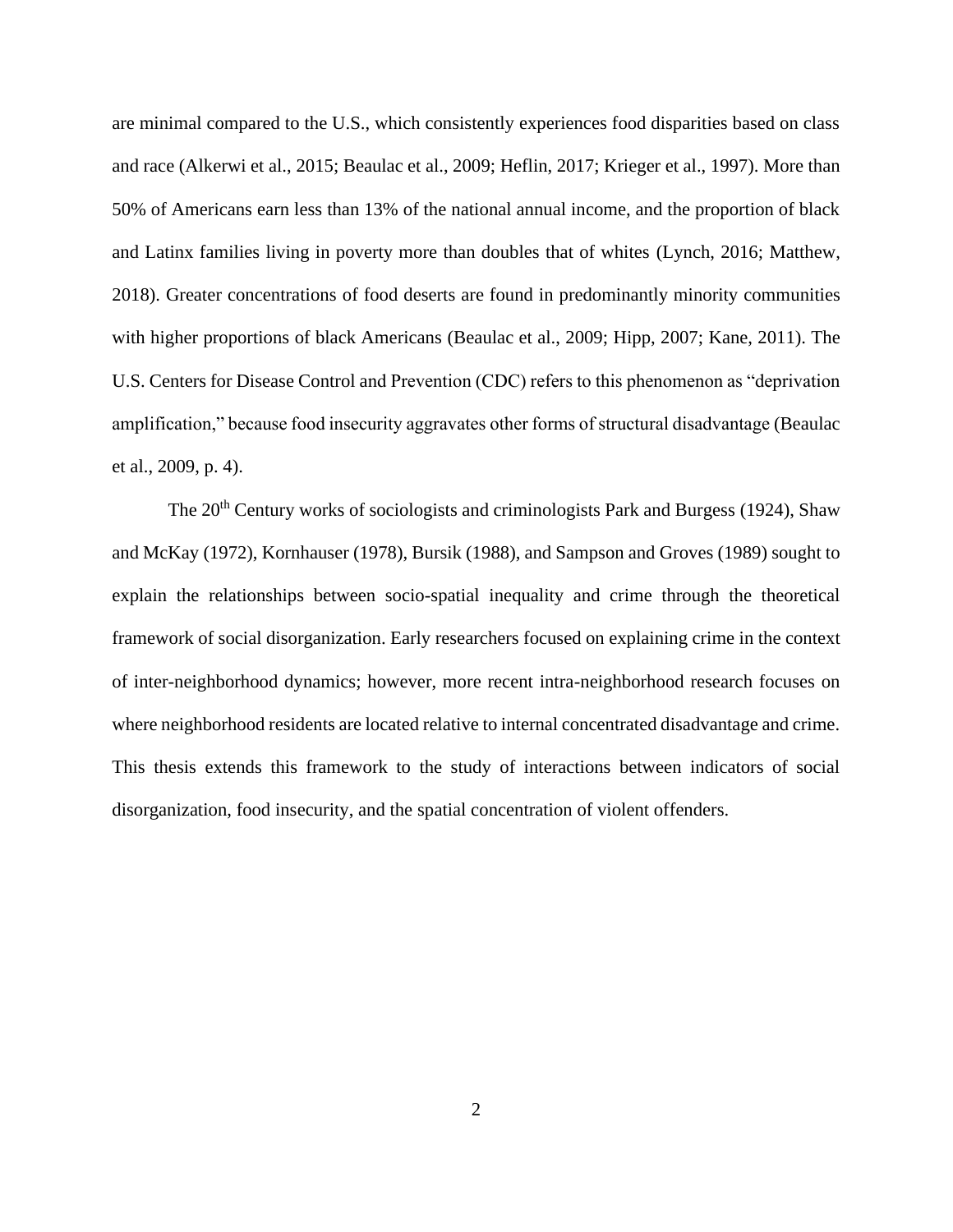## CHAPTER 2

## LITERATURE REVIEW

Food deserts are defined as neighborhoods experiencing high rates of food insecurity, which is characterized as inconsistent or uncertain access or availability to nutritionally adequate foods because of limited resources or physical remoteness [\(Andersen, 1990;](#page-43-3) [Beaulac et al., 2009;](#page-44-0) [Pruitt et al., 2016\)](#page-49-1). In contrast, food oasis neighborhoods have abundant access to nutritionally adequate foods [\(Walker et al., 2011\)](#page-51-1). In urban neighborhoods, food oases may be found in disadvantaged and advantaged alike [\(Walker et al., 2012\)](#page-51-2); however, deserts occur in areas marked by concentrated disadvantage and social disorganization [\(Hipp, 2010;](#page-46-4) [Kane, 2011\)](#page-47-1).

#### **Social Disorganization**

The overlapping emergence of food deserts and high-crime areas across the U.S. may be explained through the theoretical framework of social disorganization [\(Park & Burgess, 1924;](#page-49-0) [Sampson et al., 1997;](#page-50-1) [Shaw & McKay, 1972\)](#page-51-0). This framework addresses the social and spatial separation of groups of people, and how those groups interact in the context of a broader society through the implementation of social controls, social cohesion and social capital [\(Park & Burgess,](#page-49-0)  [1924;](#page-49-0) [Shaw & McKay, 1972\)](#page-51-0). Park and Burgess [\(1924\)](#page-49-0) observed the organic formation of social groups through internal concentric zones of shared social and demographic characteristics, which they theorized would manifest into physical concentric zones of separation in urban settings. According to Park and Burgess [\(1924\)](#page-49-0), interactions between urban social groups were buffered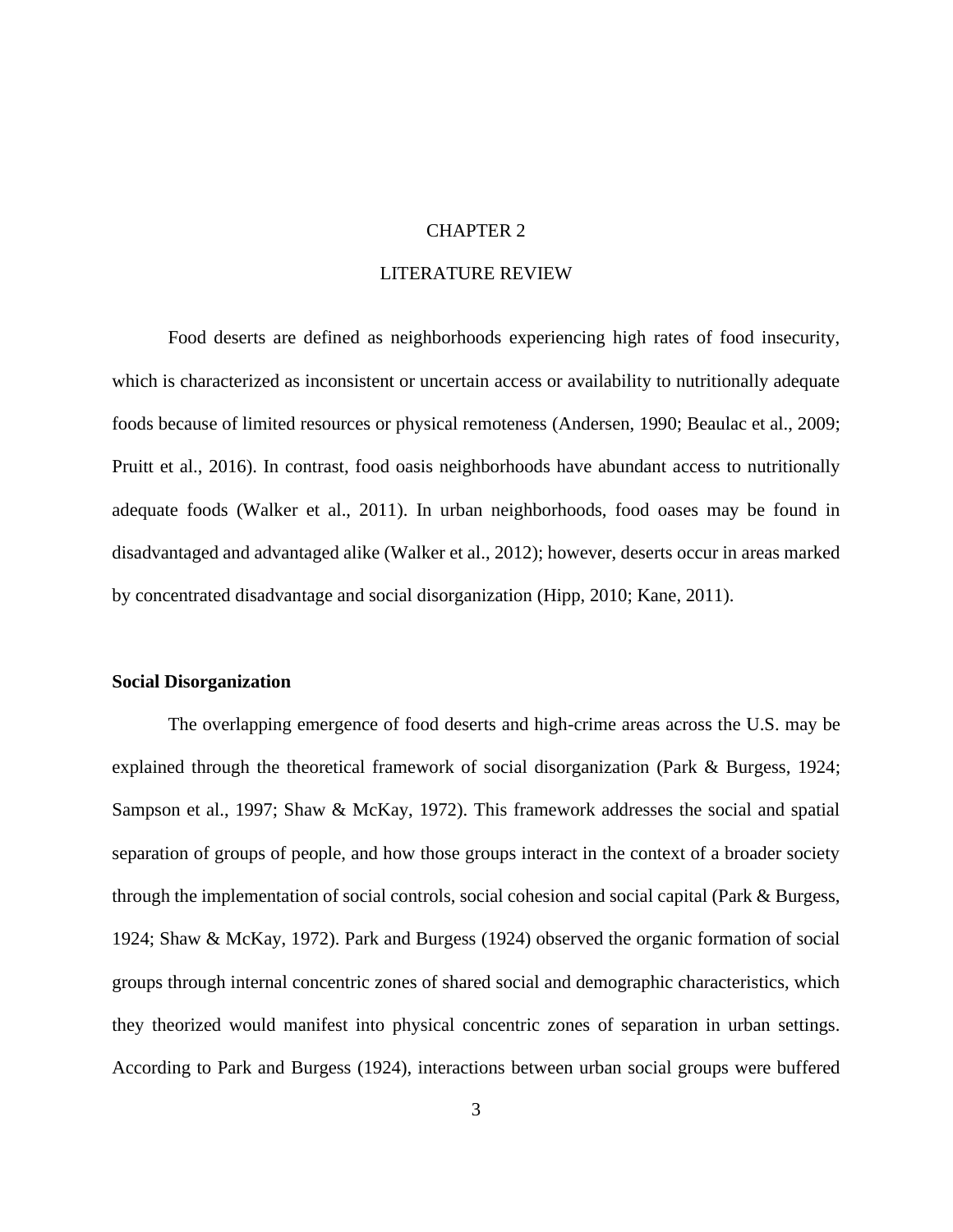via economic competition. Building on this framework, Shaw and McKay [\(1972\)](#page-51-0) focused on the physical layout of a city and found that Park and Burgess' [\(1924\)](#page-49-0) zones of social factors and demographics resulted in parallel shifts in the built environment. The culmination of social and spatial separation resulted in isolation of disadvantaged groups, where the less desirable and criminal members of society were forced together and alienated from inter-group commerce [\(Park](#page-49-0)  [& Burgess, 1924;](#page-49-0) [Shaw & McKay, 1972\)](#page-51-0).

The emergence of spatial concentric zones highlighted the disruptive power of the Second Industrial Revolution, where technology, manufacturing and capitalism came to dominate Park and Burgess's [\(1924\)](#page-49-0) outermost economic circle [\(Shaw & McKay, 1972\)](#page-51-0). During the first half of the 20<sup>th</sup> Century, disadvantaged groups were confined to the inner-city, whereas, the most advantaged could afford to commute to and from downtown and so relocated to the suburbs [\(Shaw](#page-51-0)  [& McKay, 1972\)](#page-51-0). Independent of race, ethnicity, and other immutable human characteristics, interzone mobility was fully dependent on the economy [\(Shaw & McKay, 1972\)](#page-51-0). A key feature that also followed this pattern was crime. Shaw and McKay [\(1972\)](#page-51-0) termed their observations of urban ecological, economic, and crime patterns across these concentric zones 'social disorganization.'

The highest levels of social disorganization were observed in neighborhoods of 'transition,' which were located close to manufacturing areas and characterized by low residential stability, dense populations, lower socioeconomic status (SES), and families of recent immigrants who were searching for any jobs available [\(Shaw & McKay, 1972\)](#page-51-0). These transitional areas fostered a secure space for crime with little informal or formal control. Law abiding residents, unable to improve their neighborhoods, tolerated them until they were able to relocate. The struggle shared by families moving through transitional zones necessitated stronger, informal bonds to maintain family values and cultural identity, while overcoming cultural attenuation during transition.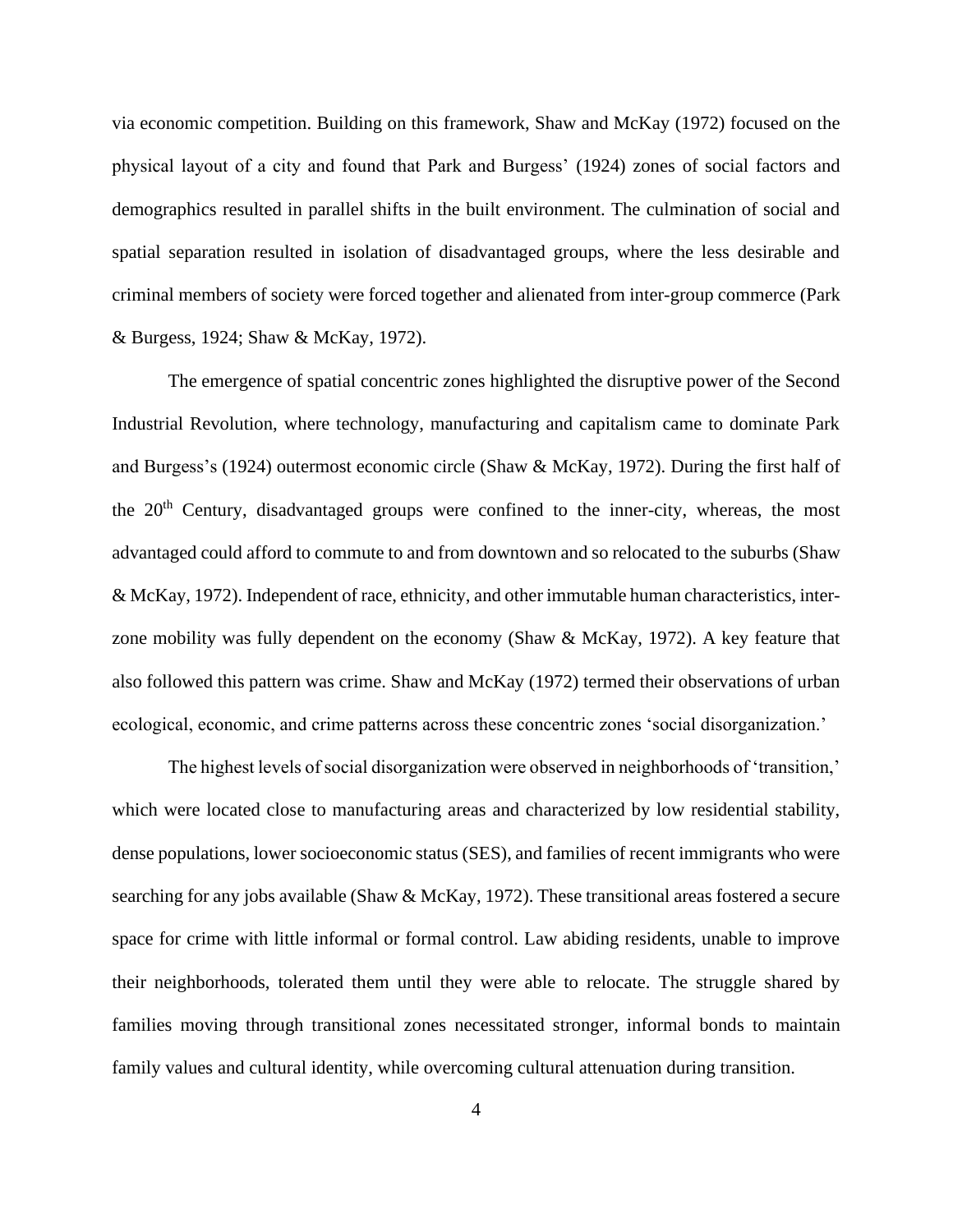#### **Industrial Restructuring and Theoretical Development**

Shaw and McKay's [\(1972\)](#page-51-0) inter-neighborhood conceptual model fell out of favor among criminologists who observed that the model failed to explain shifts in urban ecology brought about by the Third Industrial Revolution [\(Kornhauser, 1978\)](#page-47-2). They failed to explain the existence of social disorganization within communities that did not fit their ecological model. The manufacturing epicenters of the Second Industrial Revolution no longer exist in many metropolitan areas because they have been relocated to the suburbs or production has been outsourced to other countries [\(Chandler, 1994;](#page-44-3) [Leary, 2005\)](#page-48-2). Subsequently, these spaces are largely devoid of manufacturing-related employment opportunities, and due to a growing trend to reclaim and repurpose metropolitan areas, they now burgeon with low-wage, service-related industries [\(Chananiah, 2020;](#page-44-4) [Hayashi, 2021;](#page-46-5) [Lee, 2017;](#page-48-3) [Serkin, 2020;](#page-50-2) [Woldoff, 2011;](#page-52-0) [Zuluaga & Forrester,](#page-52-1)  [2020\)](#page-52-1).

Consequently, social disorganization is no longer characterized by urban transitional or concentric zones; it is an intra-neighborhood phenomenon with long-term implications for many disadvantaged urban area residents [\(Anderson, 1999;](#page-43-4) [Kornhauser, 1978\)](#page-47-2). Criminal and gang populations in neighborhoods experiencing areas of concentrated disadvantage are higher than less disadvantaged areas, which contributes to the subcultural transmission of violent values and norms [\(Anderson, 1999;](#page-43-4) [Sampson & Groves, 1989\)](#page-50-0). Due to these significant historical shifts in space purpose and function, modern metropolitan residents are faced with the challenge of maintaining family values and raising their children to progress despite their disorganized surroundings [\(Anderson, 1999;](#page-43-4) [Kirk & Matsuda, 2011\)](#page-47-3).

Social disorganization theory regained popularity at the turn of the  $21<sup>st</sup>$ -Century through the works of Kornhauser [\(1978\)](#page-47-2), Bursik and Grasmick [\(1993\)](#page-44-5), Sampson and colleagues [\(1997\)](#page-50-1),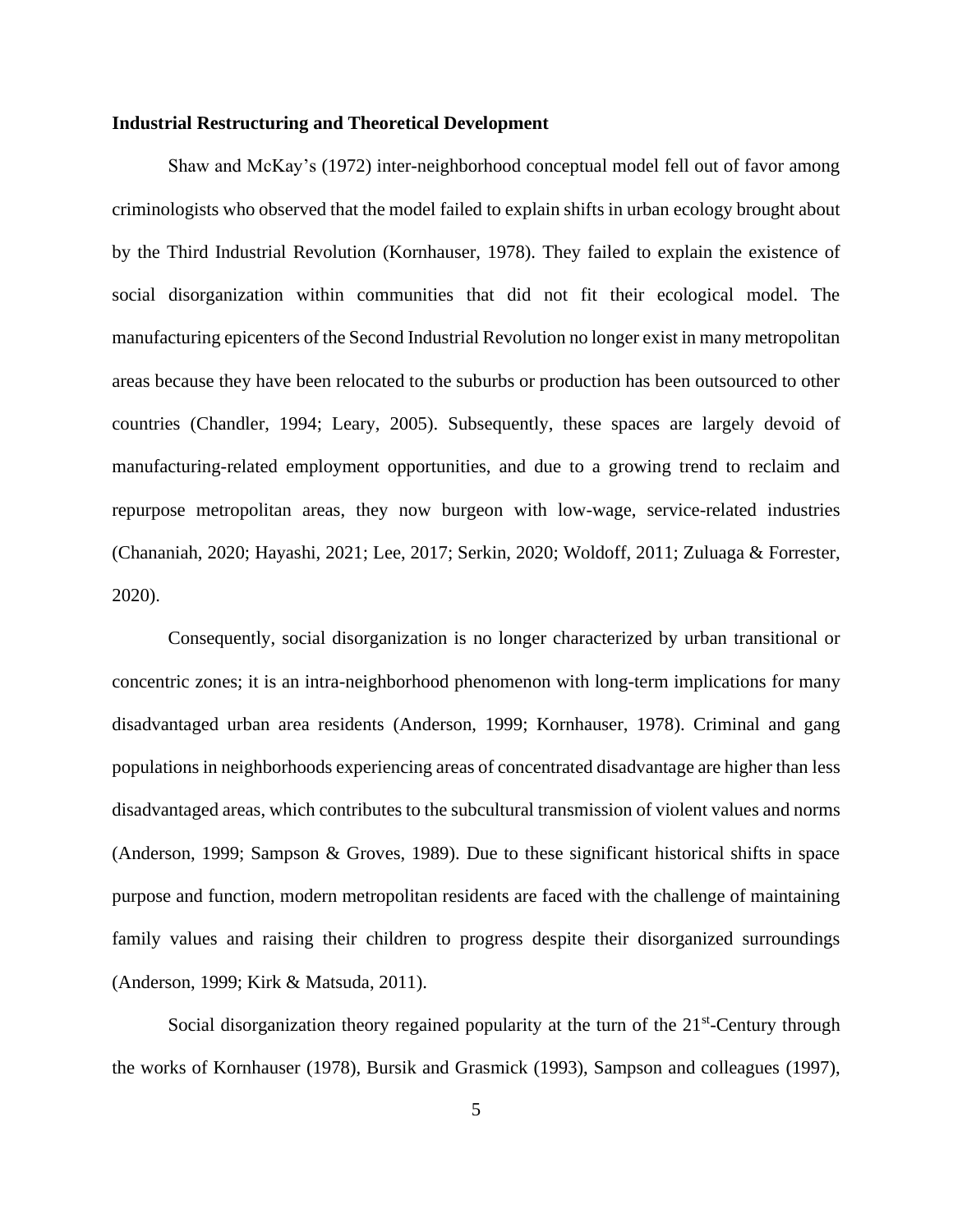and Morenoff and colleagues [\(2001\)](#page-49-2). Their works reflected urban socio-spatial shifts by focusing on community relationships through the development of private and parochial control. This "community consciousness" [\(Park & Burgess, 1924, p. 48\)](#page-49-0) or "collective efficacy" [\(Morenoff et](#page-49-2)  [al., 2001;](#page-49-2) [Sampson et al., 1997, p. 919\)](#page-50-1) encompassed informal social control, cohesion and mutual trust within a social group. Bursik and Grasmick [\(1993\)](#page-44-5) and Sampson and colleagues [\(1997\)](#page-50-1) observed that the cooperative influence of neighborhoods with high levels of collective efficacy (almost exclusively in the outer, suburban, zones) was especially important in securing resources such as food, education, childcare, desirable employment, and transportation, which in-turn bolstered neighborhood stability and social control. These organized neighborhoods were also characterized by lower crime rates than their disorganized counterparts [\(Bursik & Grasmick, 1993;](#page-44-5) [Kornhauser, 1978\)](#page-47-2). Modern revisions of this theoretical framework must continue to account for community-level social control and capital, and collective efficacy in order to address the risk of placing culpability on individuals without taking into consideration the role of larger environmental factors [\(Sampson, 2002\)](#page-50-3).

## **The Evolution of Food Deserts in the U.S.**

In the U.S., food deserts originated post-World War I, in the 1930's, when population growth surged, suburbanization grew in popularity, transportation infrastructure expanded, and the food industry struggled to meet the increasing demand [\(Deener, 2017\)](#page-45-1). The financial tensions of capitalism meant retailers localized in areas with the greatest profitability, which did not include black or impoverished urban neighborhoods [\(Deener, 2017\)](#page-45-1). These issues were exacerbated by the industrial restructuring, disinvestment and disruption of black communities that followed World War II [\(Eisenhauer, 2001;](#page-45-2) [Zenk et al., 2011;](#page-52-2) [Zenk et al., 2005\)](#page-52-3).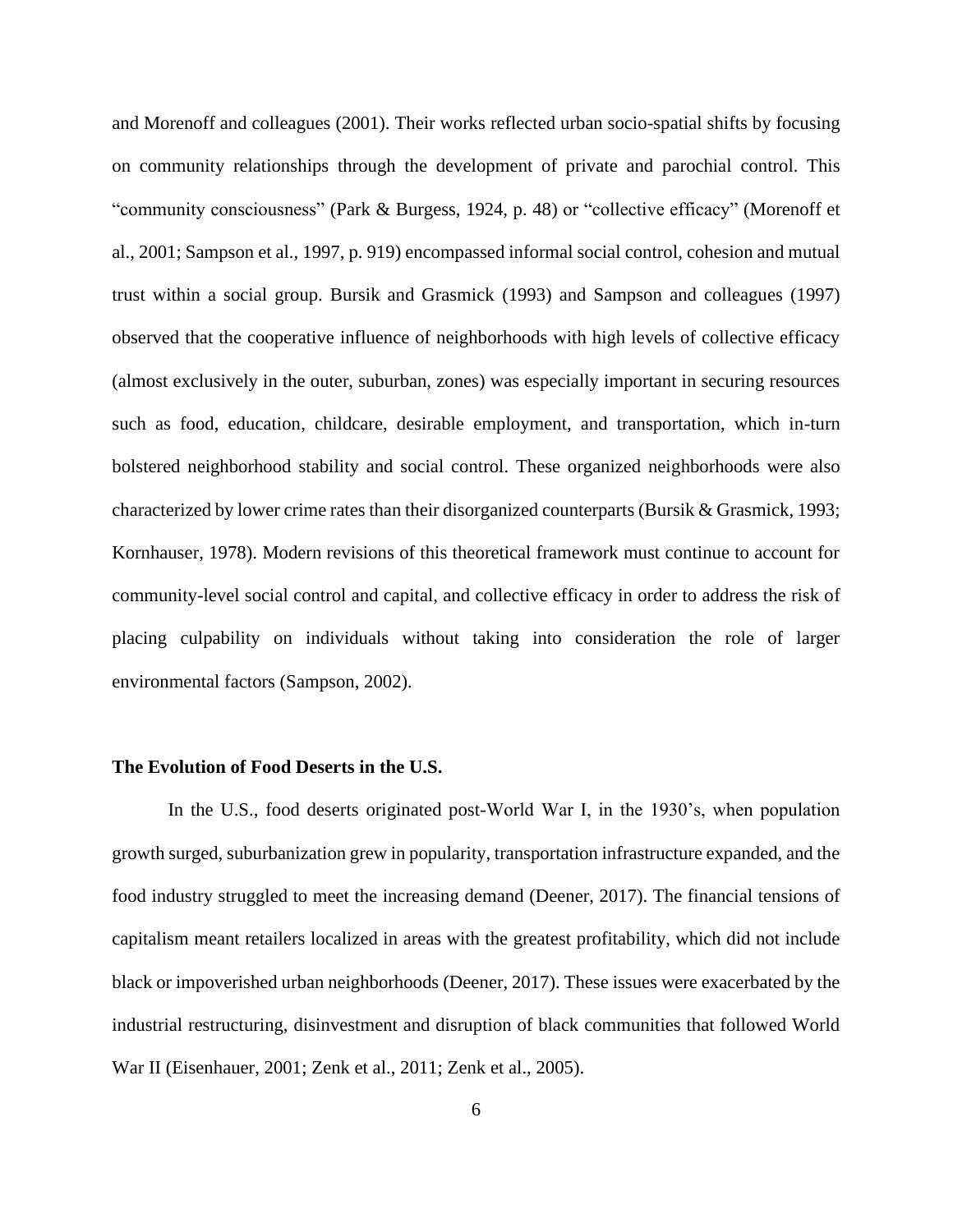Modern food deserts have surfaced in large part due to repurposing urban neighborhoods for high-income and low-income housing without improving access to public transportation or goods and services [\(Deener, 2017;](#page-45-1) [Hipp, 2010\)](#page-46-4). Land use ordinances and zoning practices across the U.S. were historically implemented to maintain property value and reduce crime [\(Serkin,](#page-50-2)  [2020\)](#page-50-2). With the onset of urban sprawl brought about by the Third Industrial Revolution, zoning ordinances shifted focus toward urban planning to separate incompatible land uses such as industrial, commercial, residential and recreational [\(Serkin, 2020\)](#page-50-2). Within residential zoning, incompatible land use expanded to separate high-, middle- and low-income housing, which has perpetuated the structural disadvantage of poorer populations through physically separating spaces they can afford to live in from the broader community [\(Serkin, 2020\)](#page-50-2). This practice has contributed to the growing emergence of food deserts and oases, and the disparate distribution of crime between and within neighborhoods [\(Battin & Crowl, 2017;](#page-44-6) [Brantingham, 2016;](#page-44-7) [Hipp, 2010;](#page-46-4) [Jones](#page-47-4)  [& Pridemore, 2018\)](#page-47-4). Given the importance of diet in relation to the development of maladaptive behaviors, and the dynamic between crime, race, and SES, understanding interdependencies between the built environment, food deserts and crime is necessary.

#### **The Importance of the Built Environment**

Private vehicle ownership and public transportation infrastructure are crucial determinants of resource accessibility in urban spaces. Access to resources, such as grocery stores, green spaces, good jobs, healthcare, and quality education are restricted for disadvantaged neighborhood residents while remaining key attractions for elite newcomers who are able to afford private transportation to and from these resources [\(Acevedo-Garcia et al., 2020\)](#page-43-1). The decision lowincome, racial minorities make to purchase non-nutritional, energy-dense foods are highly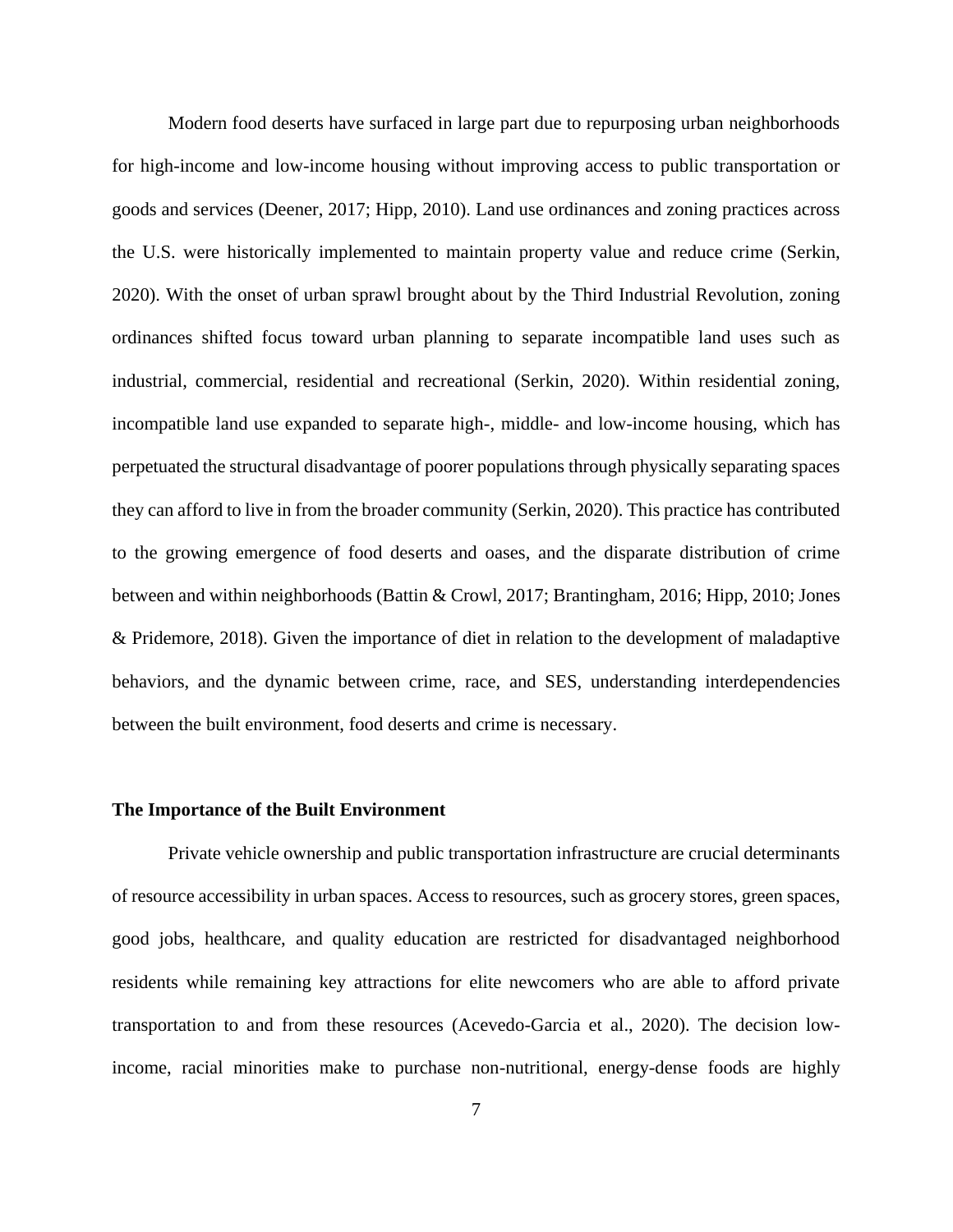dependent on their proximity or accessibility to stores and supermarkets offering affordable food options [\(Bader et al., 2010;](#page-43-5) [Ball et al., 2009;](#page-43-6) [Walker et al., 2011\)](#page-51-1). Neighborhoods without local grocery stores or supermarkets require isolated residents to travel to these resources [\(Acevedo-](#page-43-1)[Garcia et al., 2020;](#page-43-1) [Bader et al., 2010;](#page-43-5) [Deener, 2017\)](#page-45-1). Inexpensive public transportation provides accessibility to supermarkets for disadvantaged residents living close to access points [\(Sharkey et](#page-51-3)  [al., 2010;](#page-51-3) [Soltero et al., 2019\)](#page-51-4); however, this is not the case in areas dependent on individual vehicle ownership [\(Acevedo-Garcia et al., 2020\)](#page-43-1).

Access to poor-quality foods in areas of concentrated disadvantage typically takes the form of convenience stores, fast-food restaurants, bars, and liquor stores, and lack of grocery stores and casual dining restaurants. This contributes to food insecurity among this population [\(Freeman,](#page-45-3)  [2015;](#page-45-3) [Hilmers et al., 2012;](#page-46-6) [Hipp, 2010\)](#page-46-4). Supermarkets and grocery stores often relocate to areas with lower crime rates, whereas, convenience stores, bars, and liquor stores are often concentrated in areas with higher crime rates [\(Hipp, 2010;](#page-46-4) [Johnson & Kane, 2018\)](#page-47-5). Locating these stores in high-crime areas or where traffic safety is an issue further restricts communities' safe access to them [\(Gotham & Kennedy, 2019;](#page-46-7) [Hipp, 2010\)](#page-46-4). Influencing public transportation infrastructure and neighborhood designs is elemental to mitigating crime hotspots, improving defensibility [\(Brantingham & Brantingham, 1995;](#page-44-8) [Hillier, 2004;](#page-46-8) [Newman, 1996;](#page-49-3) [Ratcliffe et al., 2011\)](#page-50-4) and increasing resource availability for disadvantaged communities [\(Hillier, 2004;](#page-46-8) [Long & Baran,](#page-48-4)  [2012;](#page-48-4) [Montoya et al., 2016;](#page-48-5) [Newman, 1996;](#page-49-3) [Penn, 2003\)](#page-49-4).

The physical distance between healthy food sources and residents may be an oversimplification of social-spatial constraints influencing a community's dietary behaviors [\(Bader et al., 2010;](#page-43-5) [Forsyth et al., 2010\)](#page-45-4). Nutritional food consumption is influenced by social norms and individual-level characteristics, as well as neighborhood location and design features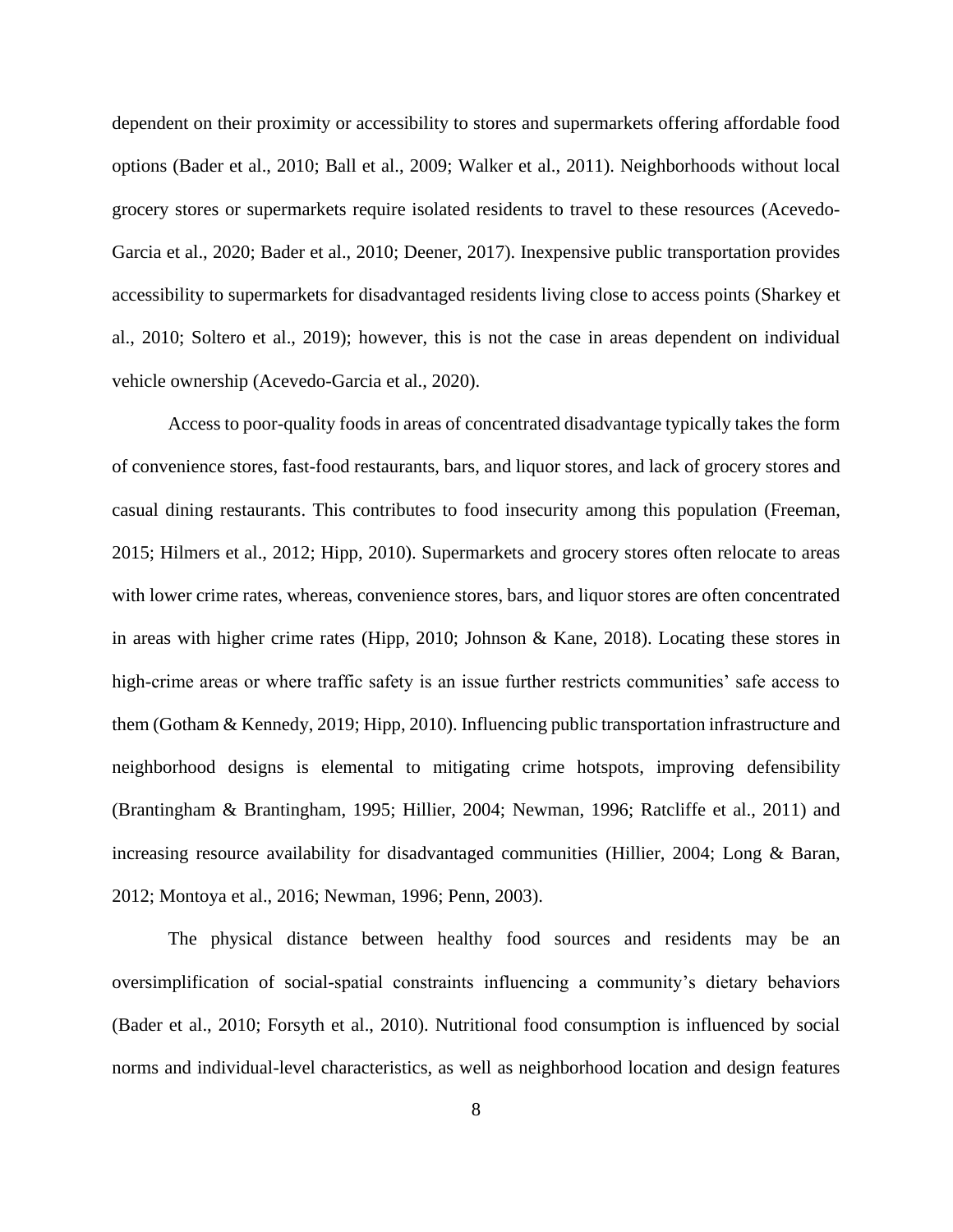that limit availability and access [\(Bader et al., 2010;](#page-43-5) [Hipp, 2010\)](#page-46-4). Furthermore, the mere presence or addition of grocery stores or supermarkets in disadvantaged neighborhoods does not necessarily translate into a change in purchasing behavior [\(Cummins et al., 2014;](#page-45-5) [Forsyth et al., 2010\)](#page-45-4). That is, addressing social exclusion and isolation is more complex than simply addressing the physical barriers that separate different groups [\(Ruiz-Tagle, 2013\)](#page-50-5). The built environment is one component of 'socio-spatial' inequality. The social aspects of class and race are equally important [\(Ruiz-](#page-50-5)[Tagle, 2013\)](#page-50-5).

#### **The Impact of Class and Race**

Social groups defined by race and ethnicity are divided into majority and minority categories [\(Lynch, 2016\)](#page-48-0), which are often linked with SES [\(Alkerwi et al., 2015\)](#page-43-2) and political influence [\(Crank, 2003;](#page-45-0) [Homer-Dixon, 1994\)](#page-46-0). As these groups interact in commerce, racial majorities often control resources while minorities struggle to gain access [\(Lynch, 2016;](#page-48-0) [Park &](#page-49-0)  [Burgess, 1924\)](#page-49-0). Over time, those who can afford to move out of disadvantaged neighborhoods create a spectrum with high SES, low-crime areas at one end and high-crime areas of concentrated disadvantage are at the other [\(Chamberlain & Hipp, 2015\)](#page-44-9). This interaction between resources, class, and race is apparent in the development of modern food deserts [\(Hilmers et](#page-46-6) al., 2012) and elevated rates of violence in these disadvantaged minority communities [\(Lynch, 2016\)](#page-48-0).

In the U.S., the definition of social class is vast; however, SES is widely accepted as a representative measure [\(Alkerwi et al., 2015;](#page-43-2) [Darmon & Drewnowski, 2008;](#page-45-6) [Krieger et al., 1997\)](#page-47-0). SES has many different attributes, including employment status, annual household income, and educational attainment [\(Alkerwi et al., 2015\)](#page-43-2). Two key attributes of SES capturing economic freedom are wealth, which is conceptualized as surplus financial resources [\(Alkerwi et al., 2015;](#page-43-2)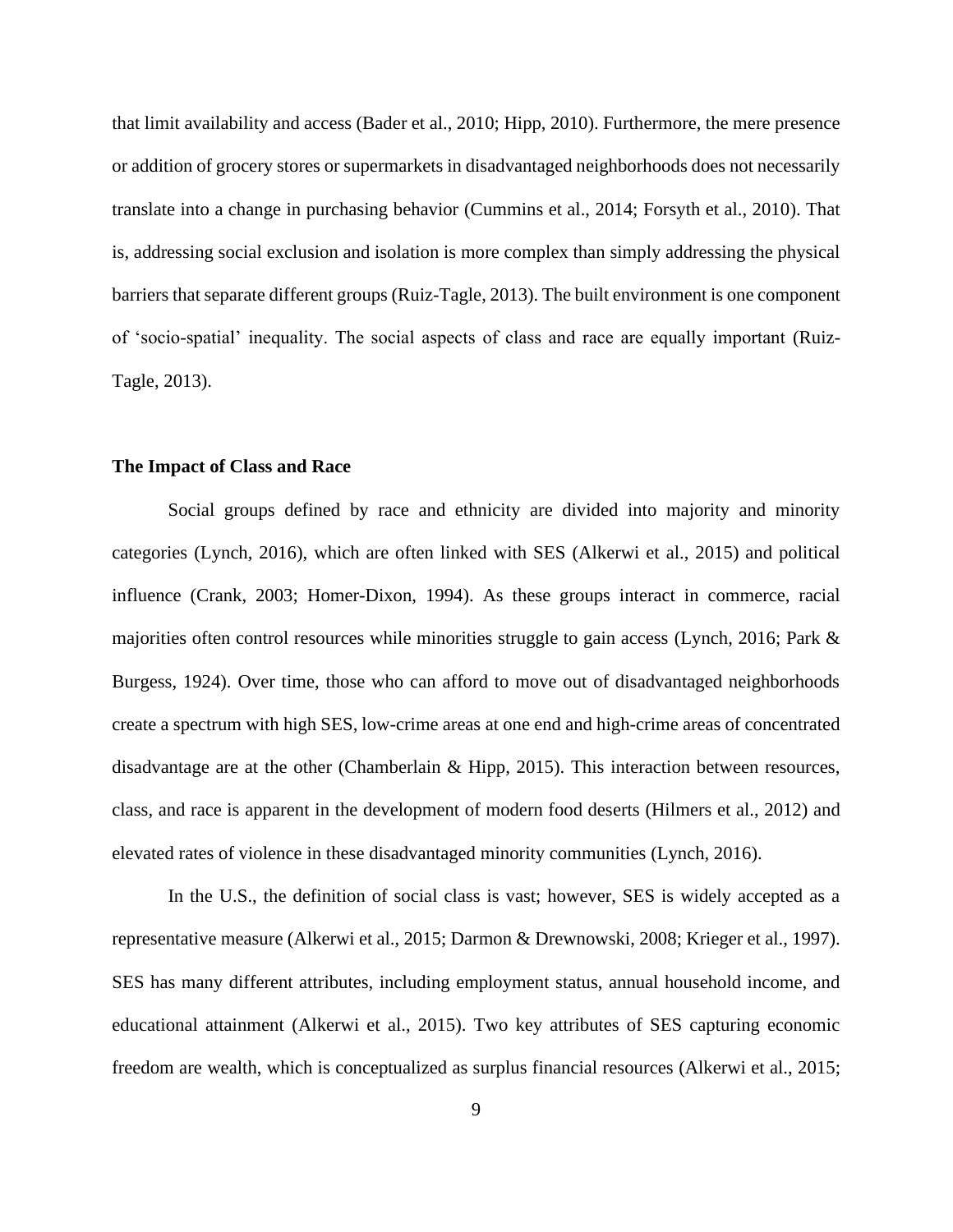[Krieger et al., 1997\)](#page-47-0) and material hardship, which addresses deprivation of basic needs [\(Heflin,](#page-46-2)  [2017\)](#page-46-2). These two measures of class are important for understanding which social groups are most likely to experience food insecurity and reside in food desert neighborhoods. Households lacking wealth and experiencing material hardship generally make poorer dietary choices and consume less than recommended levels of nutrient-rich foods [\(Alkerwi et al., 2015;](#page-43-2) [Basu et al., 2016;](#page-43-7) [Darmon & Drewnowski, 2008;](#page-45-6) [Heflin, 2017\)](#page-46-2). Lower-class, metropolitan residents report consuming energy-dense diets high in processed sugar, grains, and fat, while consuming inadequate micronutrients, and fewer fresh fruits and vegetables [\(Basu et al., 2016;](#page-43-7) [Walker et al.,](#page-51-1)  [2011\)](#page-51-1).

Race is also important for understanding which social groups are at greater risk of experiencing resource scarcity and food insecurity [\(Heflin, 2017;](#page-46-2) [Ruiz-Tagle, 2013\)](#page-50-5). Black and Latinx populations report higher rates of material hardship, live in disadvantaged neighborhoods at much higher rates than white and Asian/Pacific Islanders, and are more likely to experience sustained durations of food scarcity [\(Acevedo-Garcia et al., 2020;](#page-43-1) [Basu et al., 2016;](#page-43-7) [Heflin, 2017;](#page-46-2) [Matthew, 2018\)](#page-48-1). However, Latinx populations consume more fruits and vegetables than similarly situated black populations [\(Kim et al., 2014\)](#page-47-6). This difference is primarily due to first and second generation Mexican-Americans' adherence to traditional cultural norms for family structure, and native cuisine and food preparation [\(Bekelman et al., 2019;](#page-44-10) [Ramirez et al., 2018\)](#page-50-6). Subsequent generations of this population are more likely to experience dietary acculturation, whereby, consuming processed, energy-dense foods is accepted as part of American culture [\(Bekelman et](#page-44-10)  [al., 2019;](#page-44-10) [Ramirez et al., 2018\)](#page-50-6). American-Indians and Alaska Natives also report high levels of food insecurity [\(Matthew, 2018\)](#page-48-1), while undocumented citizen status exerts its own unique influence on food buying practices [\(Amir & Barak-Bianco, 2019\)](#page-43-0). Taken together, these findings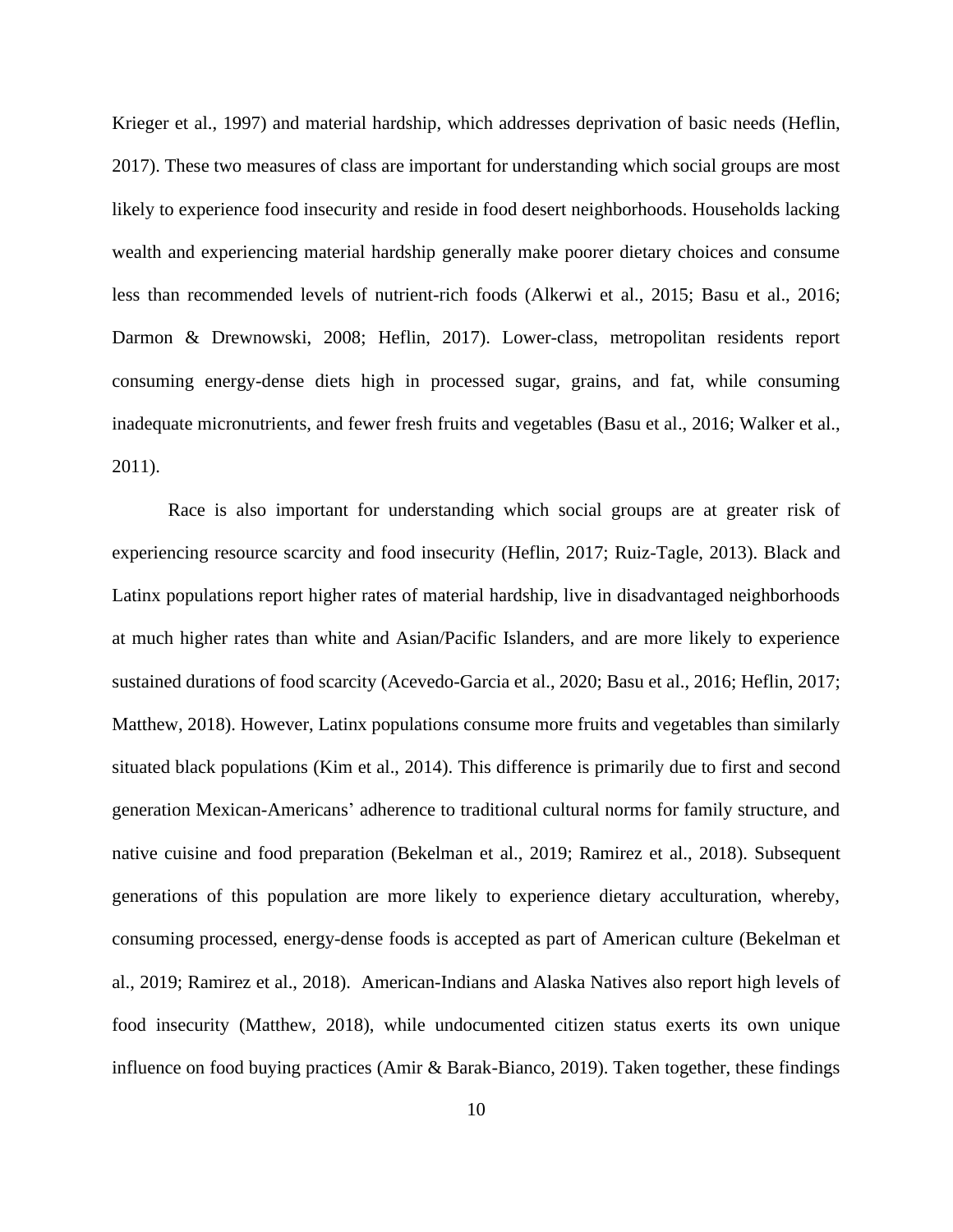have implications for the connections between diets and maladaptive behaviors, particularly within impoverished minority communities.

#### **Diet and Social Maladaptation**

Nutritional intake at every stage in life impacts brain function, cognition, impulse control, and social adaptation to various extents [\(Lambregts-Rommelse & Hebebrand, 2017;](#page-48-6) [Pina-](#page-49-5)[Camacho et al., 2015;](#page-49-5) [Rucklidge & Mulder, 2016\)](#page-50-7). Early stages of brain development show the most promise for improved function through proper diet [\(Lambregts-Rommelse & Hebebrand,](#page-48-6)  [2017\)](#page-48-6), including impacts to unborn children caused by pregnant mothers' dietary choices [\(Gartstein & Skinner, 2018\)](#page-45-7). Pediatric nutritional deficiencies have long-term negative implications for mental health due to the vulnerable state of neuroplasticity [\(Gartstein & Skinner,](#page-45-7)  [2018\)](#page-45-7) and neurodevelopment [\(Lambregts-Rommelse](#page-48-6) & Hebebrand, 2017) in fetuses and infants. This relationship becomes intergenerational and cumulative when children of inadequate pre- and post-natal care propagate under similar circumstances [\(Pina-Camacho et al., 2015;](#page-49-5) [Walker &](#page-51-5)  [Holtfreter, 2016\)](#page-51-5). The deleterious effects of poor dietary practices on mood and behavior are particularly salient given limited access to wholesome foods experienced by families residing in food deserts [\(American Academy of Pediatrics \[AAP\], 2015;](#page-43-8) [Vogel et al., 2020\)](#page-51-6).

Studies on the intra- and inter-generational effects of food insecurity suggest a complex spectrum of maladaptive social behaviors resulting from various nutritional inadequacies [\(AAP,](#page-43-8)  [2015;](#page-43-8) [Brumley et al., 2017;](#page-44-11) [Gartstein & Skinner, 2018;](#page-45-7) [Mersky & Janczewski, 2018;](#page-48-7) [Perez et al.,](#page-49-6)  [2018;](#page-49-6) [Schwartz et al., 2019;](#page-50-8) [Wolff & Baglivio, 2017\)](#page-52-4). Perhaps the most notable behavioral disorder diagnosed in children is attention deficit and hyperactivity disorder (ADHD), which has been linked to insufficient prenatal intake of vitamin D [\(Lambregts-Rommelse & Hebebrand,](#page-48-6)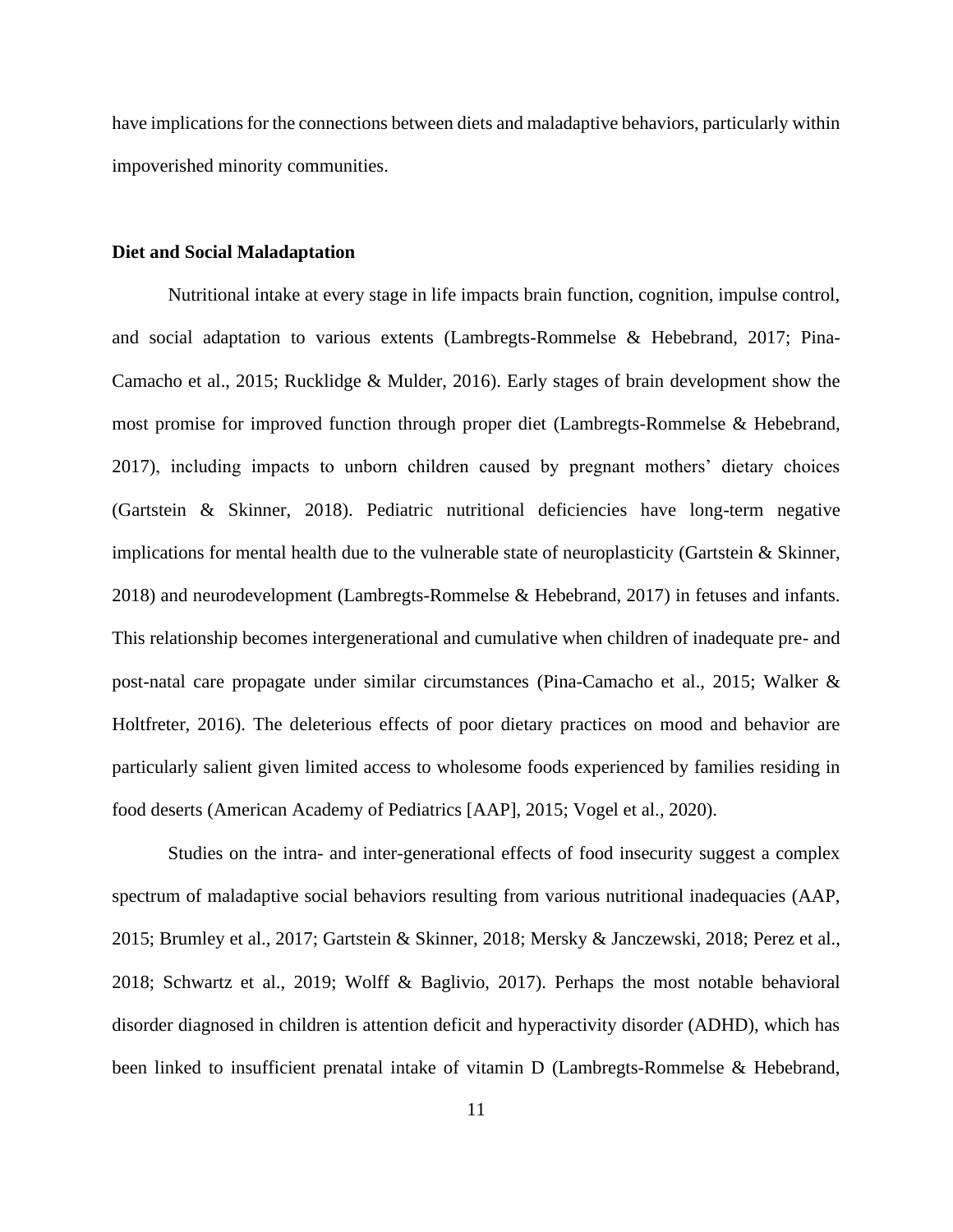[2017\)](#page-48-6). Gut-Brain axis microbiota is also a growing area of interest for understanding how adverse childhood experiences (ACEs), early life stressors [\(Lambregts-Rommelse & Hebebrand, 2017\)](#page-48-6), and diet impact brain development, with the most influential factors being prenatal care and the mental wellbeing of pregnant females [\(Lambregts-Rommelse & Hebebrand, 2017;](#page-48-6) [Vogel et al.,](#page-51-6)  [2020\)](#page-51-6). Families living in food deserts and experiencing food insecurity also experience higher rates of family violence [\(Helton et al., 2019\)](#page-46-1). After controlling for other sources of hardship or family dysfunction, Helton's team [\(2019\)](#page-46-1) identified a strong relationship between food insecurity and parent-child aggression. Omega-3 fatty acids have shown promising results for improving parent-child aggression when incorporated into the diets of children struggling to regulate their behaviors and emotions [\(Portnoy et al., 2017\)](#page-49-7).

The relationship between poor diet and maladaptive social behaviors continues throughout the aging process. Consistent with micro-level observations, disadvantaged neighborhoods with over-availability of foods low in nutritional value experience higher rates of childhood obesityrelated bullying that leads to increased anger, depression, and violence [\(AAP, 2015;](#page-43-8) [Issner et al.,](#page-47-7)  [2017;](#page-47-7) [Lampard et al., 2014;](#page-48-8) [Walters, 2020\)](#page-52-5). Further, teens consuming diets high in processed sugars consistently exhibit behavioral maladaptations that result in hyperactivity, agitation, antisocial tendencies, poor performance in school, aggression and violence (AAP, [2015;](#page-43-8) [Basu et](#page-43-9)  [al., 2013;](#page-43-9) [Holubcikova et al., 2015;](#page-46-9) [Hostmark, 2010;](#page-47-8) [Solnick & Hemenway, 2012,](#page-51-7) [2014\)](#page-51-8). Adolescents under the age of 17 are at the greatest risk for expressing antisocial and maladaptive behaviors; but as this population ages, their coping mechanisms shift to substance abuse and other addictive behaviors [\(Samek et al., 2017\)](#page-50-9). If these trends hold true for food deserts, higher rates of substance use disorders should be present in the adult populations residing in these areas. Importantly, these findings of age-related maladaptive and coping behaviors overlap with the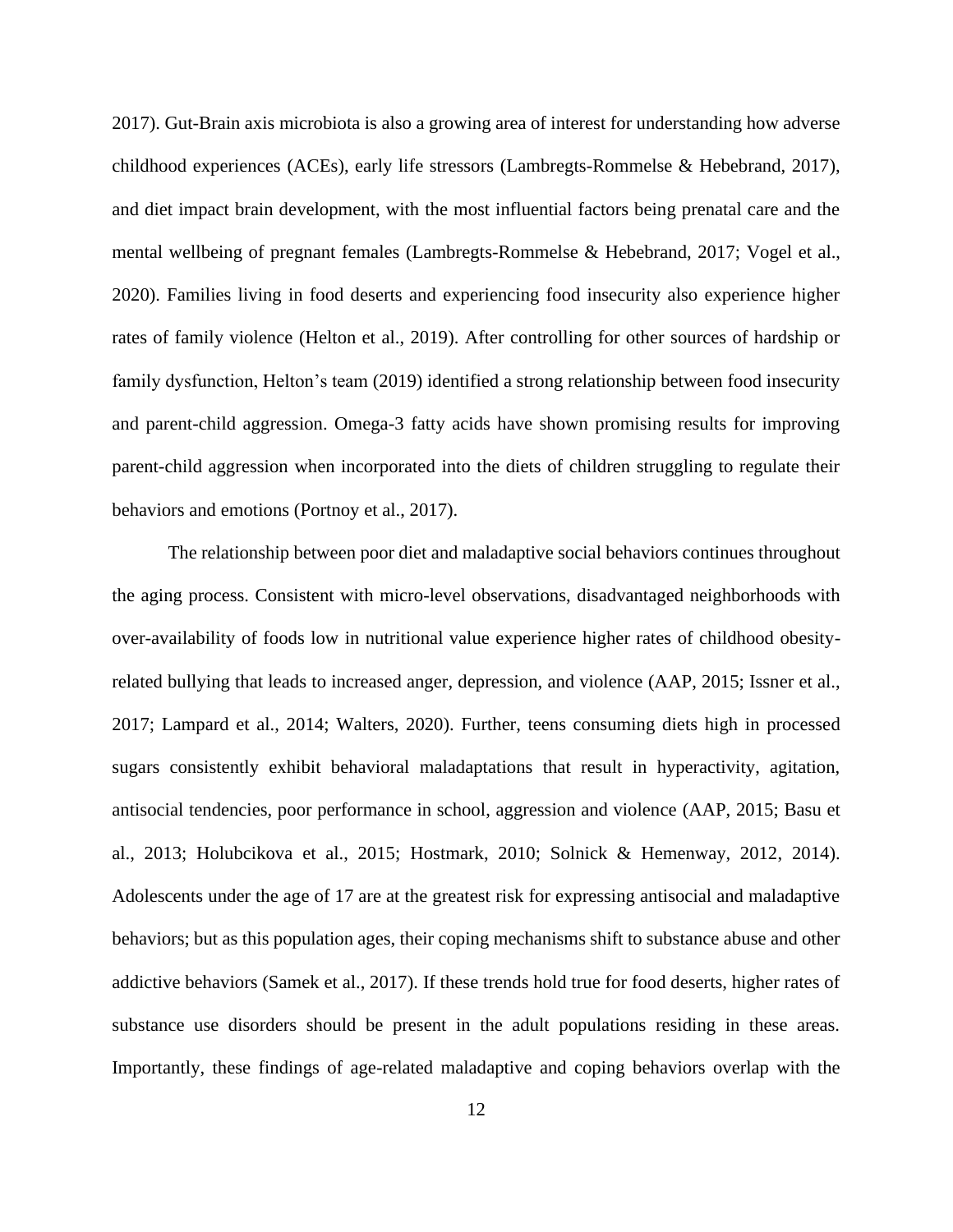enduring age-crime curvilinear association where the most crime-prone years range from 17 to 24 years [\(Brame & Piquero, 2013;](#page-44-12) [Hirschi & Gottfredson, 1983\)](#page-46-10).

Prison studies have yielded findings comparable to community-based research efforts. Prison inmates display antisocial behaviors and report mood instability when their diets lack adequate quantities of micronutrients [\(Chamberlain et al., 2017;](#page-44-13) [Cook et al., 2015;](#page-45-8) [Gesch et al.,](#page-45-9)  [2002;](#page-45-9) [Rosenboom et al., 2018;](#page-50-10) [Rucklidge & Mulder, 2016;](#page-50-7) [Shively, 2018\)](#page-51-9). The food deserts created by the corrections component of the criminal justice system is problematic in light of extant evidence that nutritional therapy and robust diets of fresh produce and fish facilitate recovery, mood stability, and reduce compulsive behaviors [\(Gesch et al., 2002;](#page-45-9) [Rucklidge & Mulder, 2016\)](#page-50-7). In an effort to address these issues, researchers are beginning to focus on nutrition therapy for those with behavioral and personality disorders (Rucklidge  $\&$  Mulder, 2016). These extant studies into the impacts of diet on maladaptive behaviors suggest a relationship between crime frequency and food insecurity may be observed at the neighborhood level.

## **Current Study**

Social disorganization explains extant neighborhood level research findings on the relationship between food insecurity, class, race, diet, and crime. Food deserts observed within socially disorganized neighborhoods characterized by attenuated collective efficacy, low SES, racial heterogeneity, residential instability and meager access to nutritional food may co-occur with localized elevated crime. The current study contributes to the growing body of criminological research into food deserts by measuring the relationship between food insecurity and violent crime independent of other neighborhood characteristics in the city of Little Rock, Arkansas.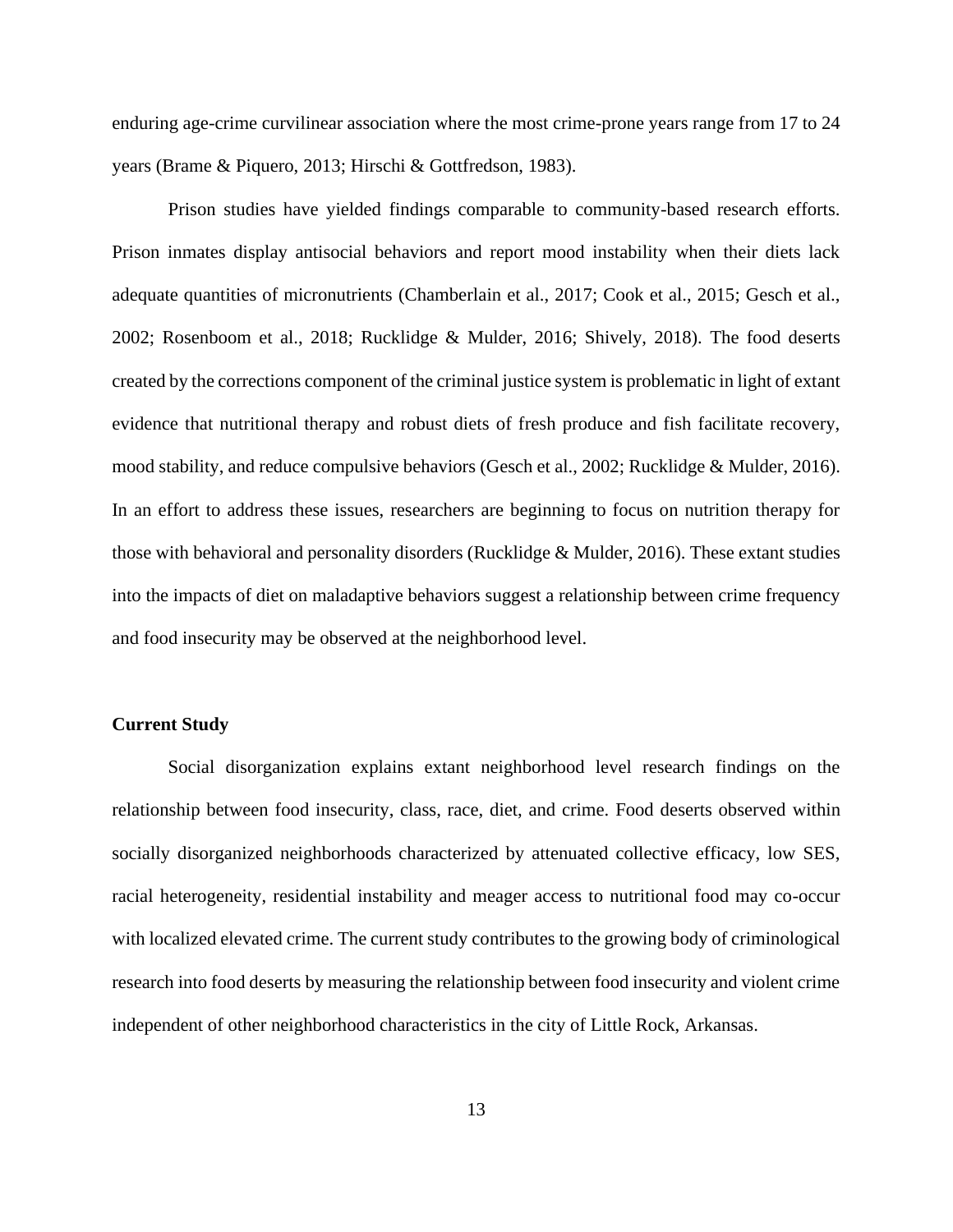## CHAPTER 3

## METHODOLOGY

The primary interest of the current study is understanding the relationship between neighborhood-levels of food insecurity, concentrated disadvantage, and violent offending. Arrest data for violent offenders gathered from the Little Rock Police Department for 2014 are examined in conjunction with grocery store and supermarket location data for the city of Little Rock. Consistent with previous neighborhood-level studies [\(e.g., Thomas et al., 2021\)](#page-51-10), social and economic characteristics are taken from data gathered by the U.S. Census Bureau's American Community Survey (ACS) at the block group level. The geocoded, cross-sectional analysis is conducted on data gathered from Little Rock, Arkansas between January 1, 2014, and December 31, 2014. An application for exemption was submitted to the Institutional Review Board (IRB) for The University of Tennessee at Chattanooga. The IRB determined, based on federal regulations that govern the protection of human rights, that this study is exempt from further review (IRB# 21-157).

#### **Research Questions and Hypotheses**

The works of Park and Burgess [\(1924\)](#page-49-0), Shaw and McKay [\(1972\)](#page-51-0), Kornhauser [\(1978\)](#page-47-2), Bursik [\(1988\)](#page-44-2), and Sampson and Groves [\(1989\)](#page-50-0) provide a framework for examining the effects of socio-spatial inequality and crime through the lens of social disorganization. Food insecurity may moderate this relationship at the neighborhood level. In light of this, a review of the literature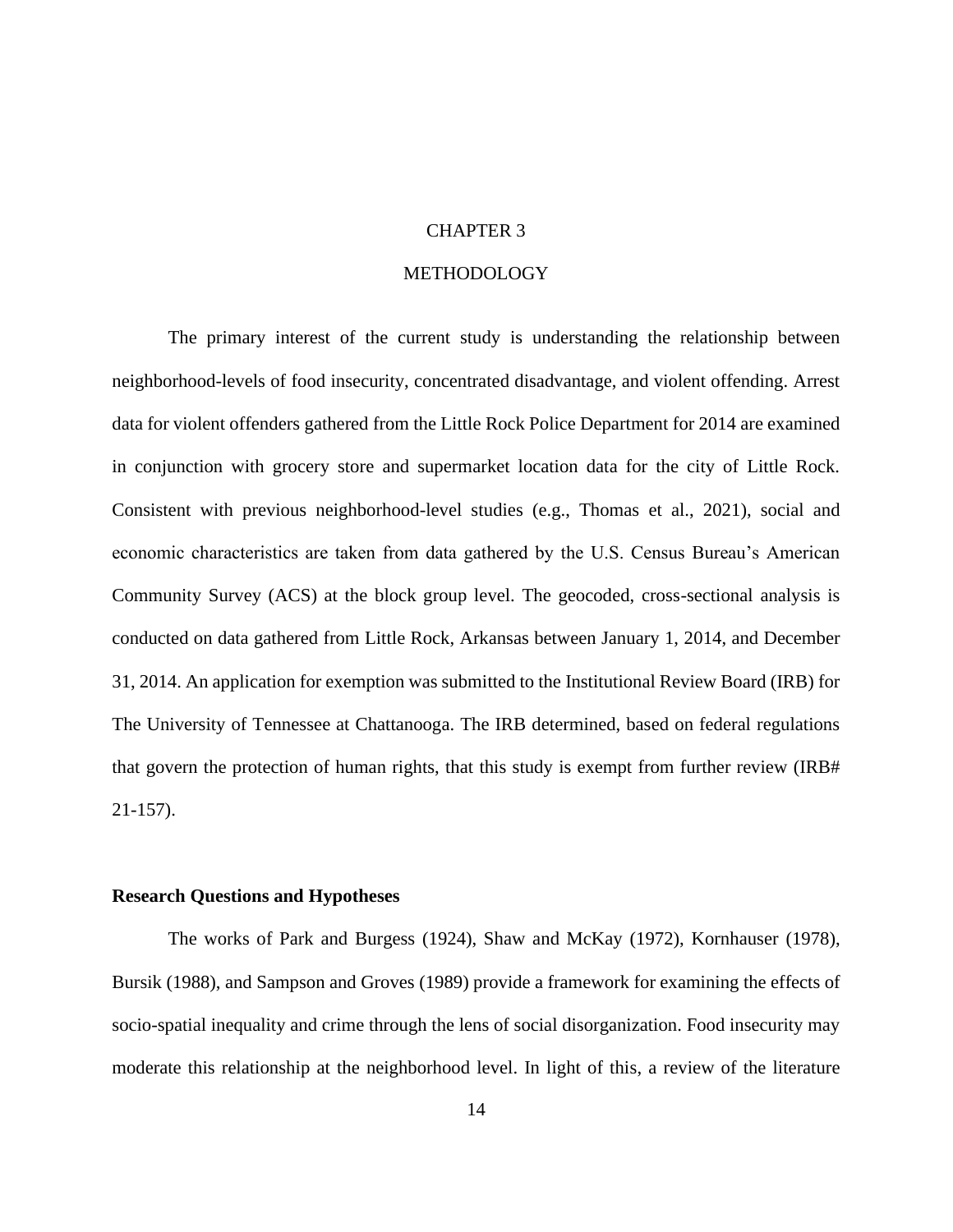indicates a relationship between diet composition and maladaptive behaviors, where sustained insufficient nutrient intake leads to deleterious changes in brain structure and function [\(Lambregts-](#page-48-6)[Rommelse & Hebebrand, 2017;](#page-48-6) [Pina-Camacho et al., 2015;](#page-49-5) [Rucklidge & Mulder, 2016\)](#page-50-7). Food deprivation is found at higher rates in neighborhoods experiencing concentrated disadvantage than in moderately disadvantaged or advantaged areas [\(Alkerwi et al., 2015;](#page-43-2) [Basu et al., 2016;](#page-43-7) [Darmon](#page-45-6)  [& Drewnowski, 2008;](#page-45-6) [Heflin, 2017\)](#page-46-2). Additionally, violent crime rates are elevated in areas of concentrated disadvantage [\(Chamberlain & Hipp, 2015;](#page-44-9) [Lynch, 2016\)](#page-48-0). However, the relationship between food insecurity, concentrated disadvantage, and crime has yet been established. These gaps in the literature prompted the following research questions and hypotheses:

- **Research Question 1:** What is the direct relationship between food insecurity and the distribution of violent offenders?
	- **Hypothesis 1:** There is a direct, positive relationship between food insecurity and distribution of violent offenders in the city of Little Rock, Arkansas.
- **Research Question 2:** What is the indirect relationship between food insecurity, concentrated disadvantage, and violent offenders?
	- **Hypothesis 2:** In the city of Little Rock, Arkansas, the influence of concentrated disadvantage on the distribution of violent offenders will be conditioned by the levels of food insecurity.

#### **Sample**

The current study maintains a focus on Little Rock, Arkansas. As the capital and largest city in Arkansas, Little Rock maintains a population of approximately 200,000 residents. It is also consistently ranked as one of the most violent cities in the United States. In 2018, for example,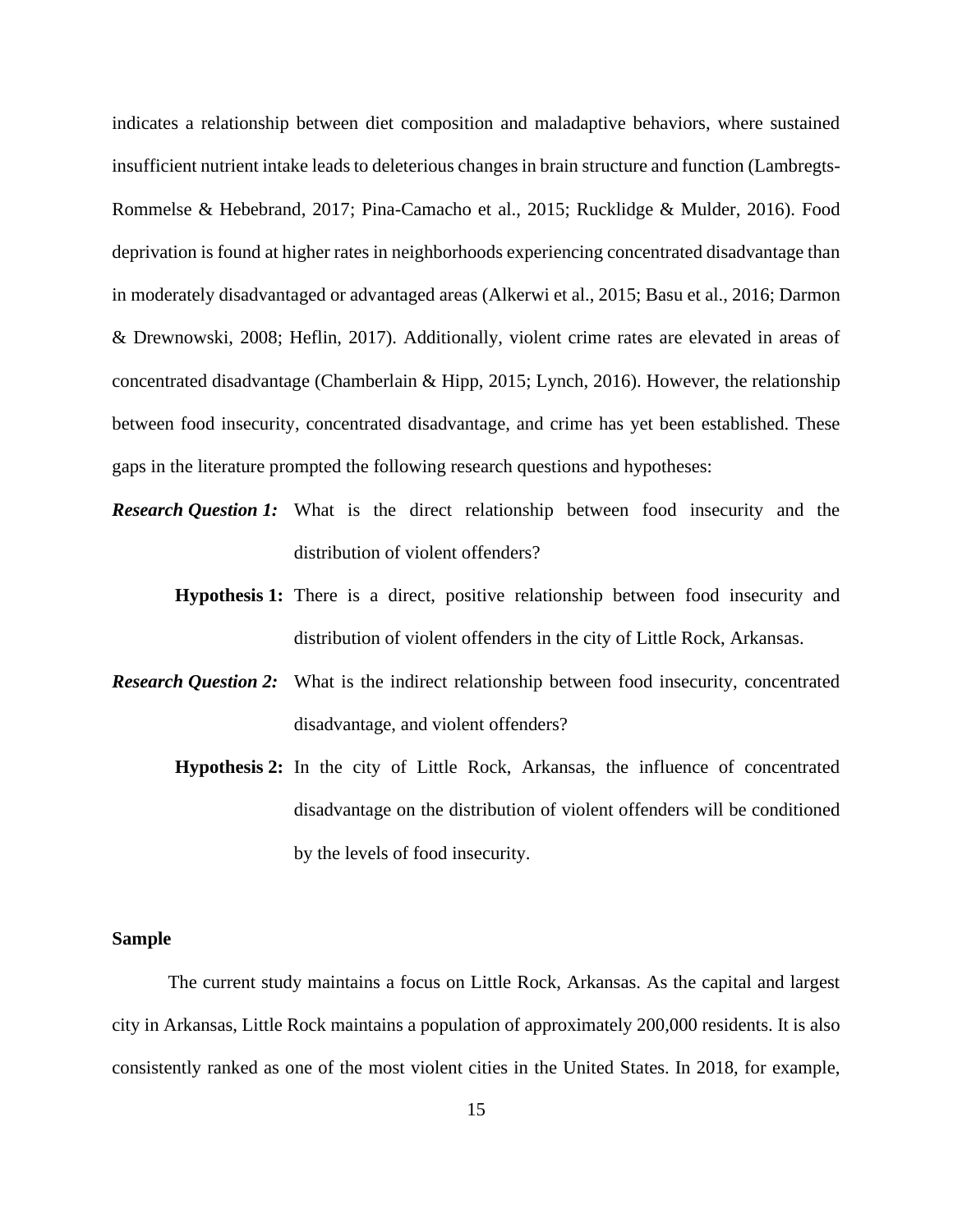Little Rock experienced 2,882 violent crimes, including 40 murders, 218 rapes, 371 robberies, and 2,253 aggravated assaults [\(Criminal Justice Information Services Division, 2018\)](#page-45-10). For the purposes of this study, neighborhoods are defined as small geographic locations whose residents share unique access to material and social resources, as well as interdependent social networks [\(Bursik, 1988;](#page-44-2) [Sampson & Groves, 1989\)](#page-50-0). Neighborhoods are operationalized as the 155 Census block groups located within Little Rock. The final sample consists of 154<sup>1</sup> block groups for which data are complete and available in the ACS. Although block groups are approximations for neighborhoods, prior works have illustrated that they are suitable proxies given that they are more internally homogenous than tracts and cities (e.g., [Hipp, 2007;](#page-46-3) [Thomas et al., 2021\)](#page-51-10).

## **Dependent Variable**

The dependent variable in this study is counts of violent offenders. For the purposes of this study, a violent offender is conceptualized as a person arrested for an interpersonal act involving the risk of or infliction of physical harm to another person in violation of the law. Counts are operationalized using the physical home addresses of suspects arrested for the crimes of murder, nonnegligent manslaughter, aggravated assault, or robbery, as documented by the Little Rock Police Department between January 1, 2014, and December 31, 2014. This definition is consistent with the Bureau of Justice Statistics' (BJS) definition of violent crime, with the notable exceptions of rape and sexual assault [\(Morgan & Truman, 2020\)](#page-49-8). These offenses are not included because of underreporting issues [\(National Research Council, 2014\)](#page-49-9). Home address data for arrestees are

<sup>&</sup>lt;sup>1</sup> The U.S. Census Bureau designates 155 block groups for the city of Little Rock. One is dropped from the analysis due to missing and incomplete data; therefore, 154 block groups are included in this thesis.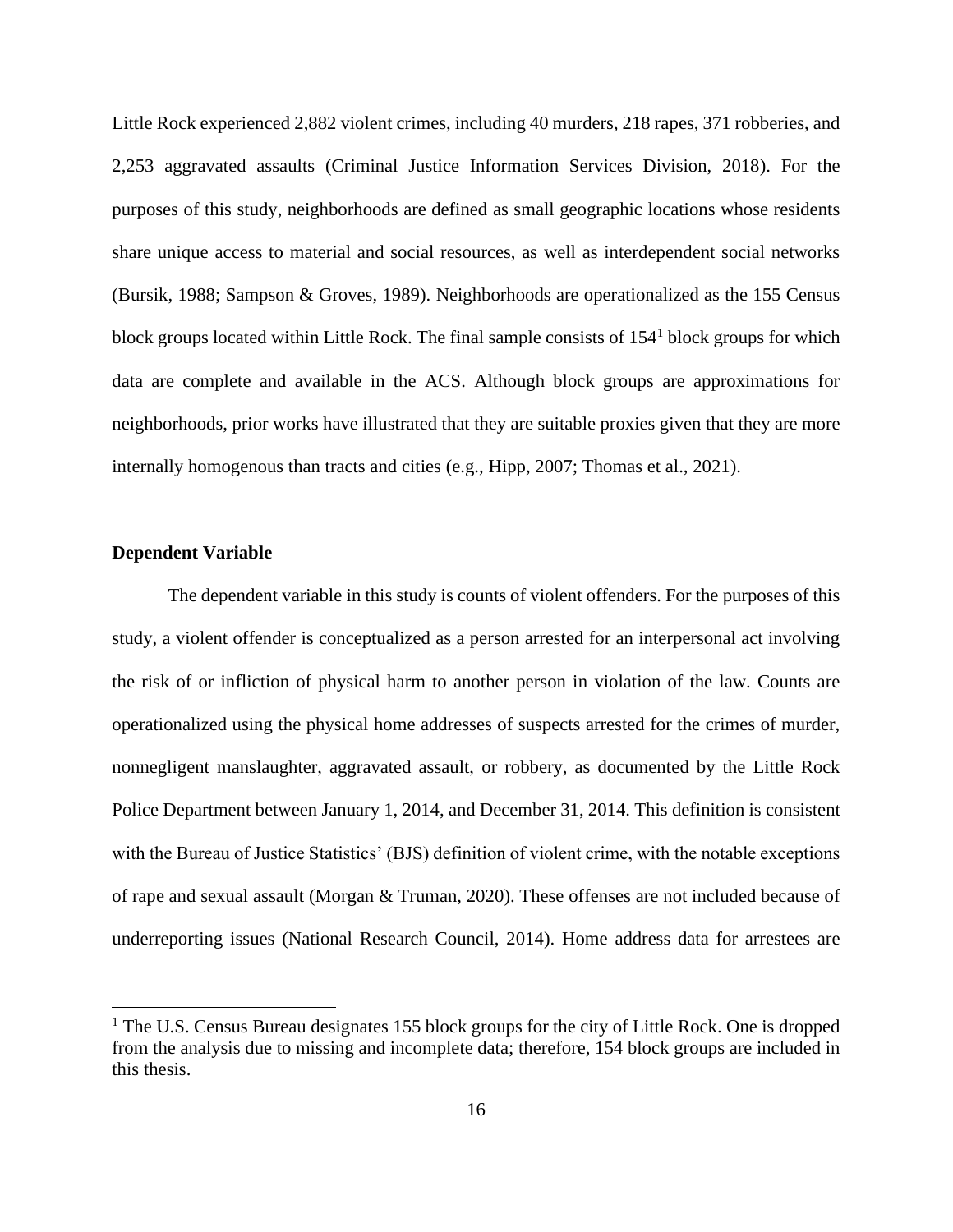geocoded and aggregated to the block group level as a count of violent offenders within each block group. Offender count is coded at the ratio level of measurement because the values are mutually exclusive, exhaustive, can be logically rank-ordered, equal intervals exist between values, and zero is a meaningful value [\(Walker & Madden, 2005\)](#page-51-11).

## **Independent Variables**

Consistent with previous studies, food insecurity is conceptualized as inconsistent or limited access to or availability of nutritionally adequate foods (e.g., fruits, vegetables, and healthy proteins) [\(Andersen, 1990;](#page-43-3) [Beaulac et al., 2009;](#page-44-0) [Pruitt et al., 2016\)](#page-49-1). For the purposes of this study, food insecurity is operationalized as counts of supermarkets and grocery stores in block groups located in the city of Little Rock, Arkansas during the year 2014. Similar to the dependent variable, street addresses for these businesses are procured from active business licenses for 2014<sup>2</sup>, geocoded, and aggregated to the block group level. This represents the ratio level of measurement because the values are mutually exclusive, exhaustive, can be logically rank-ordered, equal intervals exist between values, and zero is a meaningful value.

For the purposes of this study concentrated disadvantage is conceptualized as the intersection of overlapping forms of neighborhood disadvantage [\(Hipp, 2010;](#page-46-4) [Merolla et al., 2011;](#page-48-9) [Osgood & Chambers, 2003\)](#page-49-10). Consistent with prior works, including those examining blocks groups in Little Rock [\(e.g., Thomas et al., 2021\)](#page-51-10), concentrated disadvantage is operationalized as an index measure constructed as the average of standardized values for the percent of families

<sup>&</sup>lt;sup>2</sup> Ground truthing was used by the chair of this thesis in 2014 as a means of confirming that each of these businesses sold fresh fruits and vegetables, as well as healthy proteins. This process involved measuring shelf space, number of items, descriptions of item quality, and price.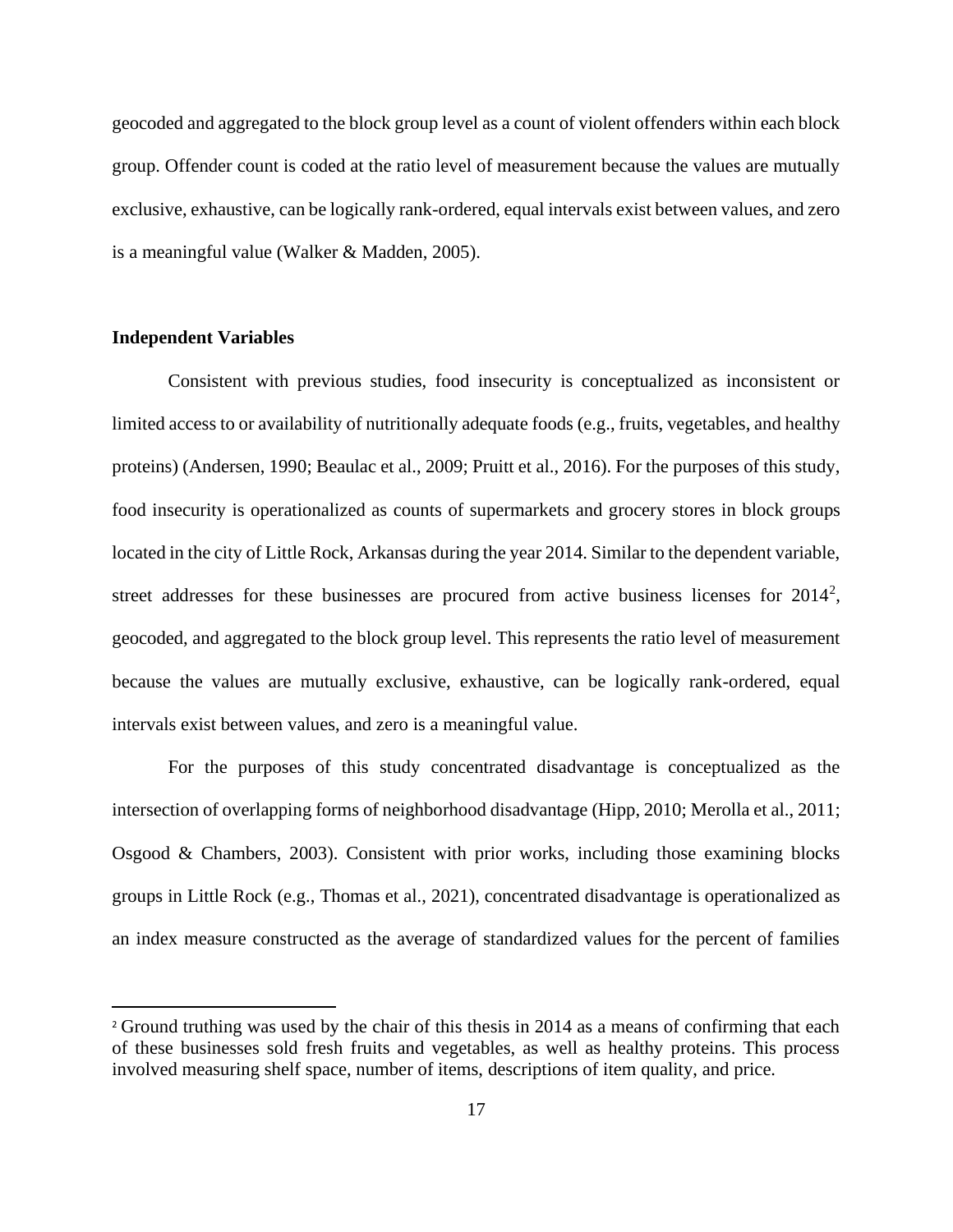living below the federally established poverty line, percentage of the population aged 16 and over who are unemployed, percentage of families headed by a single female with children, percentage of the population who are Black, and percentage of residents aged 25 and over who have not graduated from high school. These attribute percentages and the resulting index are coded at the interval level of measurement because the values are mutually exclusive, exhaustive, can be logically rank-ordered, and equal intervals exist between values. All measures are drawn from the 2013-2017 ACS 5-year summary file at the block group level. Factor analysis using an oblique rotation indicates these measures converge on a single dimension with an Eigenvalue of 3.044 and factor loadings in excess of .65 ( $\alpha$  = .837), affirming their retention as a summary measure of disadvantage.

This thesis also implements several control variables. Each of these measures are drawn from the 2013-2017 ACS 5-year summary file. Racial heterogeneity is a core concept of social disorganization [\(Osgood & Chambers, 2003;](#page-49-10) [Sampson & Groves, 1989;](#page-50-0) [Shaw & McKay, 1972\)](#page-51-0). For the purposes of this study, racial heterogeneity is conceptualized as neighborhood level residential integration of populations from diverse national or cultural traditions, as well as distinctive physical characteristics. Using the 2013-2017 ACS 5-year summary file, racial heterogeneity is operationalized as one minus the sum of squared proportions of all racial groups within a block group (see [Sampson & Groves, 1989;](#page-50-0) [Thomas et al., 2021\)](#page-51-10). Using this measure, higher values are indicative of greater racial diversity within the block group. Racial heterogeneity is operationalized at the ratio level of measurement because the values are mutually exclusive, exhaustive, can be logically rank-ordered, equal intervals exist between values, and zero is a meaningful value.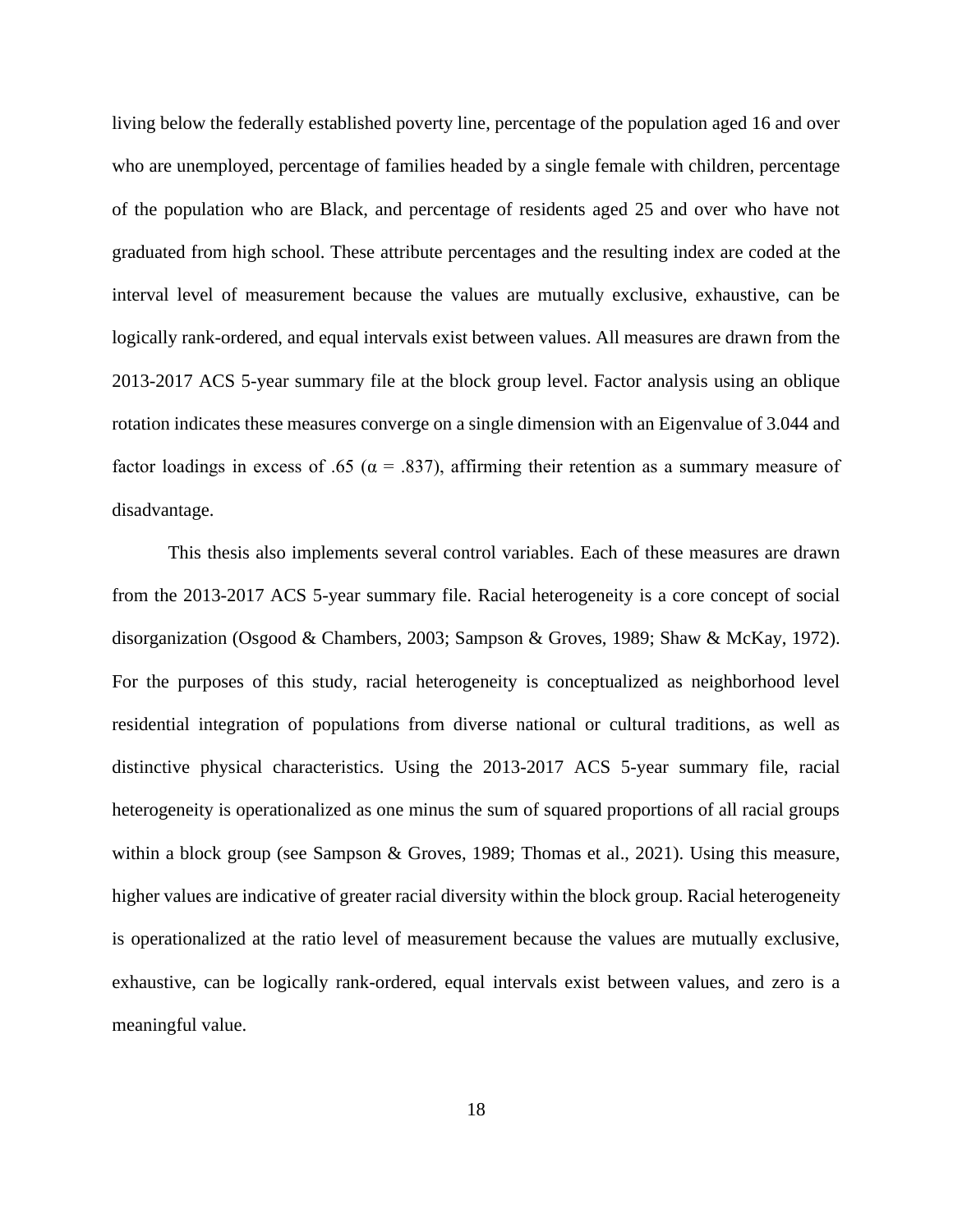The works of Osgood and Chambers [\(2003\)](#page-49-10), Sampson and Groves [\(1989\)](#page-50-0), and Shaw and McKay [\(1972\)](#page-51-0) have established residential stability as a hallmark of social *organization*. Accordingly, residential stability is conceptualized as intra-neighborhood consistency in residence, typified by home ownership. This concept is operationalized as the percentage of homes within block groups that are owner-occupied. Coded values are mutually exclusive, exhaustive, can be logically rank-ordered, equal intervals exist between values, and zero is a meaningful value, thus, residential stability is a ratio level of measurement.

Age structure is conceptualized as the period during which residents reach their peak offending years and is operationalized as the percentage of the population between the ages of 15 and 24 years. Hirschi and Gottfredson [\(1983\)](#page-46-10), and Moffitt [\(1993\)](#page-48-10) found that age structure is linked to criminal activity; adolescents and young adults are more crime-prone than other age cohorts. This concept is coded at the ratio level of measurement because the values are mutually exclusive, exhaustive, can be logically rank-ordered, equal intervals exist between values, and zero is a meaningful value.

Finally, variable counts per block group may be misleading because the population varies across block groups. To avoid this bias in the data, the block group population is used to modify each count into a rate of occurrence per capita. A block group with a count of 10 violent offenders per 1,000 residents is considerably different than a block groups with 2 violent offenders per 1,000 residents. Therefore, the block group population is treated as an 'exposure' variable in the analyses that followed (see below).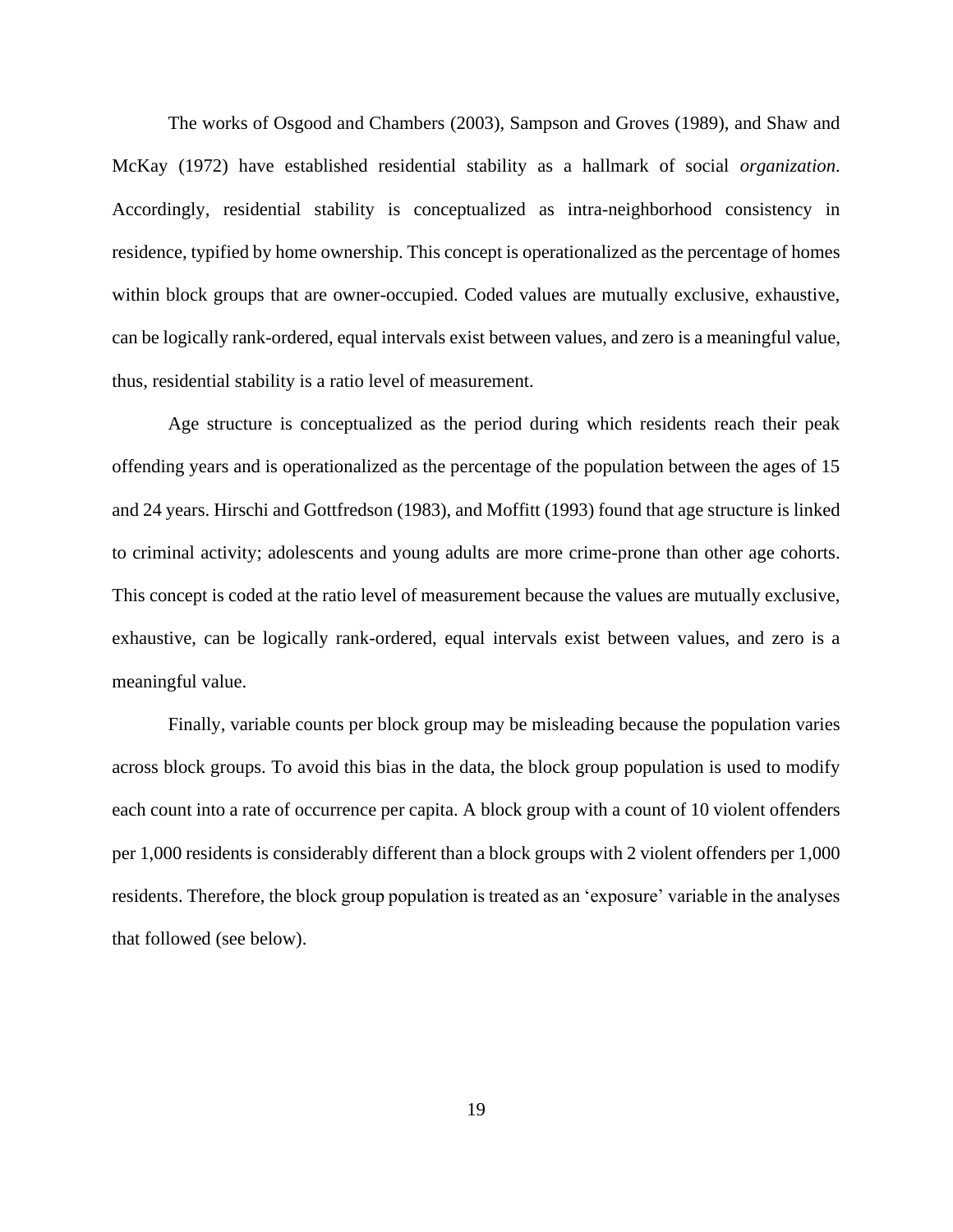## **Analytic Approach**

Consistent with the works of Osgood [\(2000\)](#page-49-11) and Osgood and Chambers [\(2000\)](#page-49-12), the use of count data necessitates a Poisson-based estimator to examine variation in the concentration of violent offenders across block groups included in the sample. A standard Poisson model is appropriate when there is equidispersion between the mean and variance of the dependent variable. This rarely occurs when using crime data. Instead, it is more common that outcome measures exhibit overdispersion, a characteristic that occurs when the variance of the dependent variable exceeds its mean. Preliminary analysis of the dependent variable violent offenders indicates that its variance (9.07) exceeds its mean (2.76). This finding prompts the use of a negative binomial estimator, which allows for introduction of an error term, and is designed to address issues of overdispersion [\(Long & Freese, 2006\)](#page-48-11). As previously noted, the block group population is treated as an exposure variable, while robust standard errors are used to preemptively address potential concerns related to non-independence in block group level data.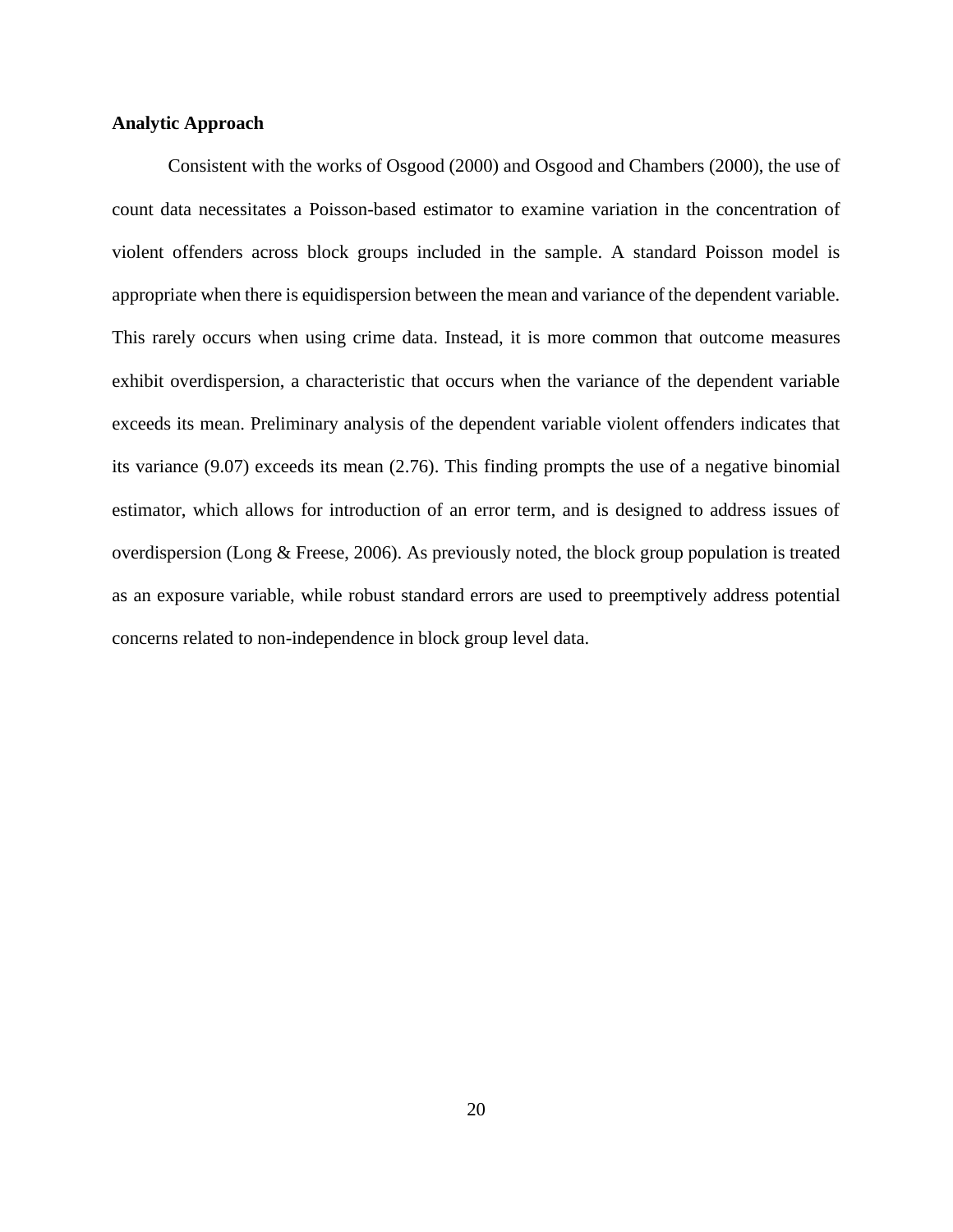#### CHAPTER 4

## **RESULTS**

Data gathered from the Little Rock Police Department, American Community Survey, and active city business licenses for the year 2014 are analyzed at the univariate, bivariate, and multivariate level. Negative binomial regression models are used to test the relationships between food insecurity and the concentration of violent offenders in the city of Little Rock, AR at the Census block group level.

#### **Univariate Analysis**

All variables are geocoded and aggregated to the Census block group level. Descriptive statistics explain the minimum and maximum values present in the data, along with mean values and standard deviations. Results of univariate analysis are shown in Table 4.1. The counts of violent offenders across the 154 Census block groups ranges from 0 to 13, meaning a low of 0 and high of 13 residents were arrested for a violent offense in the block groups during the observation period. The mean value is 2.760 violent offenders and the standard deviation across the data is 3.012, indicating overdispersion in the data since the standard deviation value is greater than the mean value. The number of grocery stores across the same Census block groups ranges from 0 to 2 grocery stores per block group. The mean value is 0.182 with a standard deviation of 0.435, which indicates some degree in variability.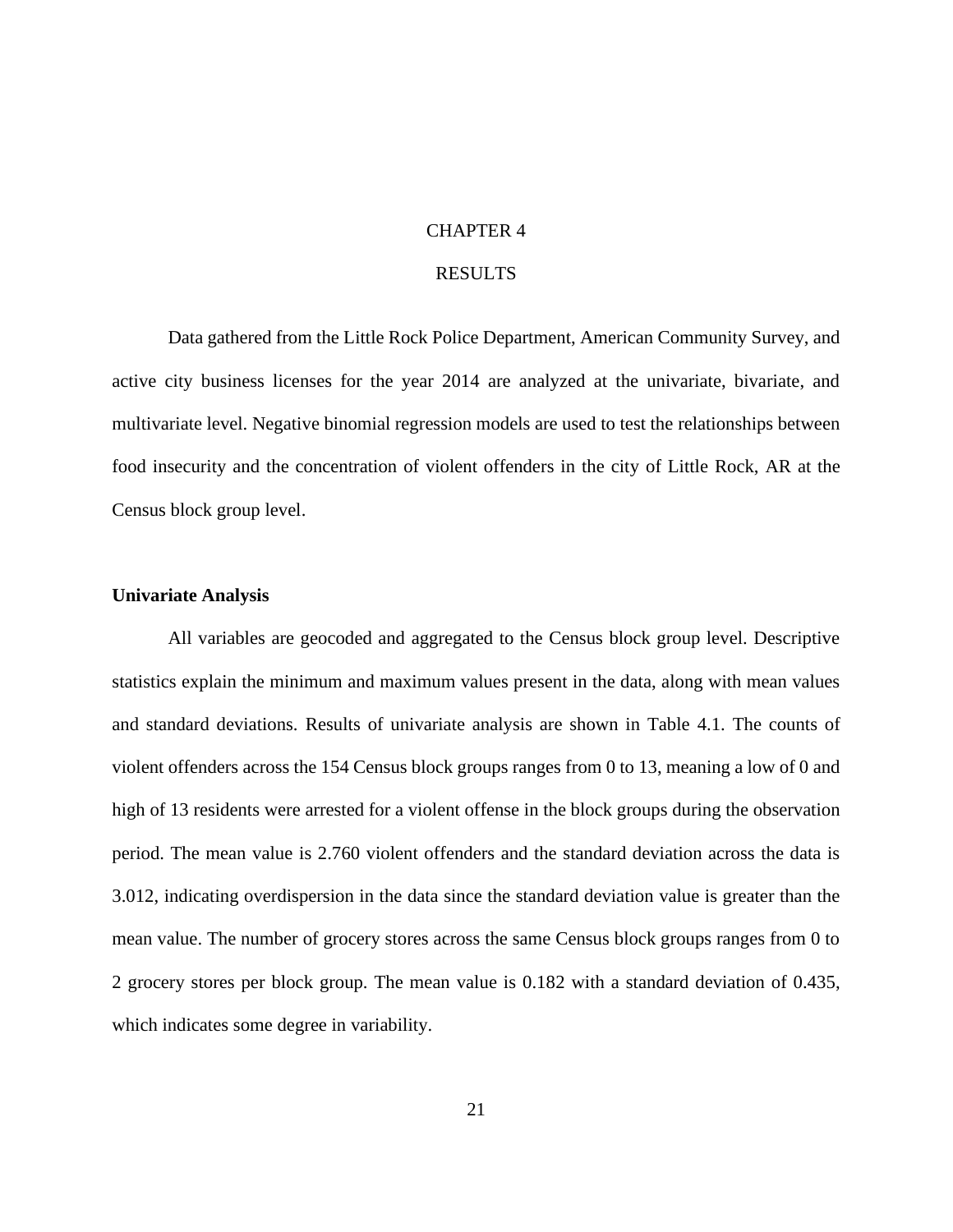The concentrated disadvantage index constructed from five related attributes ranges from -1.180 to 1.800, where a decrease in value indicates lower levels of concentrated disadvantage and increasing values correspond with higher levels of concentrated disadvantage. The mean value is 0.00 and the standard deviation is 0.778. Descriptive statistics for each of the five attributes included in the concentrated disadvantage index are included in Table 4.1. The percent of families living below the federally established poverty line ranges from 0.00% to 64.380% with a mean value of 15.004% and a standard deviation of 15.004%. The percent of unemployed residents who are at least 16 years of age ranges from 0.000% to 23.400% with a mean value of 3.703% and a standard deviation of 4.232%. The percent of single-female with children households ranges from 0.000% to 45.640% with a mean value of 16.676% and a standard deviation of 11.004%. The percent of Black or African American residents ranges from 0.000% to 100.000% with a mean value of 45.016% and a standard deviation of 31.755%. Finally, the percent of residents at least 25 years of age who did not graduate from high school ranges from 0.000% to 43.810% with a mean value of 10.331% and a standard deviation of 9.586%.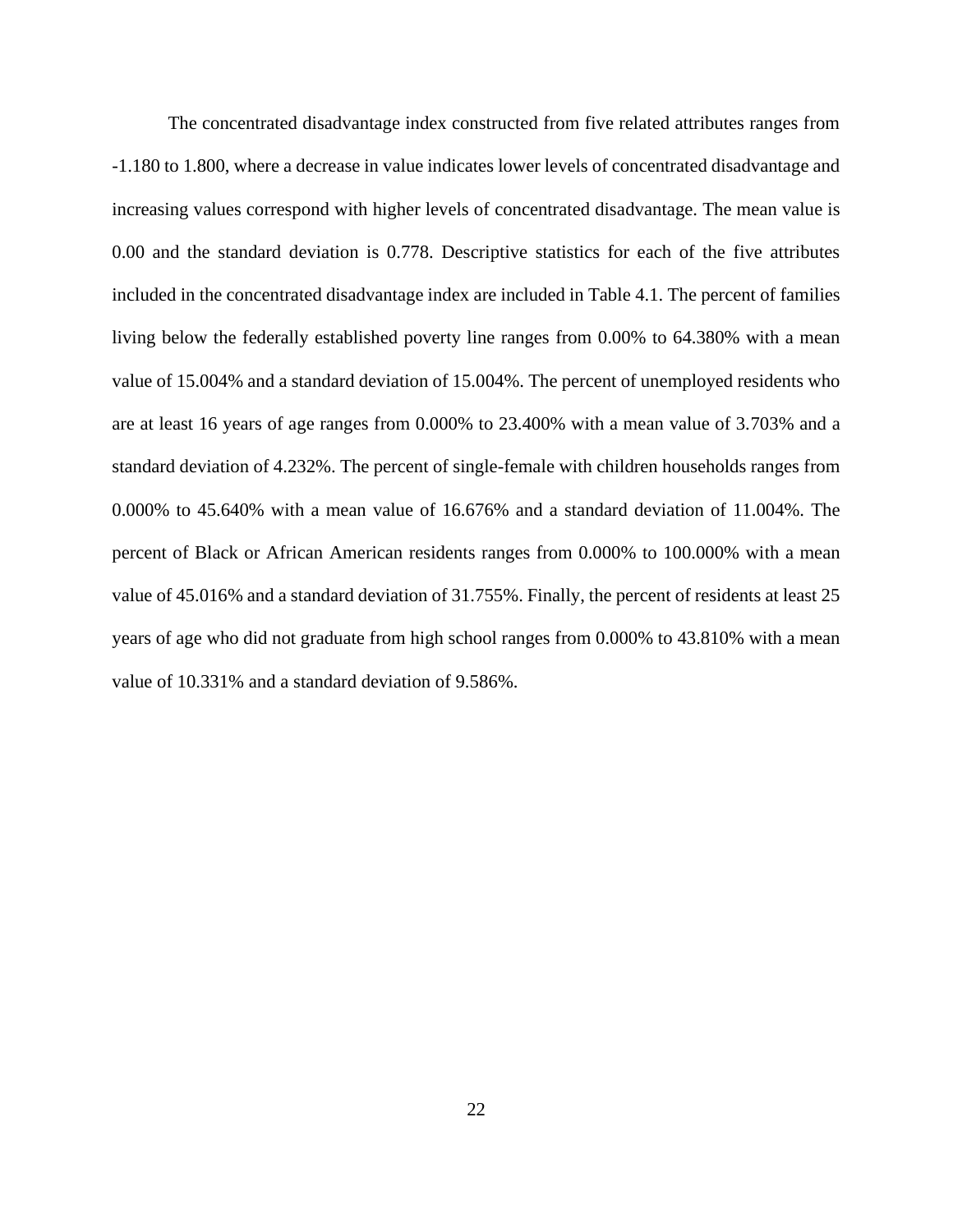| <b>Variables</b>                                | <b>Mean</b> | Min      | <b>Max</b> | Std. Dev. |
|-------------------------------------------------|-------------|----------|------------|-----------|
| Violent Offender                                | 2.760       | .000     | 13.000     | 3.012     |
| <b>Grocery Store</b>                            | .182        | .000     | 2.000      | .435      |
| Concentrated Disadvantage Index                 | .000        | $-1.180$ | 1.800      | .778      |
| Families Below Poverty Level (%)                | 15.004      | .000     | 64.380     | 15.004    |
| Unemployed 16YR and Over (%)                    | 3.703       | .000     | 23.400     | 4.232     |
| Single-Female w/ Children<br>Household (%)      | 16.676      | .000     | 45.640     | 11.004    |
| Black/African American (%)                      | 45.016      | .000     | 100.000    | 31.755    |
| 25YR and Over w/o High School<br>Graduation (%) | 10.331      | .000     | 43.810     | 9.586     |
| Owner-Occupied (%)                              | 57.573      | 1.350    | 100.000    | 24.163    |
| Racial Heterogeneity                            | .368        | .000     | .750       | .178      |
| <b>Black/African American</b>                   | .450        | .000     | 1.000      | .318      |
| White/Caucasian                                 | .482        | .000     | 1.000      | .305      |
| Asian                                           | .025        | .000     | .340       | .055      |
| American Indian/Alaska Native                   | .003        | .000     | .200       | .017      |
| Native Hawaiian/Pacific Islander                | .000        | .000     | .000       | .000      |
| Population $15-24YR$ (%)                        | 13.170      | .000     | 63.460     | 8.253     |

Table 4.1 Univariate Statistics

The percent of owner-occupied dwellings ranges from 1.350% to 100.00% per Census block group. The mean value is 57.573% and the standard deviation is 24.163%. Racial heterogeneity ranges from 0.000 to 0.750 with a mean value of 0.368 and a standard deviation of 0.178. A value of zero indicates an absence of racial heterogeneity and a value of one indicates a completely heterogeneous neighborhood. The 2013-2017 ACS 5-year summary file includes five racial groups from which respondents were asked to identify; descriptive statistics for these racial groups are included. Black or African American ranges from 0.000 to 1.000 with a mean value of 0.450 and a standard deviation of 0.318. White or Caucasian ranges from 0.000 to 1.000 with a mean value of 0.482 and a standard deviation of 0.305. Asian ranges from 0.000 to 0.340 with a mean value of 0.025 and a standard deviation of 0.055. American Indian or Alaska Native ranges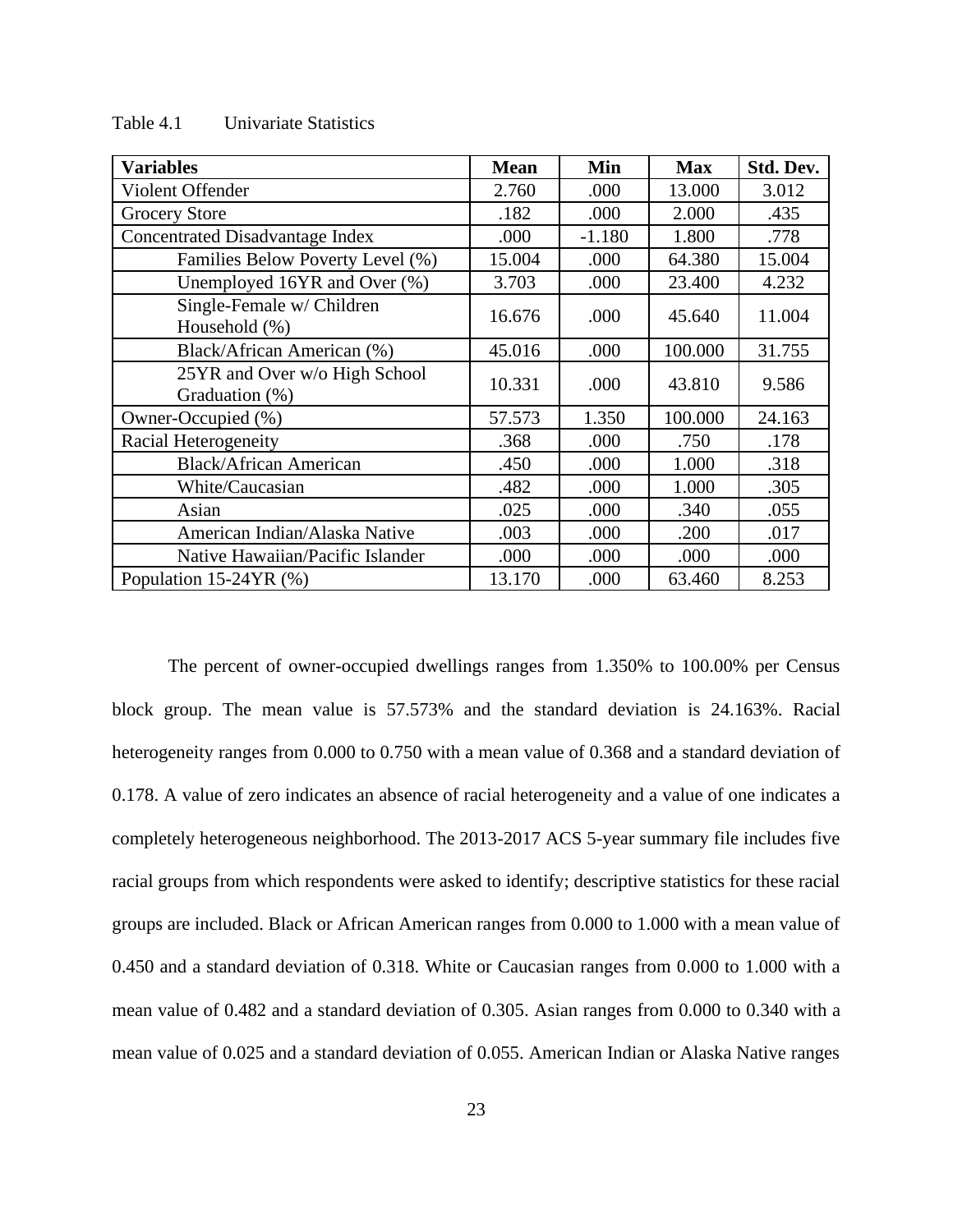from 0.000 to 0.200 with a mean value of 0.003 and a standard deviation of 0.017. Lastly, the minimum, maximum, mean, and standard deviation for Native Hawaiian or Pacific Islander is 0. Finally, the percent of the population between the ages 15 and 24 ranges from 0.000% to 63.460% with a mean value of 13.337% and a standard deviation of 8.486%.

## **Bivariate Analysis**

Continuous variables are analyzed to determine the strength and directionality of linear bivariate correlations using Pearson's Correlation. A complete list of correlation results is located in Table 4.2, including correlations that fail to rise to the level of statistical significance. Bivariate statistics are measured at the Census block group level across Little Rock, AR (*N* = 154). Hypothesis 1 expressed the expectation of finding a statistically significant, strong, positive relationship between the distribution of grocery stores and the distribution of violent offenders. Counter to this hypothesis, the relationship between these measures fails to achieve statistical significance.

The distribution of grocery stores shares a statistically significant, weak, and negative relationship with the percent of owner-occupied residences ( $r = -168$ ,  $p = 0.037$ ), which indicates that as the percent of owner-occupied homes increases, the concentration of grocery stores decreases. This finding is consistent with the historical shift of owner occupancy to the suburbs, away from urban, industrial and retail settings, that was produced by expanding transportation infrastructure and automobile ownership [\(Bursik & Grasmick, 1993;](#page-44-5) [Deener, 2017;](#page-45-1) [Sampson et](#page-50-1)  [al., 1997\)](#page-50-1). Concentrated disadvantage shares a statistically significant, strong, and positive relationship with the distribution of violent offenders ( $r = .617$ ,  $p \le .001$ ) indicating that as neighborhood concentrated disadvantage increases, so too does the number of violent offender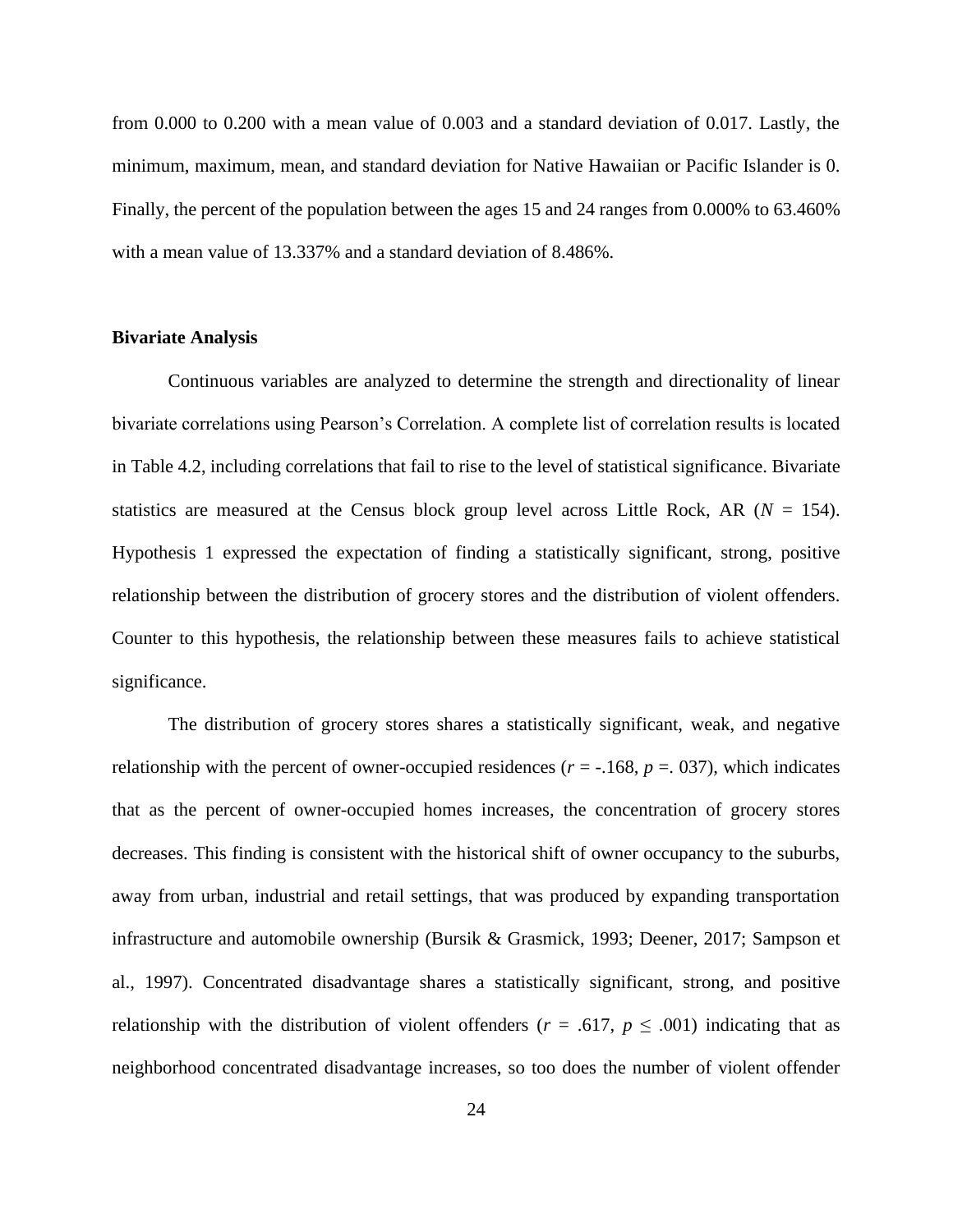residents. This is consistent with social disorganization theory and extant literature findings of a positive relationship between violent crimes rates and concentrated disadvantage [\(Chamberlain &](#page-44-9)  [Hipp, 2015;](#page-44-9) [Lynch, 2016\)](#page-48-0).

The statistically significant relationship between concentrated disadvantage and owner occupancy is moderate and negative  $(r = -.274, p = .001)$ . These findings are consistent with the works of Bursik and Grasmick [\(1993\)](#page-44-5), and Sampson and colleagues [\(1997\)](#page-50-1), who found that as neighborhood concentrated disadvantage increases, the percent of owner-occupied residences decreases. Owner-occupancy also shares a statistically significant, moderate, negative relationship with the distribution of violent offenders ( $r = -0.340$ ,  $p \le 0.001$ ), as well as with racial heterogeneity  $(r = -.316, p \le .001)$ . Thus, as the percent of owner-occupied residences increases in a neighborhood, the concentration of violent offenders and racial heterogeneity decreases. These findings are consistent with social disorganization theory, which postulates that neighborhood racial homogeneity, residential stability and community investment mitigate crime [\(Kornhauser,](#page-47-2)  [1978;](#page-47-2) [Morenoff et al., 2001;](#page-49-2) [Park & Burgess, 1924;](#page-49-0) [Shaw & McKay, 1972\)](#page-51-0).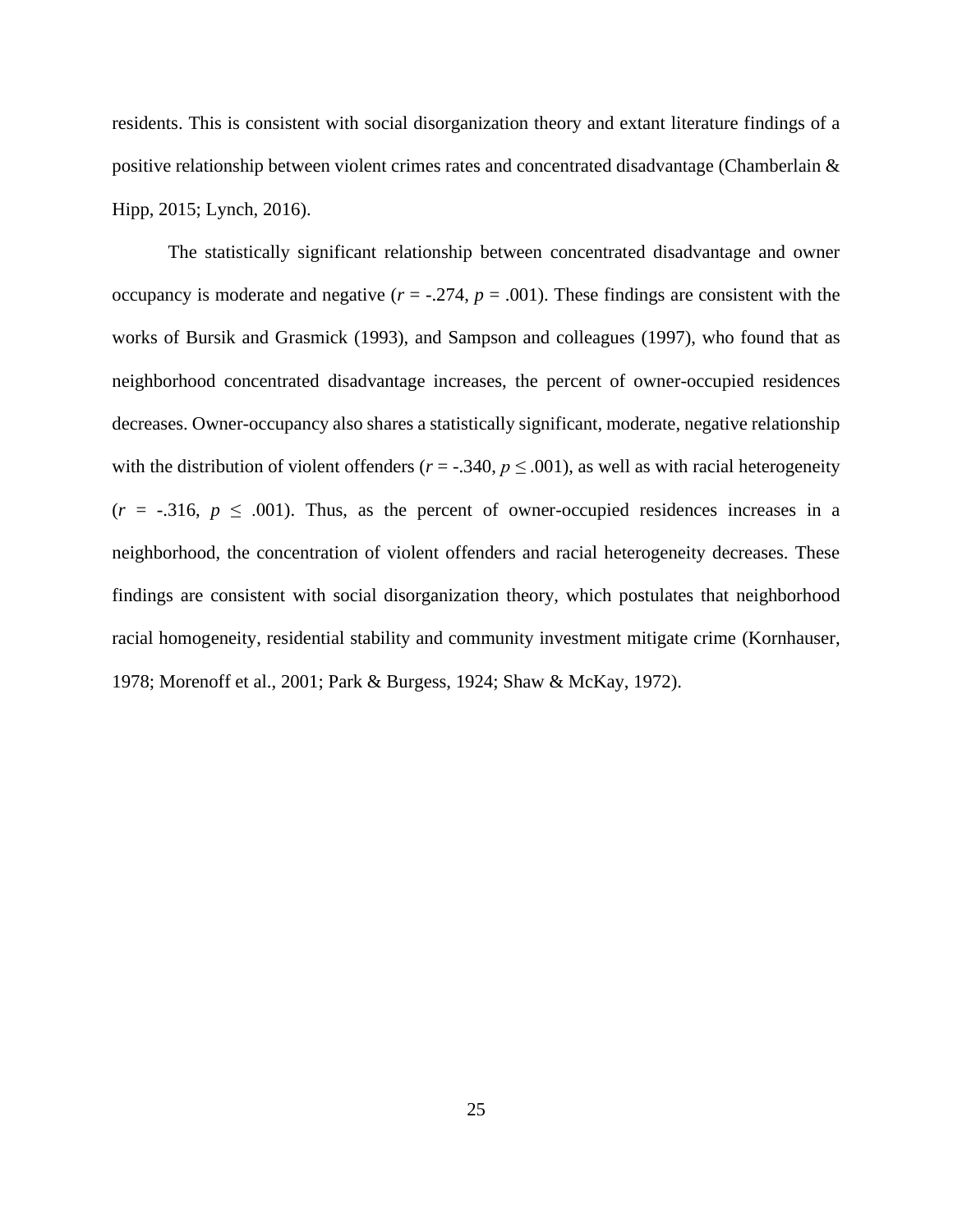| Variable $A \times$ Variable B                                  | <b>Correlation Coefficient</b> |
|-----------------------------------------------------------------|--------------------------------|
| Grocery Store $\times$ Violent Offender                         | .084                           |
| Grocery Store $\times$ Concentrated Disadvantage Index          | $-.023$                        |
| Grocery Store $\times$ Owner-Occupied (%)                       | $-.168*$                       |
| Grocery Store $\times$ Racial Heterogeneity                     | .133                           |
| Grocery Store $\times$ Population 15-24YR (%)                   | $-.050$                        |
| Concentrated Disadvantage Index $\times$ Violent Offender       | $.617***$                      |
| Concentrated Disadvantage Index $\times$ Owner-Occupied (%)     | $-.274***$                     |
| Concentrated Disadvantage Index $\times$ Racial Heterogeneity   | .063                           |
| Concentrated Disadvantage Index $\times$ Population 15-24YR (%) | $.267***$                      |
| Owner-Occupied $(\%)\times$ Violent Offender                    | $-.340***$                     |
| Owner-Occupied $(\%) \times$ Racial Heterogeneity               | $-316***$                      |
| Owner-Occupied $(\%) \times$ Population 15-24YR $(\%)$          | $-.160*$                       |
| Racial Heterogeneity $\times$ Violent Offender                  | .025                           |
| Racial Heterogeneity $\times$ Population 15-24YR (%)            | .046                           |
| Population 15-24YR $(\%) \times$ Violent Offender               | $.173*$                        |
|                                                                 |                                |

Table 4.2 Pearson's Correlation Analysis Across Little Rock Census Block Groups (*N* = 154)

Correlation (2-tailed) is significant at the  ${}^*p \leq .05$ ;  ${}^{**}p \leq .01$ ;  ${}^{***}p \leq .001$ 

Concentrated disadvantage and the percent of neighborhood residents between the ages of 15 and 24 years share a statistically significant, moderate, positive relationship ( $r = .267$ ,  $p \le .001$ ). This indicates that an increase in the percent of neighborhood residents between the ages of 15 to 24 years is accompanied by an increase in the levels of concentrated disadvantage. The percent of residents between the ages of 15 and 24 years shares a statistically significant, weak, negative relationship with owner-occupancy ( $r = -160$ ,  $p = .048$ ). This denotes that as the percent of residents between the ages of 15 and 24 years increases, the percent of owner-occupied residences decreases. There also exists a statistically significant, weak, and positive relationship between the percent of residents aged 15 to 24 years and the distribution of violent offenders (*r* = .173, *p* = .032). Thus, as the percent of residents between the ages of 15 and 24 years increases, so does the concentration of violent offenders. Each of these age-related relationships is consistent with the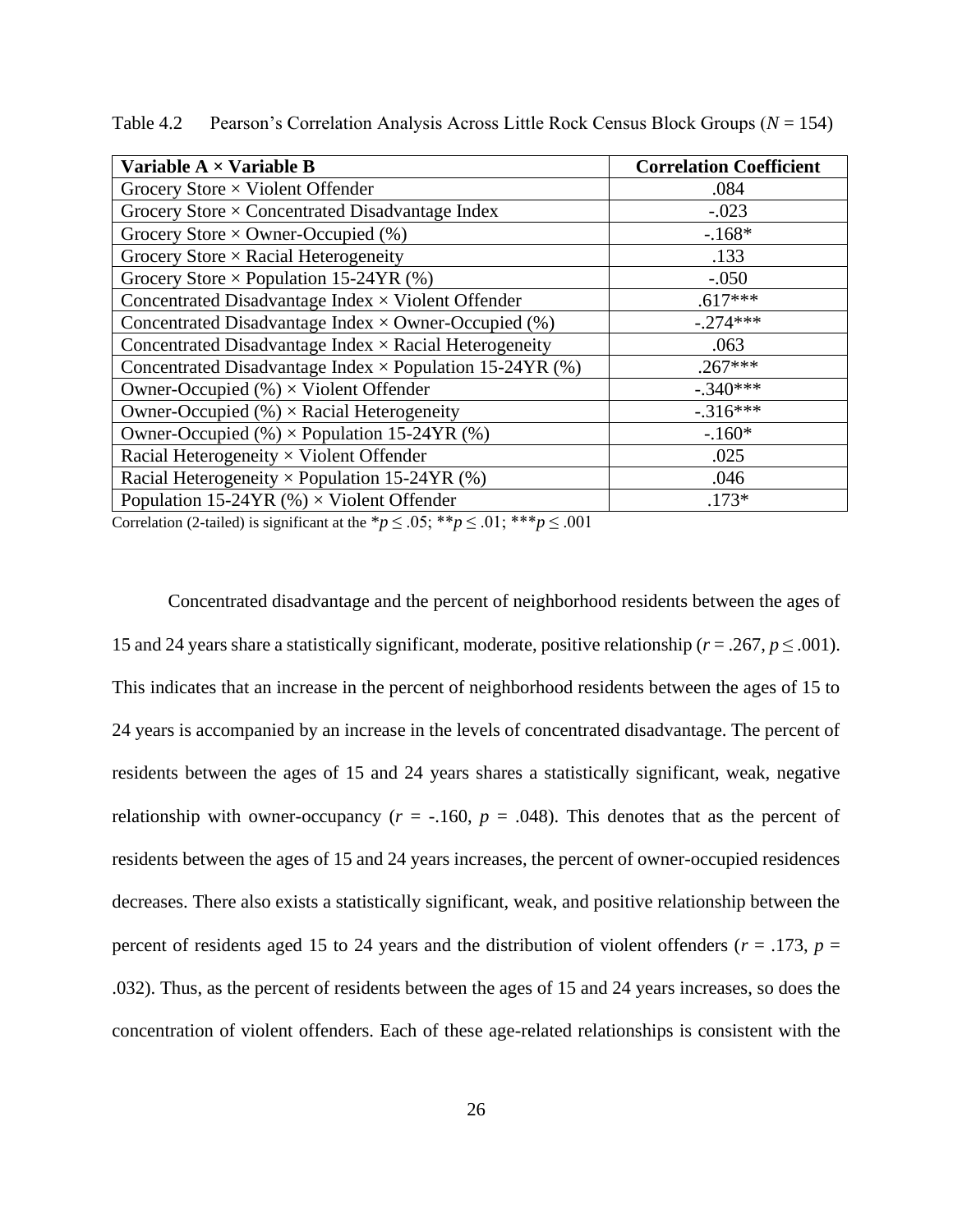works of Hirschi and Gottfredson [\(1983\)](#page-46-10), and Moffitt [\(1993\)](#page-48-10) who found that criminal activity increases throughout teenage years and tapers off in the early- to mid-twenties before declining in later years. The remaining bivariate relationships fail to achieve statistical significance.

#### **Negative Binomial Regression**

Results of negative binomial regression are displayed in Table 4.3. Model 1 is the base model that includes the direct effects of all independent variables. Hypothesis 1 predicts a direct, positive relationship between food insecurity and distribution of violent offenders in the city of Little Rock, AR. Contrary to this expectation, food insecurity, operationalized as the number of groceries stores in a Census block group, shares a null relationship with the number of violent offenders residing in each block group ( $b = -0.117$ ,  $p = 0.491$ ). Thus, Hypothesis 1 is rejected.

This model also tests the direct effects of the four additional independent variables on the number of violent offenders living in the Census block groups. Consistent with the works of Shaw and McKay [\(1972\)](#page-51-0), Sampson and Groves [\(1989\)](#page-50-0), and Osgood and Chambers [\(2003\)](#page-49-10), concentrated disadvantage shares a statistically significant, strong, and positive relationship with the number of violent offenders ( $b = 1.041$ ,  $p \le 0.000$ ). Each standard deviation increase in the concentrated disadvantage index is associated with a 124.8% increase in the number of violent offenders. Also consistent with these previous works, the percent of owner-occupied residences shares a statistically significant and negative relationship with the number of violent offenders (*b* = -.011,  $p \leq 0.01$ ). Each standard deviation increase in community investment, measured here as the percent of owner-occupied homes, is related to a 23.7% decrease in the number of violent offenders. Contrary to prior works [\(Osgood & Chambers, 2003;](#page-49-10) [Sampson & Groves, 1989;](#page-50-0) [Shaw & McKay,](#page-51-0)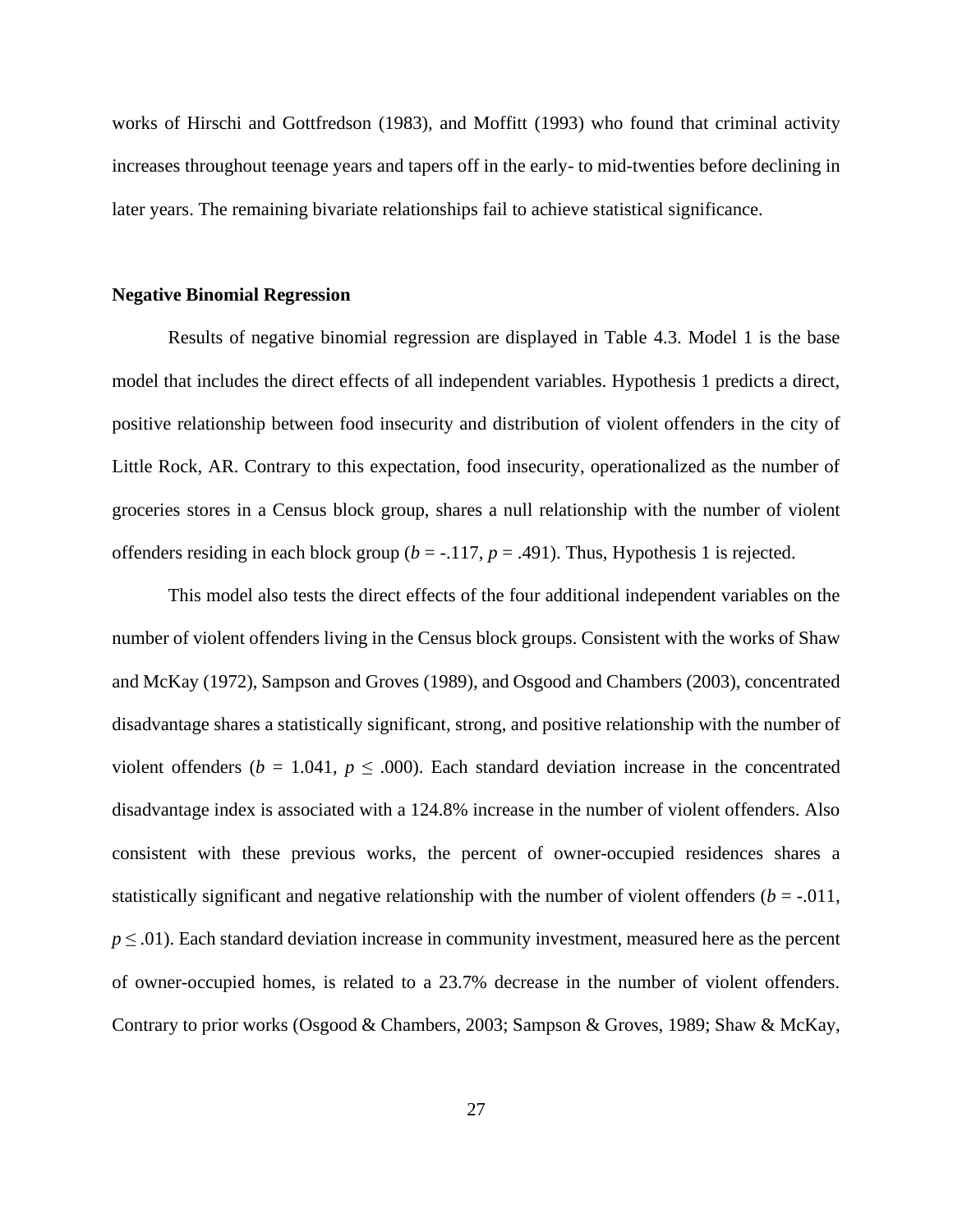[1972\)](#page-51-0), however, neither racial heterogeneity nor community age structure achieves a statistically significant relationship with the dependent variable.

| <b>Variable</b>                                                        | <b>Model 1</b>     | <b>Model 2</b>    |
|------------------------------------------------------------------------|--------------------|-------------------|
| <b>Grocery Store</b>                                                   | $-.117(.170)$      | $-.059(.210)$     |
| <b>Concentrated Disadvantage Index</b>                                 | $1.041(.121)$ ***  | $1.045(.122)$ *** |
| Owner-Occupied (%)                                                     | $-.011(.004)$ **   | $-.011(.004)$ **  |
| <b>Racial Heterogeneity</b>                                            | $-.481(.465)$      | $-.461(.471)$     |
| Population $15-24YR$ (%)                                               | .015(.016)         | .015(.017)        |
| Concentrated Disadvantage Index ×<br><b>Grocery Store Distribution</b> |                    | $-.175(.261)$     |
| Constant                                                               | $-5.695(.395)$ *** | $-5.720(.400)$ ** |

Table 4.3 Negative Binomial Regression Models

Unstandardized coefficients with robust errors in parentheses.  $p \le 0.05$ ;  $\ast p \le 0.01$ ;  $\ast \ast p \le 0.001$ 

Model 2 tests the extent to which the impact of concentrated disadvantage on the number of violent offenders is conditioned by food insecurity. This is achieved through incorporation of a cross-product interaction term that multiplies the concentrated disadvantage index by the meancentered measure of food insecurity. The interaction is non-significant ( $b = -175$ ,  $p = .504$ ), meaning food insecurity, as it is operationalized in this thesis, does not appear to condition the relation between concentrated disadvantage and number of violent offenders living in a Census block group. This finding prompts rejection of Hypothesis 2. The thesis now turns to discussion of the findings and limitations of this study, as well as recommendations for future research.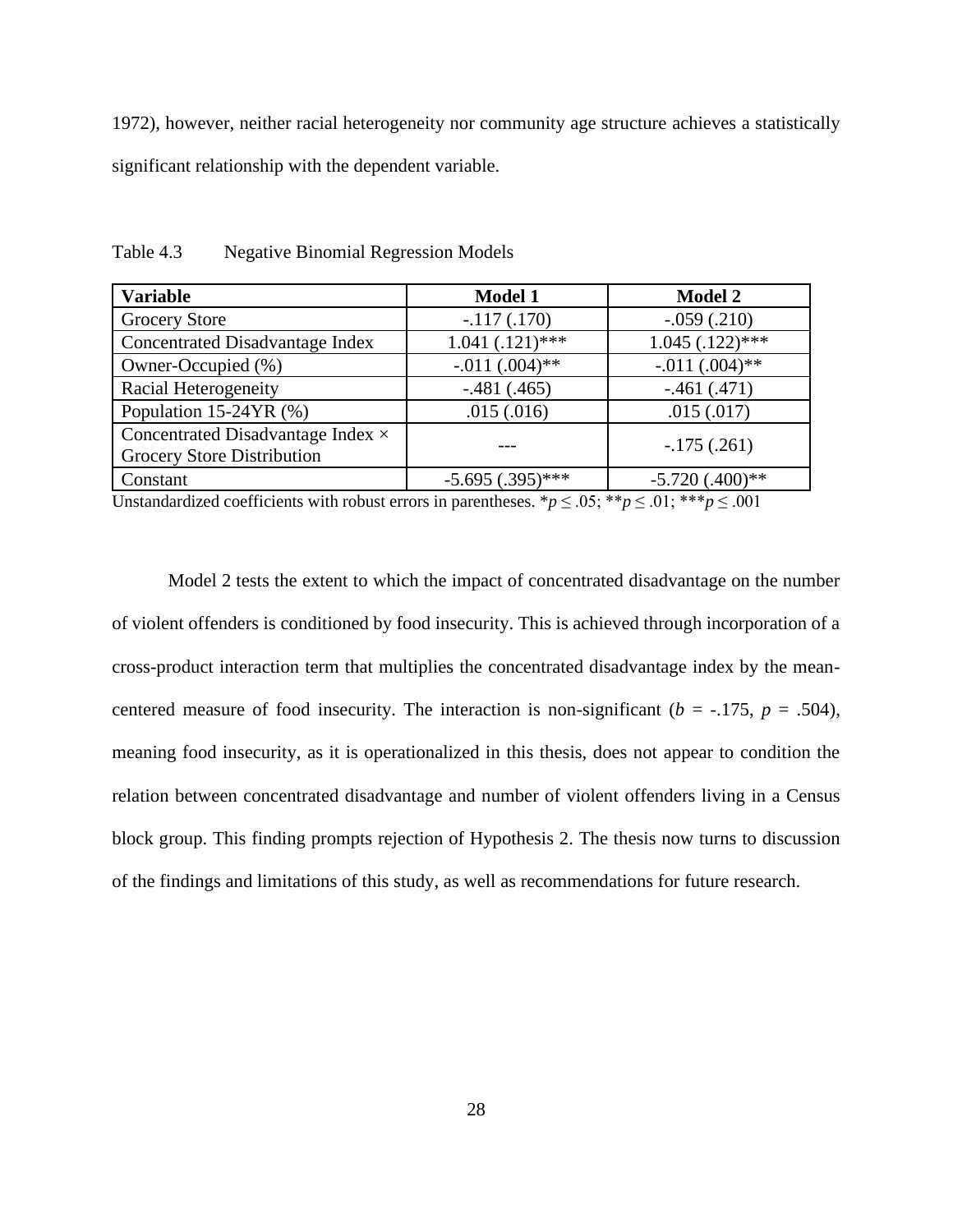## CHAPTER 5

## DISCUSSION AND CONCLUSION

This thesis seeks to contribute to the growing body of research on neighborhood-level distributions of crime, race, class and food insecurity through the theoretical framework of social disorganization. This was primarily achieved through analyzing the direct impact of food insecurity on the distribution of violent offenders in Little Rock, AR. The data were evaluated to determine if the impact of concentrated disadvantage on violent offender distribution is conditioned by food insecurity—a timely and important contribution to the understanding of food insecurity and food deserts in the U.S. and other high-GDP countries. Food insecurity and high-GDP are seemingly incongruous concepts, yet the disparate race-class landscape across many U.S. cities points to their coexistence. Although this thesis does not identify any significant relationships between crime and food insecurity, several findings merit further discussion.

Extant research suggests a strong, positive relationship between food insecurity, diet and maladaptive behavior through every stage of life [\(AAP, 2015;](#page-43-8) [Basu et al., 2013;](#page-43-9) [Holubcikova et](#page-46-9)  [al., 2015;](#page-46-9) [Hostmark, 2010;](#page-47-8) [Lambregts-Rommelse & Hebebrand, 2017;](#page-48-6) [Solnick & Hemenway,](#page-51-7)  [2012,](#page-51-7) [2014\)](#page-51-8). Populations at-risk for food insecurity include racial and ethnic minorities, and disadvantaged, impoverished communities [\(Acevedo-Garcia et al., 2020;](#page-43-1) [Alkerwi et al., 2015;](#page-43-2) [Basu et al., 2016;](#page-43-7) [Darmon & Drewnowski, 2008;](#page-45-6) [Heflin, 2017;](#page-46-2) [Hilmers et al., 2012\)](#page-46-6). These at-risk community characteristics overlap with extant crime literature, and therefore emphasize the strong, positive relationships between crime, concentrated disadvantage, and racial heterogeneity [\(Battin](#page-44-6)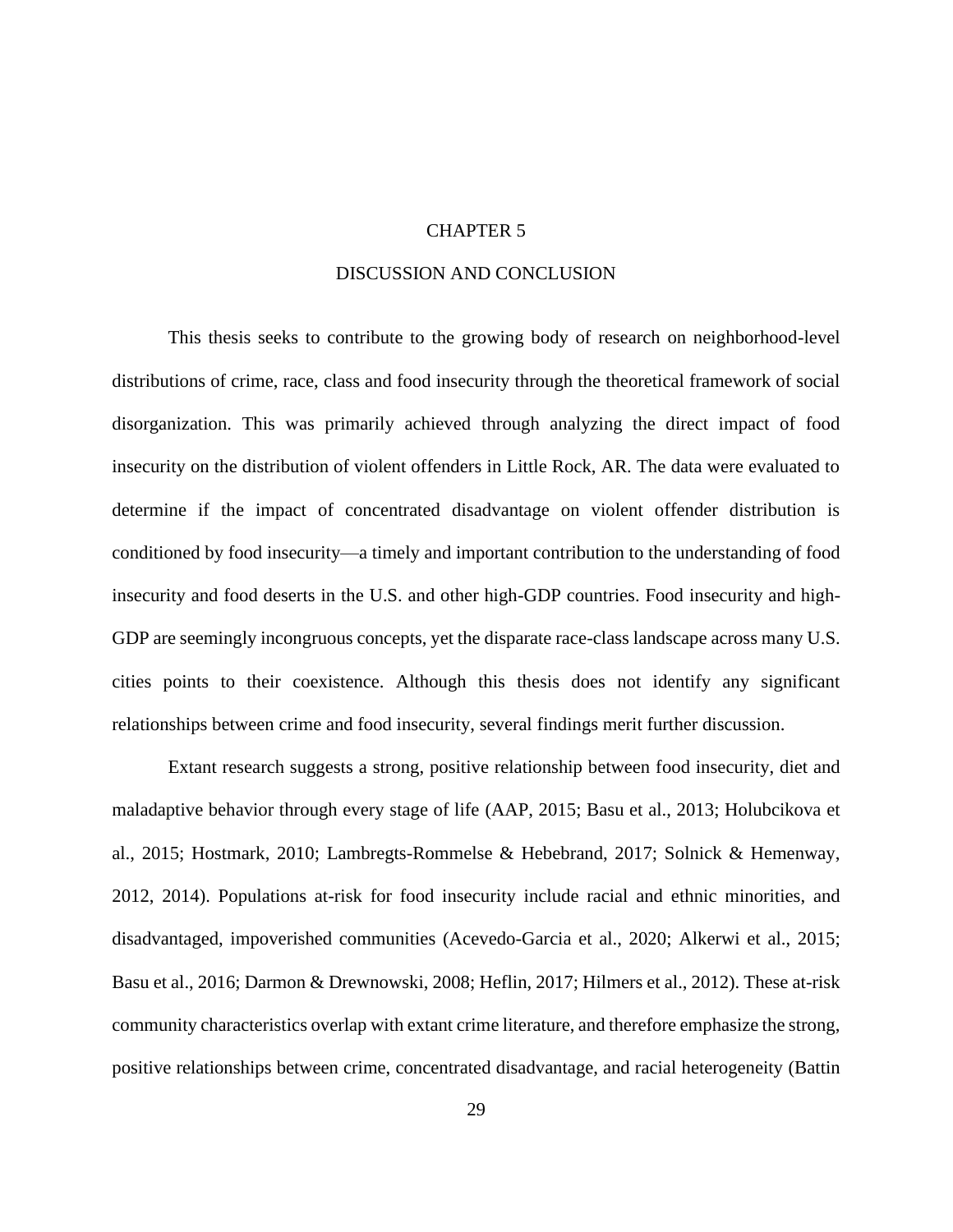[& Crowl, 2017;](#page-44-6) [Brantingham, 2016;](#page-44-7) [Hipp, 2010;](#page-46-4) [Jones & Pridemore, 2018;](#page-47-4) [Lynch, 2016\)](#page-48-0). Social disorganization theory explains these observed socio-spatial relationships through neighborhoodlevel informal and formal social controls, collective efficacy, social cohesion and social capital [\(Bursik & Grasmick, 1993;](#page-44-5) [Kornhauser, 1978;](#page-47-2) [Morenoff et al., 2001;](#page-49-2) [Sampson & Groves, 1989;](#page-50-0) [Sampson et al., 1997;](#page-50-1) [Shaw & McKay, 1972\)](#page-51-0). This thesis contributes original research to the body of literature through exploring direct and indirect relationships between food insecurity, concentrated disadvantage and crime.

Several of the bivariate and multivariate results contained in the Little Rock data are consistent with previous findings and social disorganization tenets. First, the concentration of grocery stores across the 154 Census block groups decreases as owner occupancy increases. This relationship points to the influence of class and vehicle ownership, where neighborhoods characterized by community investment and greater economic resources are also able to afford personal transportation to and from grocery stores or shopping centers [\(Bursik & Grasmick, 1993;](#page-44-5) [Deener, 2017;](#page-45-1) [Sampson et al., 1997\)](#page-50-1). Contrary to expectations, this is the only statistically significant relationship grocery store distribution shares across the variables included in this thesis. The effects of class on community investment are also observed between owner-occupancy and concentrated disadvantage. An increase in neighborhood concentrated disadvantage is correlated with a decrease in owner-occupied residences. Community investment and residential stability are hallmarks of social *organization* and speak to a community's ability to secure resources and advocate for social change [\(Bursik & Grasmick, 1993;](#page-44-5) [Sampson et al., 1997;](#page-50-1) [Shaw & McKay,](#page-51-0)  [1972\)](#page-51-0). In Little Rock, an increase in the racial heterogeneity of a neighborhood is correlated with a decrease in home ownership–a finding consistent with neighborhood-level research. The lack of capital investment, in the form of mortgage lending, in these neighborhoods is, in part, due to a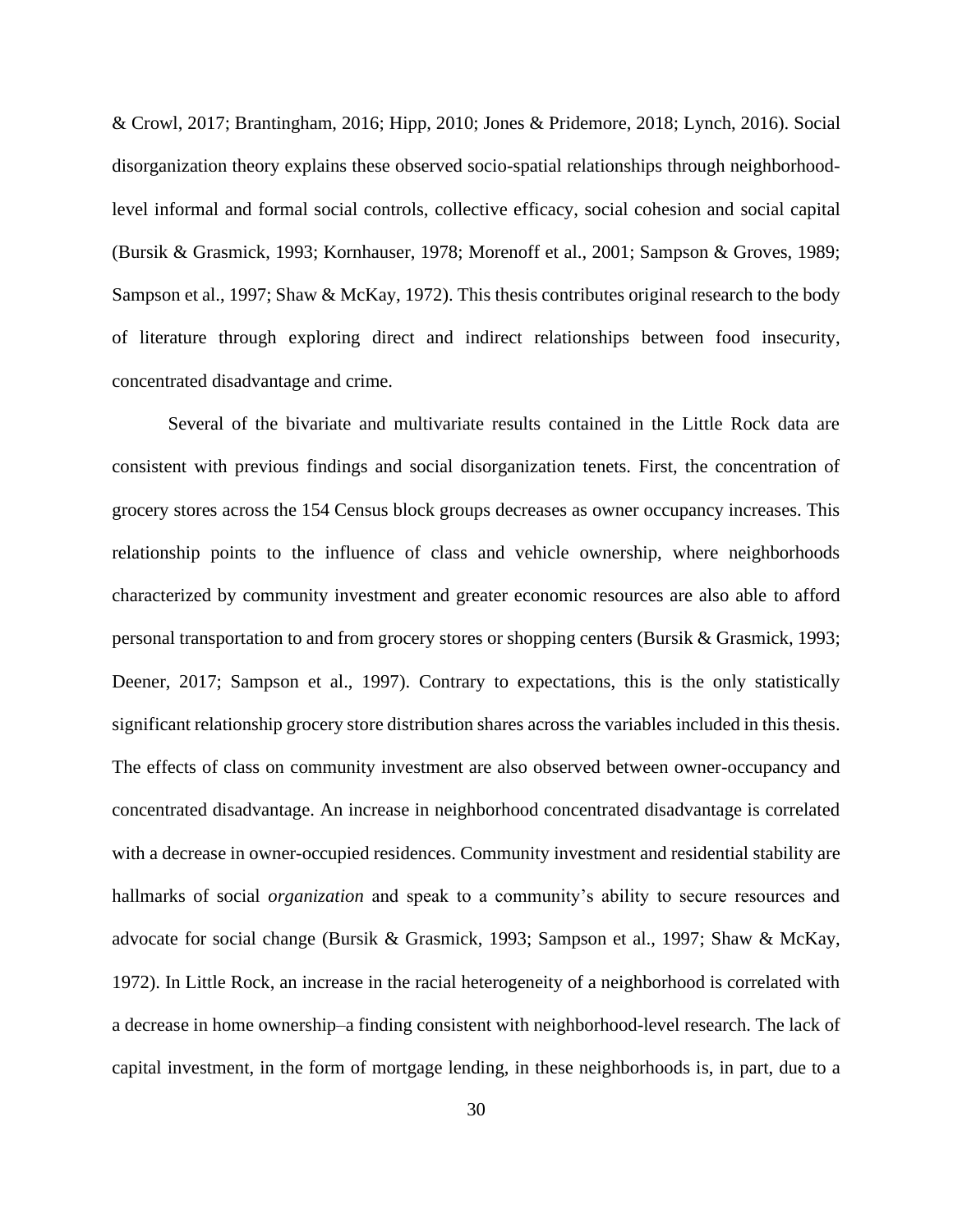lack of public social control [\(Bursik & Grasmick, 1993\)](#page-44-5). Enduring overlapping forms of disadvantage may result from the sequence of fewer owner-occupied homes to more rental units to lower rental prices to successively poorer and poorer residents. The totality of these findings indicates that racially heterogeneous Little Rock neighborhoods with high levels of concentrated disadvantage also experience a decrease in community investment through home ownership.

Second, the relationships between crime, measured here as the concentration of violent offenders, and class, community investment, and age are consistent with extant research findings and social disorganization theory. Increasing concentrations of violent offenders are correlated with increases in concentrated disadvantage and decreases in owner-occupied residences. Consistent with theory—there are larger concentrations of violent offenders nested within Little Rock neighborhoods marked by overlapping indicators of structural disadvantage and residential turnover; areas where networks of informal social control would be expected to be weakened.

Consistent with the age-crime curve described in prior works, as the percent of residents within the at-risk age group of 15 to 24 years increases, so does the concentration of violent offenders [\(Brame & Piquero, 2013;](#page-44-12) [Hirschi & Gottfredson, 1983\)](#page-46-10). Importantly, although age structure shares a statistically significant relationship with violent offender distribution at the bivariate level, this relationship is reduced to statistical non-significance when controlling for all other variables. Taken together, these findings indicate that neighborhoods in Little Rock with higher concentrations of violent offenders are also characterized by concentrated disadvantage, low community investment, and elevated proportions of residents within the crime-prone age range.

Similarly, at the bivariate level, neighborhoods with greater proportions of residents within the crime-prone age range of 15 to 24 years are characterized by concentrated disadvantage, racial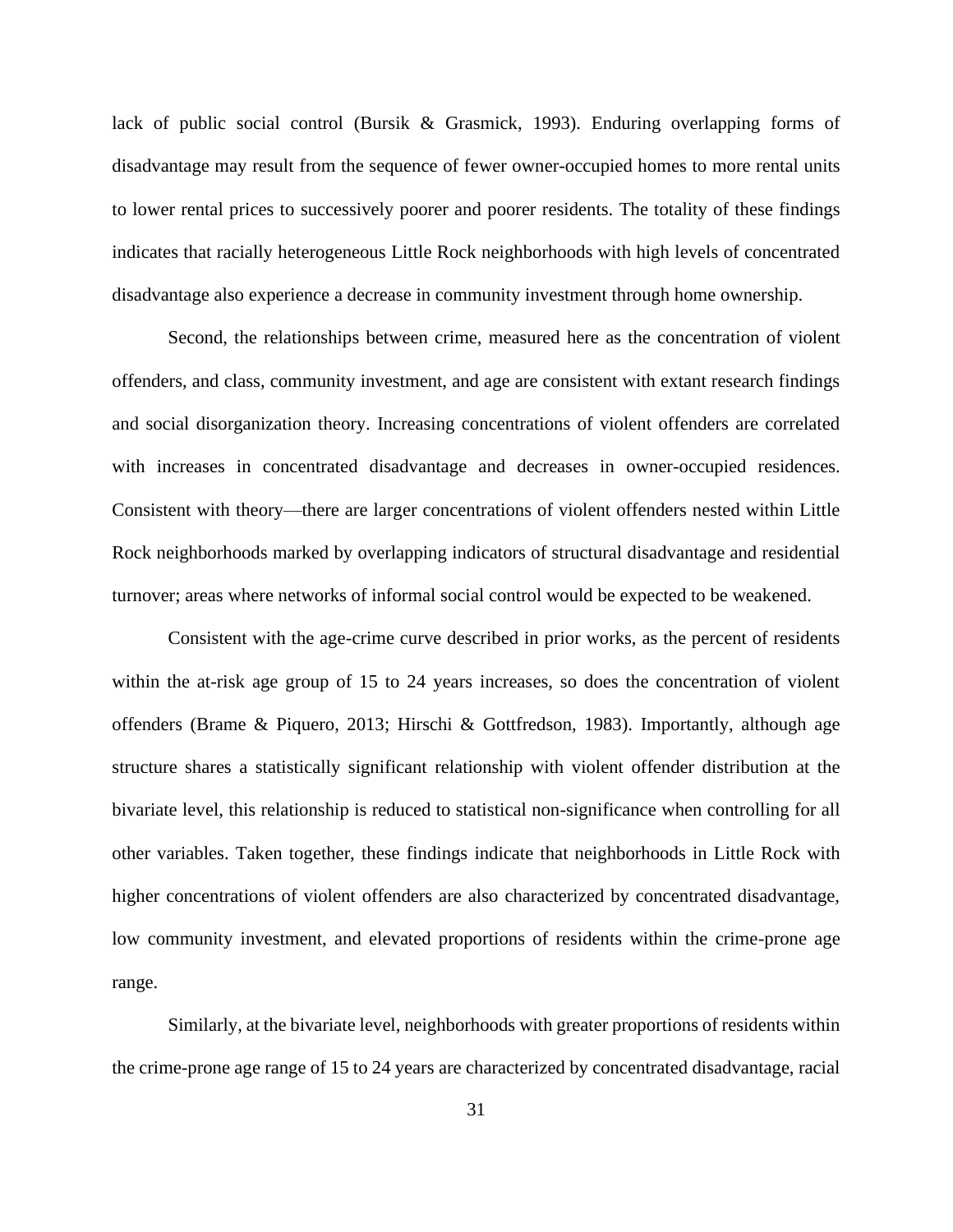heterogeneity, and decreased community investment. Previous works have identified these neighborhood-level characteristics as correlates of crime [\(Gotham & Kennedy, 2019;](#page-46-7) [Hipp, 2010\)](#page-46-4). Hipp [\(2010\)](#page-46-4) and Gotham and Kennedy [\(2019\)](#page-46-7) found a reduction in the likelihood that reputable business owners will reside within neighborhoods they predict are crime-prone due to the presence of these factors. Contrary to these prior works, however, there is no relationship between grocery store distribution and racial heterogeneity, concentrated disadvantage, or population age structure among the Little Rock data.

This study includes racial heterogeneity, which contrary to expectations does not demonstrate statistically significant relationships with grocery store distribution, concentrated disadvantage, violent offender distribution or percent of the population between 15 to 24 years. Although this may indicate the absence of a relationship, extant research findings suggest that this may be due to the insufficiency of racial heterogeneity as a measure of social disorganization [\(Collins et al., 2017;](#page-45-11) [Hipp & Kim, 2022;](#page-46-11) [Konkel et al., 2021;](#page-47-9) [Kubrin & Weitzer, 2003;](#page-47-10) [Kurbin et](#page-47-11)  [al., 2021\)](#page-47-11).

Contrary to the expectations of this thesis, concentrations of violent offenders and grocery stores share a null direct relationship. Further, the extent to which food insecurity conditions the impact of concentrated disadvantage on violent offender distributions is statistically nonsignificant. This suggests that there may not be a direct relationship between the distribution of violent offenders and grocery stores. These findings should, however, be interpreted with a degree of caution due the various limitations of this study.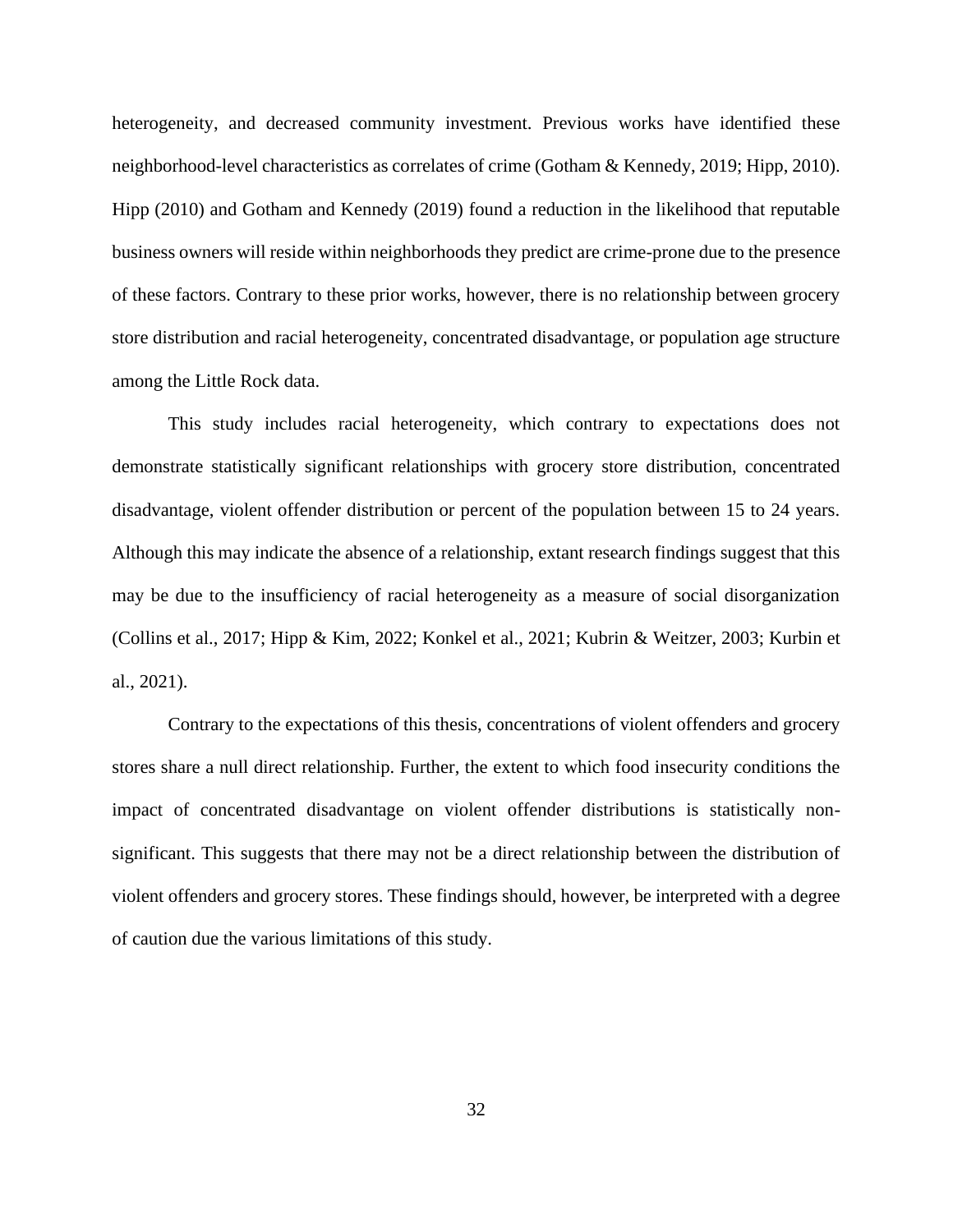#### **Limitations**

Within the literature, food insecurity has been operationalized in a variety of ways—each of which produces is own benefits and drawbacks. In this study, food insecurity is operationalized as the number of supermarkets and grocery stores in Census block groups located in the city of Little Rock, which is consistent with the approach adopted by Bader and colleagues [\(2010\)](#page-43-5). This simplistic approach, though accounting for the physical representation of nutritional food options within a neighborhood, ignores the complex impacts of several notable variables on food insecurity and threatens omitted variable bias. Participation in supplemental nutrition assistance programs (SNAP), food stamps and community food pantries influence the degree to which neighborhoods experience poverty induced food insecurity [\(Helton et al., 2019;](#page-46-1) [Walker et al., 2012;](#page-51-2) [Walker et al.,](#page-51-1)  [2011\)](#page-51-1). Receiving nutritional supplements allows low-income households to avoid the trade-offs associated with allocating limited financial resources to food as opposed to other necessary expenses including housing, utilities and transportation. Additionally, for neighborhoods where grocery stores are scarce, including a variable that measures access to private and public transportation would demonstrate how food options are restricted for those with poor access. Bader and colleagues [\(2010\)](#page-43-5) found that vehicle ownership, and expansive and accessible public transportation are associated with food deserts and oases. Sharkey's research team [\(2010\)](#page-51-3) found that private vehicle ownership is an important measure in sprawling urban areas where public transportation infrastructure is lacking. To this end, including a proximity or distance measure that captures how far residents have to travel to a grocery store or shopping center would further illuminate the importance of transportation [\(Sharkey et al., 2010\)](#page-51-3). A network proximity measure, as opposed to a straight-line measure, approximates the distance between individual residences and nearby food options by virtue of the transportation infrastructure that provides access. Hilmers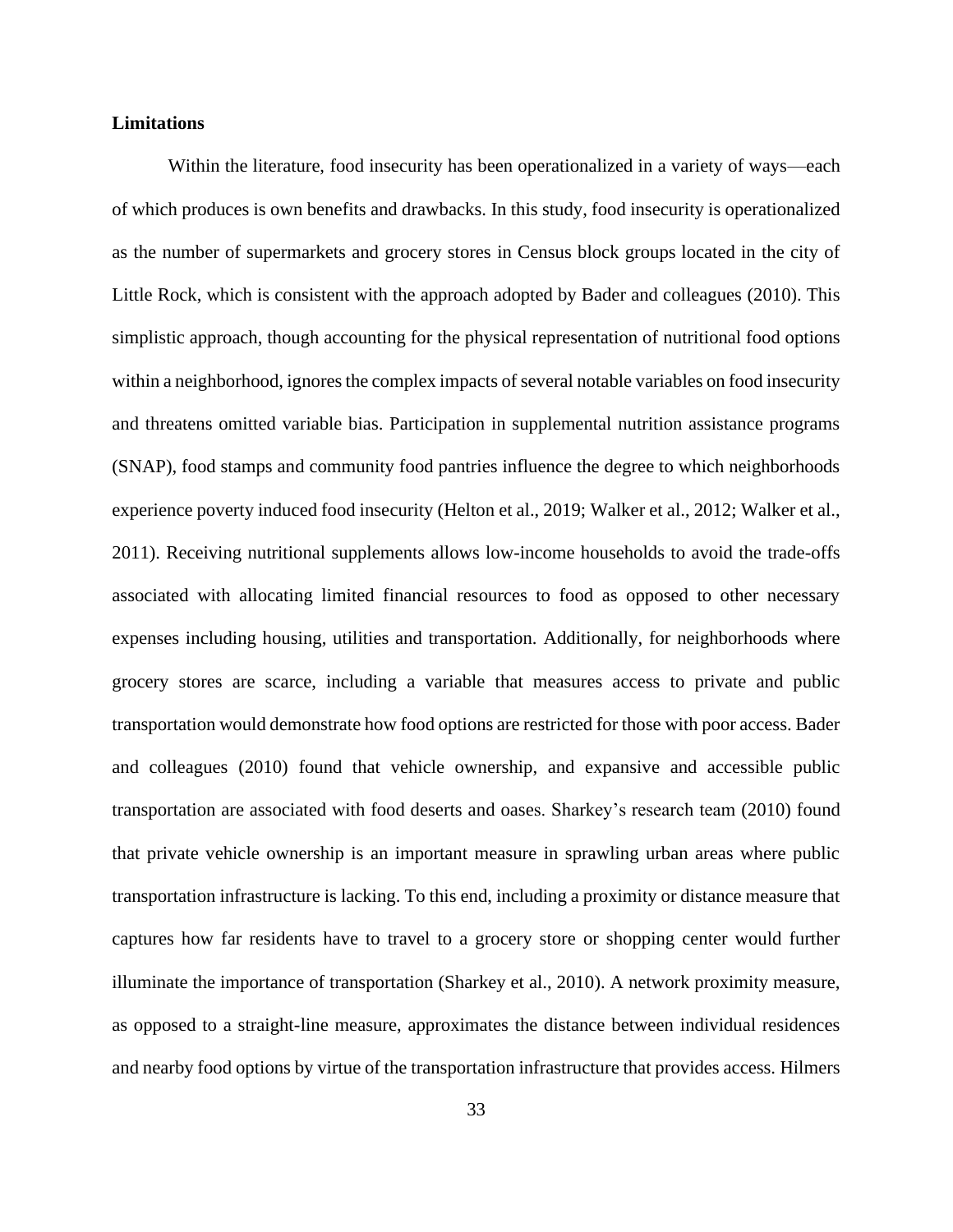and colleagues [\(2012\)](#page-46-6) found that a network proximity measure accounting for ease of access to healthy and unhealthy food options helps to explain why some residents still choose convenient, unhealthy options. A measure of individual purchase rates and revenue may shed additional light on the buying practices of residents [\(Forsyth et al., 2010\)](#page-45-4). As Cummins, Flint, and Matthews [\(2014\)](#page-45-5) point out, an increase in healthy food options does not necessarily influence buying habits or diet. Future research should address the physical distance residents are required to travel to reach a grocery store, as well as the availability of most likely means of travel (e.g., walking, driving, public transit).

A second concern, this study analyzes crime data in Little Rock via the counts of violent offenders living across the city's 155 Census block groups. Offender addresses are gathered from city police records and are based on *self-report* data that were not verified by the department. In this study, the key drawback of self-reported addresses is the validity threat presented by potentially false or inaccurate data respondents reported to the Little Rock Police Department [\(Frey, 2018\)](#page-45-12).

The cross-sectional approach used in this thesis, as opposed to longitudinal, precludes causal inferences and limits the ability to measure the long-term impacts living in a food desert has on crime. Future research should address this through developing a longitudinal approach or through including a variable that measures address history and timeline. The available datasets do not measure how long a respondent resided at their current address.

Another potential limitation is that violent crimes alone were included in this thesis' analysis. This limitation presents an issue of generalizability to other forms of offending. Specifically, property crimes, drug offenses, and non-violent personal crimes were not explored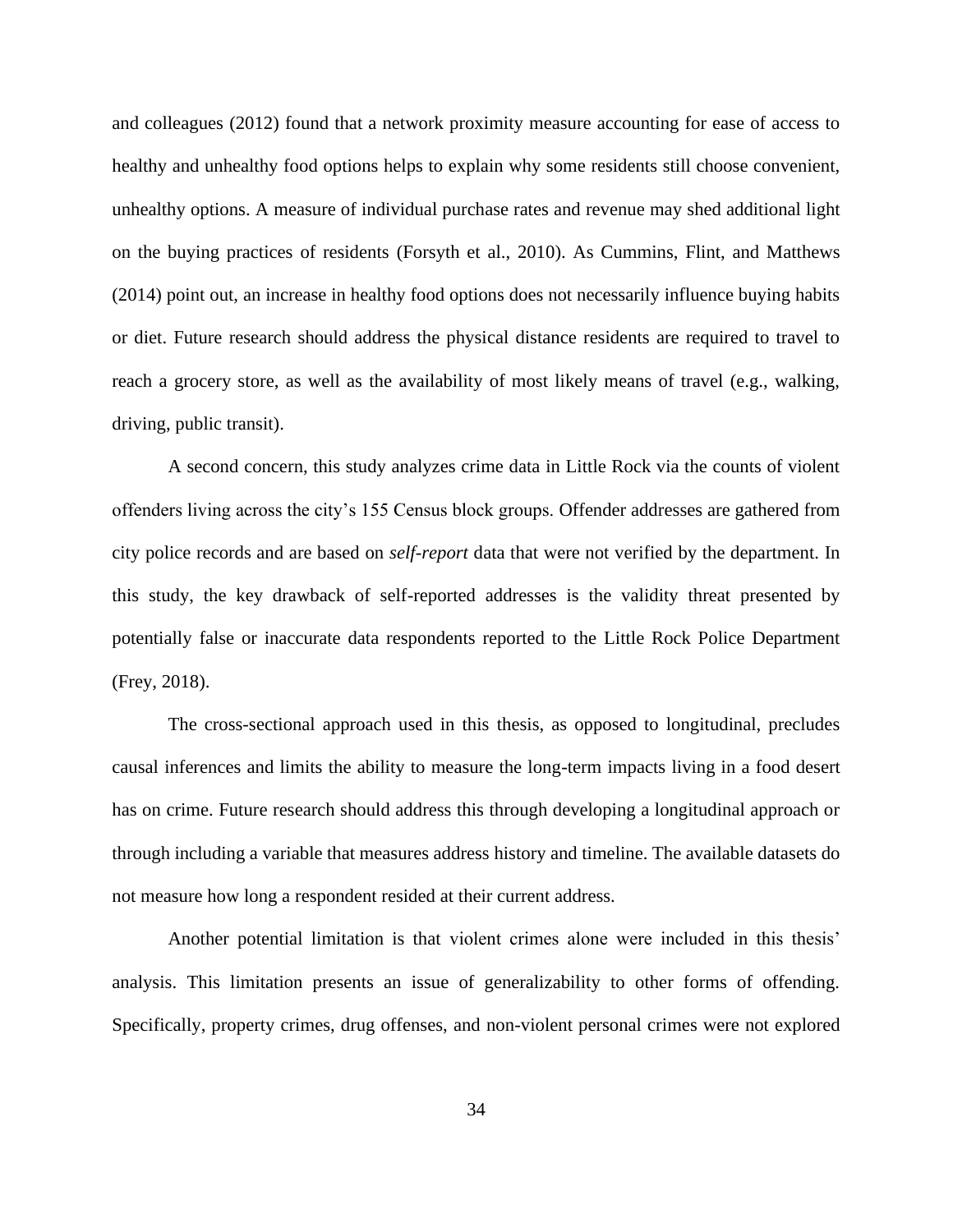and the findings cannot be generalized to concentrations of individuals arrested for these offenses. This should be addressed in future works.

Finally, additional emphasis should be placed on exploring the unique effects of racial homogeneity—particularly communities of color [\(Collins et al., 2017;](#page-45-11) [Hipp & Kim, 2022;](#page-46-11) Konkel [et al., 2021;](#page-47-9) [Kurbin et al., 2021\)](#page-47-11). The concentrated disadvantage index used in this thesis includes a measure for the percent of Black or African American residents. Consideration should be given to dropping it from the index because race is a meta-concept and often over-estimates the contribution of the measure of disadvantage [\(Peterson & Krivo, 2005;](#page-49-13) [Rodriguez & Cordero-](#page-50-11)[Guzman, 1992;](#page-50-11) [Schieman, 2005\)](#page-50-12). Moreover, this approach would allow for consideration of the unique effects of class and race.

## **Conclusion**

Despite these limitations, this thesis represents an important contribution to the literature concerning the relationship between food deserts and crime by providing a foundation for future study. Although prior works have explored the impact of food consumption habits on maladaptive behaviors [\(Helton et al., 2019;](#page-46-1) [Lambregts-Rommelse & Hebebrand, 2017;](#page-48-6) [Portnoy et al., 2017;](#page-49-7) [Vogel et al., 2020\)](#page-51-6), no studies could be identified that examined the extent to which this relationship might manifest at the aggregate level. Such an omission is concerning given the relationships between food insecurity, diet, and a range of deleterious outcomes.

Energy-dense, nutrient-poor diets have been linked with various negative health and behavioral outcomes across all ages. Childhood obesity and diabetes reduce quality of life and increase the risk of comorbid diseases throughout the aging process [\(Alkerwi et al., 2015;](#page-43-2) [Eisenhauer, 2001;](#page-45-2) [Issner et al., 2017\)](#page-47-7). Weight-related teasing and bullying experienced by this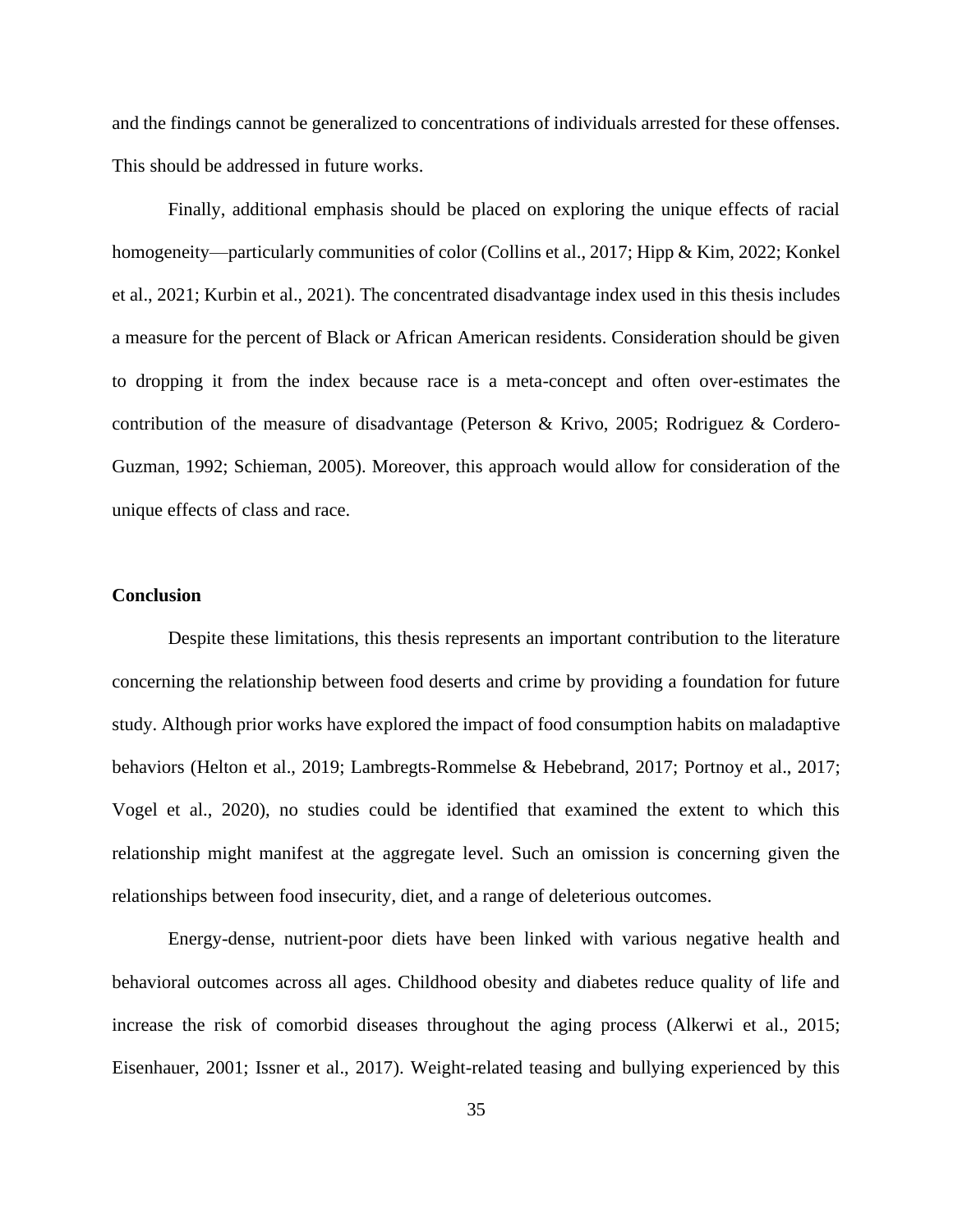population further contributes to maladaptive psychosocial coping [\(Lampard et al., 2014\)](#page-48-8). Poor academic performance and truancy in juveniles is linked to early onset of cognitive, mental, and emotional disorders brought on by poor dietary practices (AAP, [American Academy of Pediatrics,](#page-43-8)  [2015;](#page-43-8) [2013;](#page-43-9) [Holubcikova et al., 2015;](#page-46-9) [Hostmark, 2010;](#page-47-8) [Lambregts-Rommelse & Hebebrand,](#page-48-6)  [2017;](#page-48-6) [Solnick & Hemenway, 2012,](#page-51-7) [2014\)](#page-51-8). Finally, antisocial tendencies and low impulse control are also associated juvenile delinquency and substance abuse [\(Samek et al., 2017;](#page-50-9) [Wolff &](#page-52-4)  [Baglivio, 2017\)](#page-52-4).

In contrast, access to foods with high nutritional content have been associated with improved health and behavioral outcomes. Nutrition is not only prophylactic [\(Gartstein & Skinner,](#page-45-7)  [2018;](#page-45-7) [Lambregts-Rommelse & Hebebrand, 2017\)](#page-48-6), its therapeutic effects are instrumental in recidivism reduction, recovery facilitation, and mood stabilization in populations with behavioral and personality disorders [\(Gesch et al., 2002;](#page-45-9) [Rucklidge & Mulder, 2016\)](#page-50-7). Increasing micronutrient intake in prison populations has been shown to reduce negative emotionality and violence [\(Chamberlain et al., 2017;](#page-44-13) [Cook et al., 2015;](#page-45-8) [Gesch et al., 2002;](#page-45-9) [Rosenboom et al., 2018;](#page-50-10) [Rucklidge & Mulder, 2016;](#page-50-7) [Shively, 2018\)](#page-51-9).

In view of these issues, food access and dietary habits should remain focal points of interest among researchers and policy makers alike. It is the hope of the author that this thesis will serve as a springboard of sorts for future studies that might further clarify the nature of the relationship between food insecurity and crime, particularly at a neighborhood level. In turn, such research may contribute to the cultivation of policies that promote a more healthy and just society.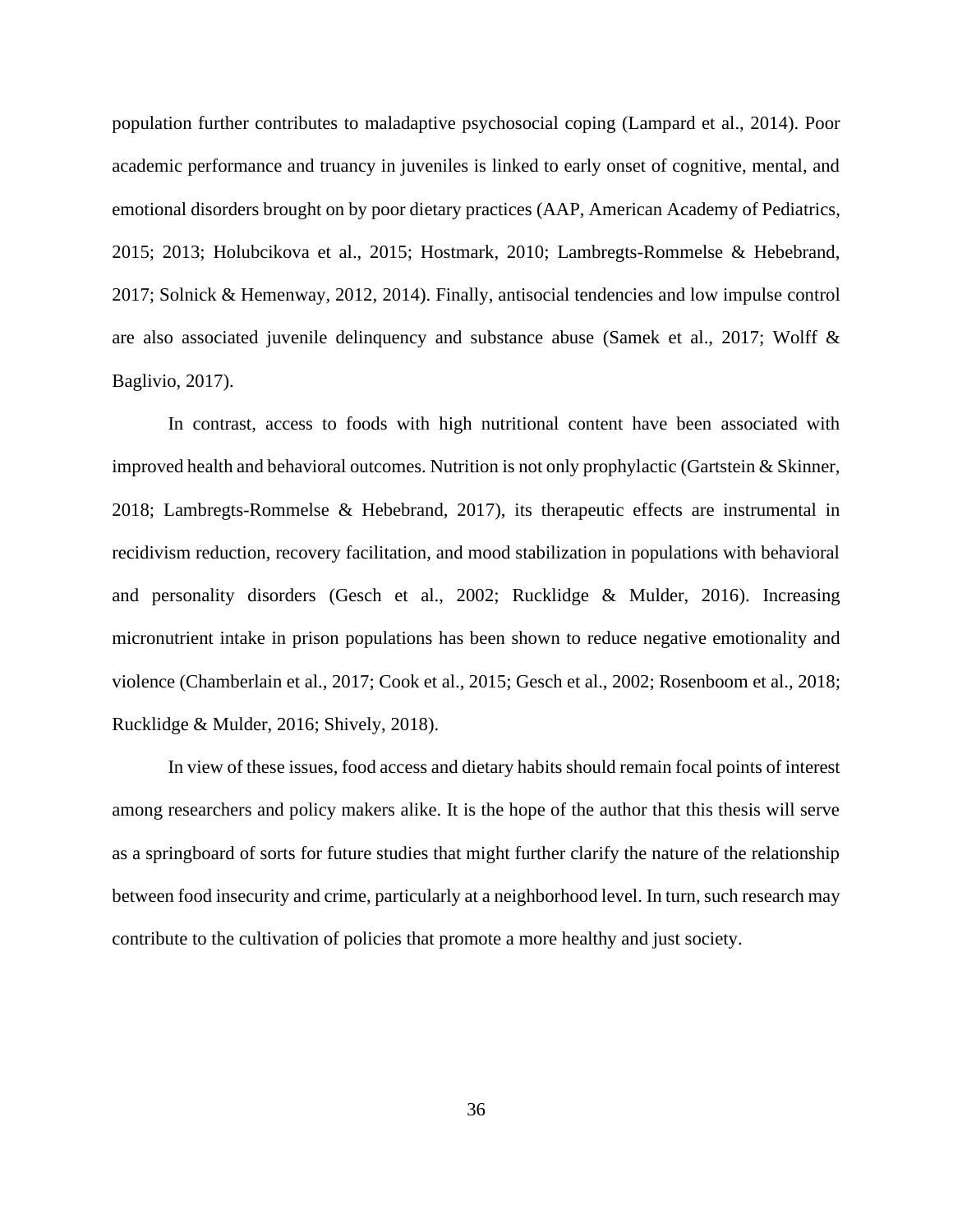#### REFERENCES

- <span id="page-43-1"></span>Acevedo-Garcia, D., Noelke, C., McArdle, N., Sofer, N., Huntington, N., Hardy, E., Huber, R., Baek, M., & Reece, J. (2020). *The geography of child opportunity: Why neighborhoods matter for equity*. Brandeis: The Heller School for Social Policy and Management. http://new.diversitydatakids.org/sites/default/files/file/ddk\_the-geography-of-childopportunity\_2020v2.pd
- <span id="page-43-2"></span>Alkerwi, A., Crichton, G. E., & Hebert, J. R. (2015). Consumption of ready-made meals increased risk of obesity: Findings from the observation of cardiovascular risk factors in Luxembourg. *British Journal of Nutrition*, *113*, 270-277.
- <span id="page-43-8"></span>American Academy of Pediatrics. (2015). Promoting food security for all children. *Pediatrics*, *136*(5), e1431-e1438.
- <span id="page-43-0"></span>Amir, T., & Barak-Bianco, A. (2019). Food as a biopower means of control: The use of food in asylum regimes. *American Journal of Law & Medicine*, *45*, 57-79.
- <span id="page-43-3"></span>Andersen, S. A. (1990). Core indicators of nutritional state for difficult to sample populations. *The Journal of Nutrition*, *120*, 1557S-1600S.
- <span id="page-43-4"></span>Anderson, E. (1999). *Code of the street: Decency, violence, and the moral life of the inner city*. W. W. Norton & Company.
- <span id="page-43-5"></span>Bader, M., Purciel, M., Yousefzadeh, P., & Neckerman, K. M. (2010). Disparities in neighborhood food environments: Implications of measurement strategies. *Economic Geography*, *86*(4), 409-430.
- <span id="page-43-6"></span>Ball, K., Timperio, A., & Crawford, D. (2009). Neighborhood socioeconomic inequalities in food access and affordability. *Health & Place*, *15*, 578-585.
- <span id="page-43-9"></span>Basu, S., McKee, M., Galea, G., & Stuckler, D. (2013). Relationship of soft drink consumption to global overweight, obesity, and diabetes: A cross-national analysis of 75 countries. *American Journal of Public Health*, *103*, 2071-2077.
- <span id="page-43-7"></span>Basu, S., Wimer, C., & Seligman, H. (2016). Moderation of the relation of county-level cost of living to nutrition by the supplemental nutrition assistance program. *American Journal of Public Health*, *106*(11), 2064-2070.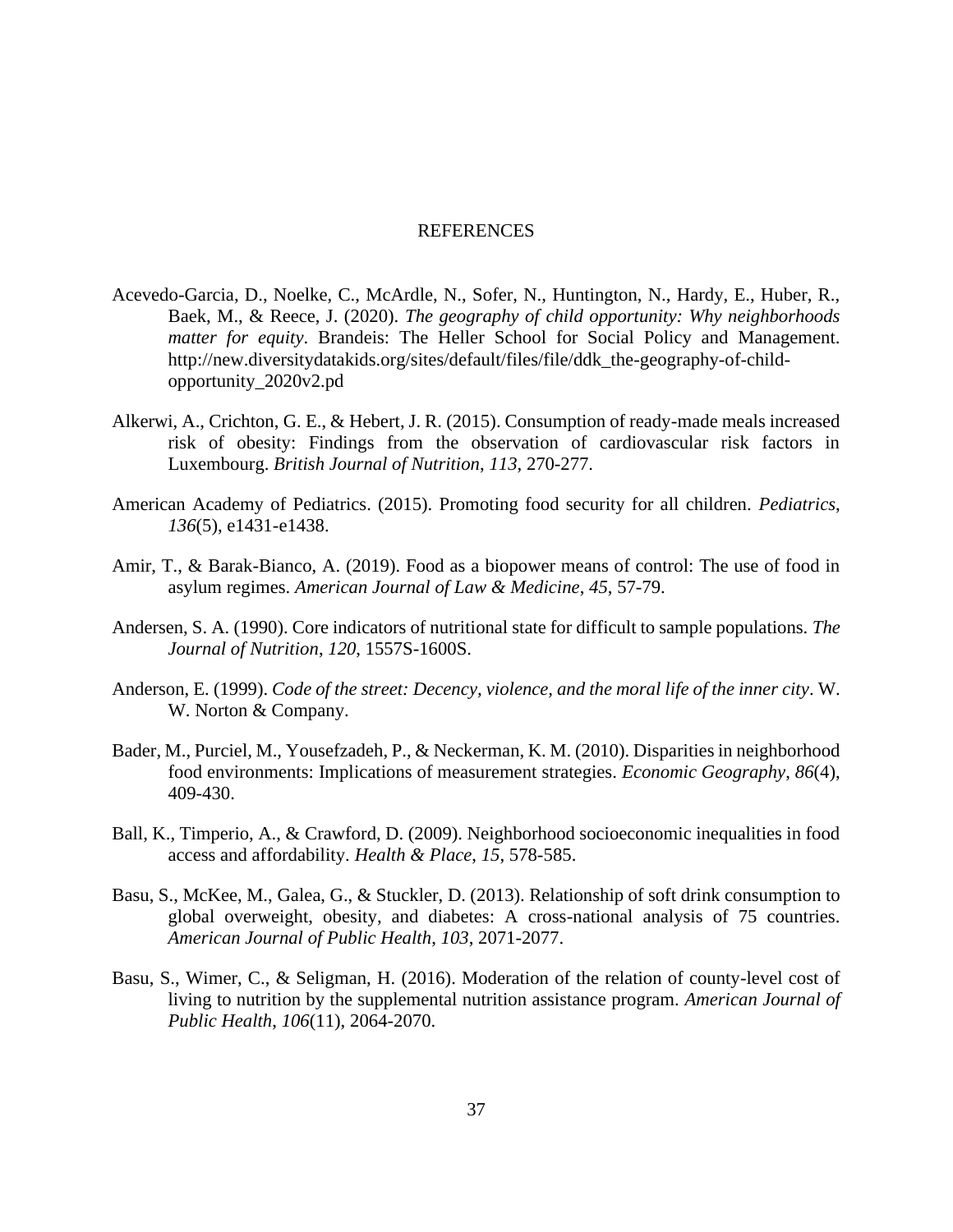- <span id="page-44-6"></span>Battin, R. J., & Crowl, J. N. (2017). Urban sprawl, population density, and crime: An examination of contemporary migration trends and crime in suburban and rural neighborhoods. *Crime Prevention & Community Safety*, *19*, 136-150.
- <span id="page-44-0"></span>Beaulac, J., Kristjansson, E., & Cummins, S. (2009). A systematic review of food deserts, 1966- 2007. *Preventing Chronic Disease*, *6*(3), 1-10.
- <span id="page-44-10"></span>Bekelman, T. A., Johnson, S. L., & Taylor, C. A. (2019). Differences in diet quality and snack intakes amoung non-Hispanic white and Mexican American adolecents from different acculturation groups. *Journal of Racial & Ethnic Health Disparities*, *7*, 1090-1099.
- <span id="page-44-1"></span>Benfer, E. A. (2015). Health Justice: A framework (and call to action) for the elimination of health inequity and social injustice. *American University Law Review*, *65*(2), 275-351.
- <span id="page-44-12"></span>Brame, R., & Piquero, A. R. (2013). Selective attrition and the age-crime relationship. *Journal of Quantitative Criminology*, *19*(2), 107-127.
- <span id="page-44-7"></span>Brantingham, J. P. (2016). Crime diversity. *Criminology*, *54*, 553-586.
- <span id="page-44-8"></span>Brantingham, P. L., & Brantingham, J. P. (1995). Criminality of place: Crime generators and crime attractors. *European Journal on Criminal Policy and Research*, *3*(3), 5-26.
- <span id="page-44-11"></span>Brumley, L. D., Jaffee, S. R., & Brumley, B. P. (2017). Pathways from childhood adversity to problem behaviors in young adulthood: The mediating role of adolescents' future expectations. *Journal of Youth & Adolescence*, *46*, 1-14.
- <span id="page-44-2"></span>Bursik, R. J. (1988). Social disorganization and theories of crime and delinquency: Problems and prospects. *Criminology*, *26*(4), 519-552.
- <span id="page-44-5"></span>Bursik, R. J., & Grasmick, H. G. (1993). *Neighborhoods and crime: The dimensions of effective community control*. Lexington Books.
- <span id="page-44-9"></span>Chamberlain, A. W., & Hipp, J. R. (2015). It's all relative: Concentrated disadvantage within and across neighborhoods and communities, and the consequences for neighborhood crime. *Journal of Criminal Justice*, *43*, 431-443.
- <span id="page-44-13"></span>Chamberlain, S. R., Redden, S. A., & Grant, J. E. (2017). Calorie intake and gambling: Is fat and sugar consumption 'impulsive'? *Journal of Gambling Studies*, *33*, 783-793.
- <span id="page-44-4"></span>Chananiah, P. (2020). The churning of skid row: A genealogy of development, gentrification, and displacement. *The American Journal of Economics and Sociology*, *79*(2). https://link.gale.com/apps/doc/A635032848/ITBC?u=tel\_a\_utc&sid=bookmark-ITBC&xid=8adc5ae1
- <span id="page-44-3"></span>Chandler, A. D., Jr. (1994). The competitive performance of U.S. industrial enterprises since the Second World War. *Business History Review*, *68*(1).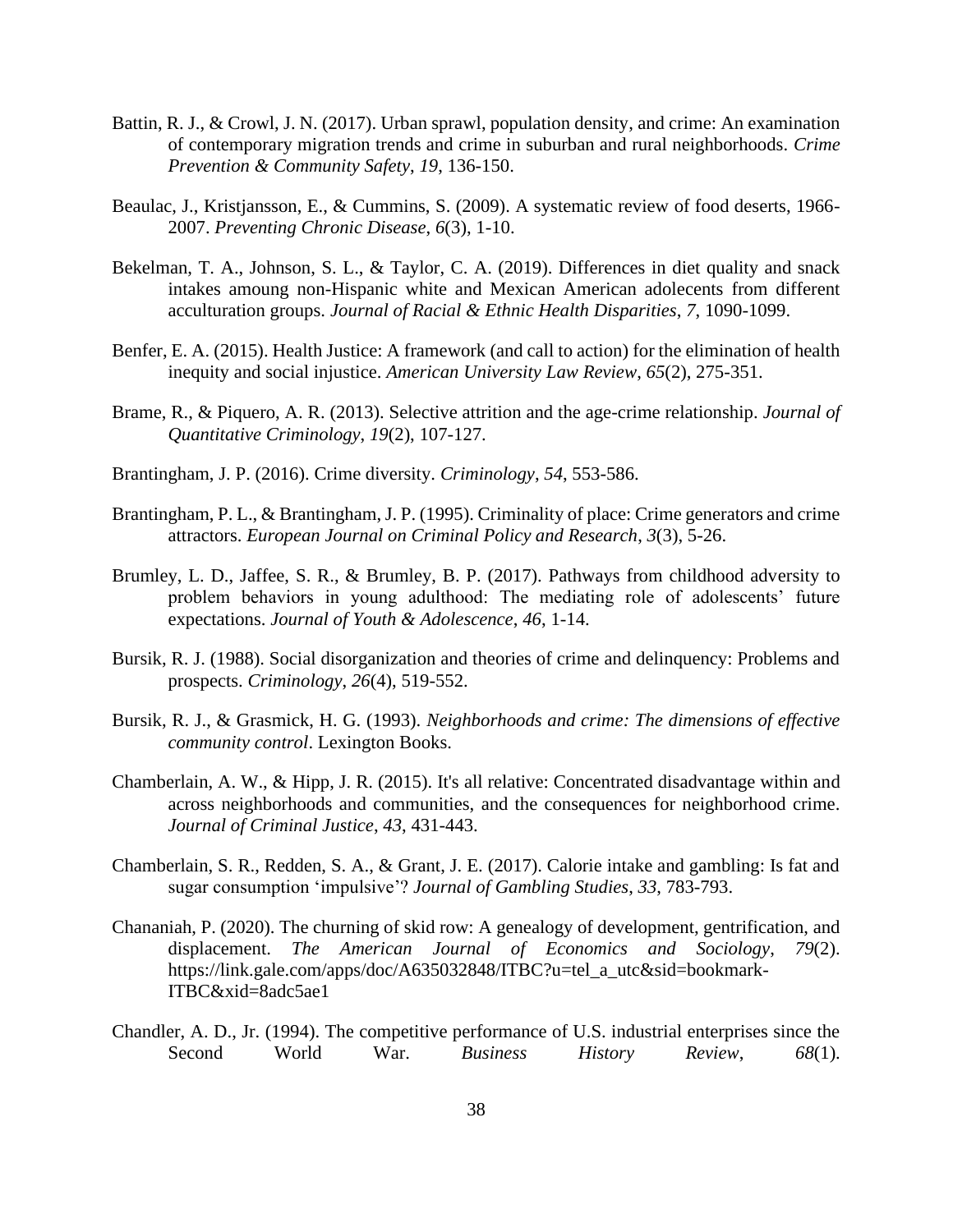https://link.gale.com/apps/doc/A16391766/ITBC?u=tel\_a\_utc&sid=bookmark-ITBC&xid=45f451a8

- <span id="page-45-11"></span>Collins, C. R., Neal, Z. P., & Neal, J. W. (2017). Transforming social cohesion into informal social control: Deconstructing collective efficacy and the moderating role of neighborhood racial homogeneity. *Journal of Urban Affairs*, *39*(3), 307-322.
- <span id="page-45-8"></span>Cook, E. A., Lee, Y. M., White, B. D., & Gropper, S. S. (2015). The diet of inmates: An analysis of a 28-day cycle menu used in a large county jail in the state of Georgia. *Journal of Correctional Health Care*, *21*(4), 390-399.
- <span id="page-45-0"></span>Crank, J. P. (2003). Crime and justice in the context of resource scarcity. *Crime, Law & Social Change*, *39*, 39-67.
- <span id="page-45-10"></span>Criminal Justice Information Services Division. (2018). *Arkansas: Offenses known to law enforcement* [Data set]. https://ucr.fbi.gov/crime-in-the-u.s/2018/crime-in-the-u.s.- 2018/tables/table-8/table-8-state-cuts/arkansas.xls
- <span id="page-45-5"></span>Cummins, S., Flint, E., & Matthews, A. S. (2014). New neighborhood grocery store increased awareness of food access but did not alter dietary habits or obesity. *Health Affairs*, *33*(2), 283-291.
- <span id="page-45-6"></span>Darmon, N., & Drewnowski, A. (2008). Does social class predict diet quality? *American Journal of Clinical Nutrition*, *87*, 1107–1117.
- <span id="page-45-1"></span>Deener, A. (2017). The origins of the food desert: Urban inequality as infrastructural exclusion. *Social Forces*, *95*(3), 1285-1309.
- <span id="page-45-2"></span>Eisenhauer, E. (2001). In poor health: Supermarket redlining and urban nutrition. *GeoJournal*, *53*, 125-133.
- <span id="page-45-4"></span>Forsyth, A., Lytle, L., & Van Riper, D. (2010). Finding food: Issues and challenges in using geographic information systems to measure food access. *Journal of Transport and Land Use*, *3*(1), 43-65.
- <span id="page-45-3"></span>Freeman, A. (2015). Transparency for food consumers: Nutrition labeling and food oppression. *American Journal of Law & Medicine*, *41*, 315-330.
- <span id="page-45-12"></span>Frey, B. B. (2018). *The SAGE encyclopedia of educational research, measurement, and evaluation* (Vol. 1-4). SAGE Publications, Inc.
- <span id="page-45-7"></span>Gartstein, M. A., & Skinner, M. K. (2018). Prenatal influences on temperament development: The role of environmental epigenetics. *Development & Psychopathology*, *30*, 1269-1303.
- <span id="page-45-9"></span>Gesch, C. B., Hammond, S. M., Hampson, S. E., Eves, A., & Crowder, M. J. (2002). Influence of supplementary vitamins, minerals and essential fatty acids on the antisocial behaviour of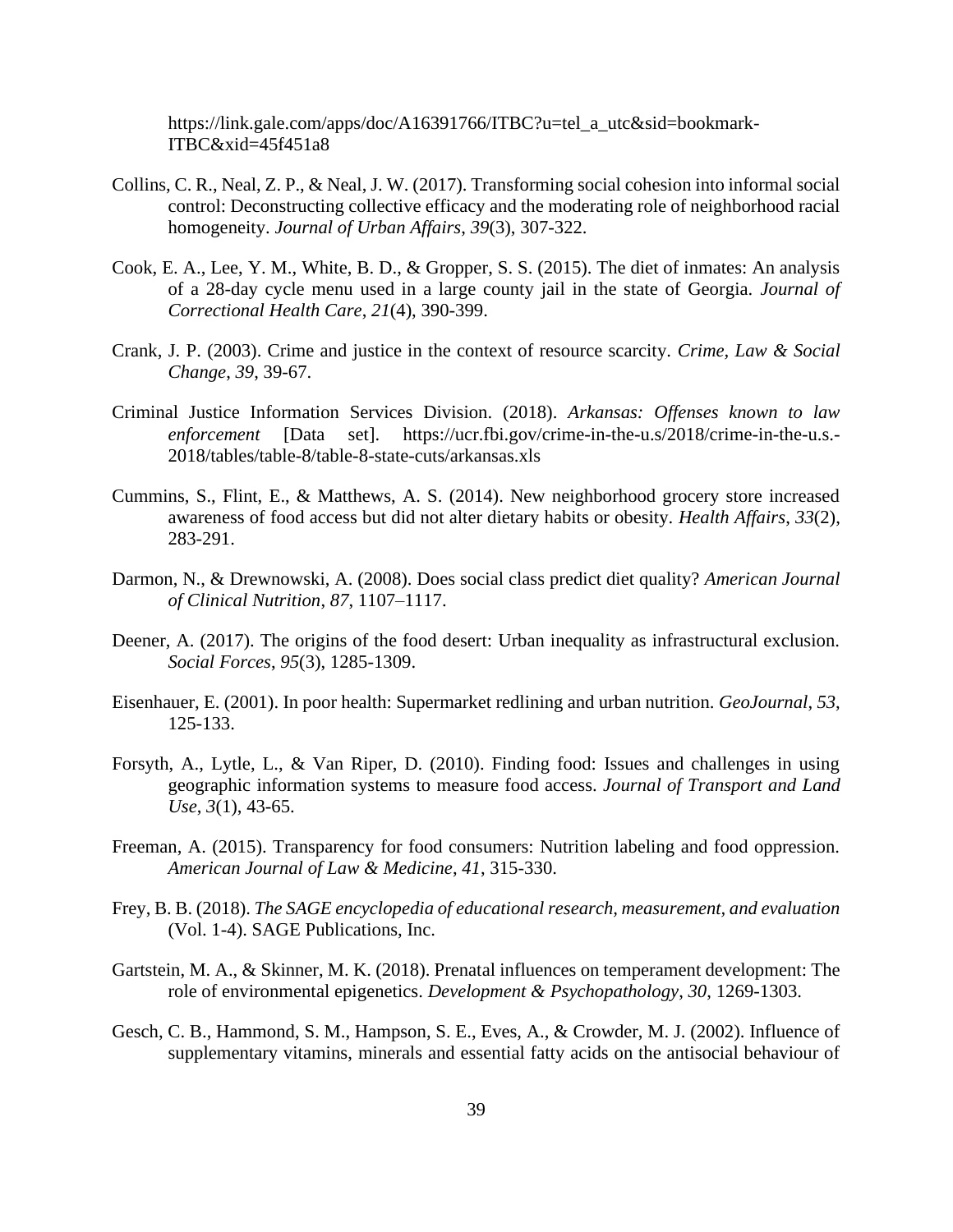young adult prisoners: Randomized placebo-controlled trial. *The British Journal of Psychiatry*, *181*, 22-28.

- <span id="page-46-7"></span>Gotham, K. F., & Kennedy, D. B. (2019). Analyzing crime foreseeability: Premises security litigation and the case of convenience stores and gas stations. *Security Journal*, *34*, 207- 230.
- <span id="page-46-5"></span>Hayashi, A. T. (2021). Dynamic property taxes and racial gentrification. *Notre Dame Law Review*, *96*(4). https://link.gale.com/apps/doc/A661250345/ITBC?u=tel\_a\_utc&sid=bookmark-ITBC&xid=36c00d39
- <span id="page-46-2"></span>Heflin, C. M. (2017). The role of social positioning in observed patterns of material hardship: New evidence from the 2008 survey of income and program participation. *Social Problems*, *64*, 513-531.
- <span id="page-46-1"></span>Helton, J. J., Jackson, D. B., Boutwell, B. B., & Vaughn, M. G. (2019). Household food insecurity and parent-to-child aggression. *Child Maltreatment*, *24*(2), 213-221.
- <span id="page-46-8"></span>Hillier, B. (2004). Can streets be made safe? *Urban Design International*, *9*(1), 31–45.
- <span id="page-46-6"></span>Hilmers, A., Hilmers, D. C., & Dave, J. (2012). Neighborhood disparities in access to healthy foods and their effects on environmental justice. *American Journal of Public Health*, *102*(9), 1644-1654.
- <span id="page-46-3"></span>Hipp, J. R. (2007). Income inequality, race, and place: Does the distribution of race and class within neighborhoods affect crime rates? *Criminology*, *45*, 665–697.
- <span id="page-46-4"></span>Hipp, J. R. (2010). A dynamic view of neighborhoods: The reciprocal relationship between crime and neighborhood structural characteristics. *Social Problems*, *57*(2), 205-230.
- <span id="page-46-11"></span>Hipp, J. R., & Kim, J. H. (2022). Persistent racial diversity in neighborhoods: What explains it and what are the long-term consequences. *Urban Geography*, 1-28. https://doi.org/10.1080/02723638.2021.2014658
- <span id="page-46-10"></span>Hirschi, T., & Gottfredson, M. (1983). Age and the explanation of crime. *American Journal of Sociology*, *89*(3), 552-584.
- <span id="page-46-9"></span>Holubcikova, J., Kolarcik, P., Geckova, A. M., Reijneveld, S. A., & van Dijk, J. P. (2015). The mediating effect of daily nervousness and irritability on the relationship between soft drink consumption and aggressive behaviour among adolescents. *International Journal of Public Health*, *60*, 699-706.
- <span id="page-46-0"></span>Homer-Dixon, T. F. (1994). Environmental Scarcities and Violent Conflict: Evidence from Cases. *International Security*, *19*(1), 5-40.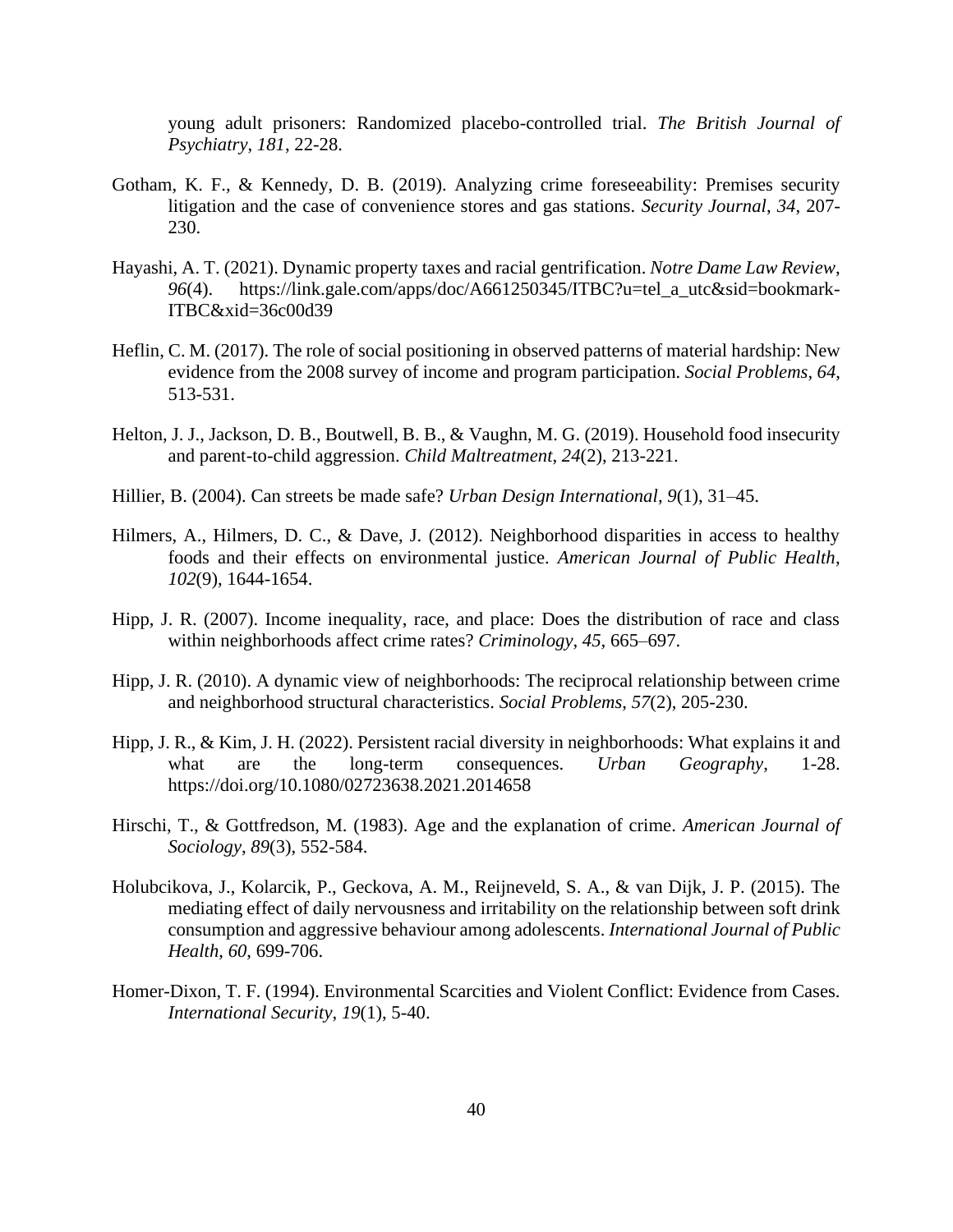- <span id="page-47-8"></span>Hostmark, A. T. (2010). The Oslo health study: Soft drink intake is associated with the metabolic syndrome. *Applied Physiology, Nutrition, and Metabolism*, *35*, 635-642.
- <span id="page-47-7"></span>Issner, J. H., Mucka, L. E., & Barnett, D. (2017). Increasing positive health behaviors in adolescents with nutritional goals and exercise. *Journal of Child & Family Studies*, *26*, 548-558.
- <span id="page-47-5"></span>Johnson, L. T., & Kane, R. J. (2018). Deserts of disadvantage: The diffuse effects of structural disadvantage on violence in urban communities. *Crime & Delinquency*, *64*(2), 143-165.
- <span id="page-47-4"></span>Jones, R. W., & Pridemore, W. A. (2018). Toward an integrated multilevel theory of crime at place: Routine activities, social disorganization, and the law of crime concentration. *Journal of Quantitative Criminology*, *35*, 543-572.
- <span id="page-47-1"></span>Kane, R. J. (2011). The ecology of unhealthy places: Violence, birthweight, and the importance of territoriality in structurally disadvantaged communities. *Social Science & Medicine*, *73*, 1585-1592.
- <span id="page-47-6"></span>Kim, S. A., Moore, L. V., Galuska, D., Wright, A. P., Harris, D., Grummer-Strawn, L. M., Merlo, C. L., Nihiser, A. J., & Rhodes, D. G. (2014). Vital signs: Fruit and vegetable intake among children – United States, 2003-2010. *Morbidity & Mortality Weekly Report*, *63*(31), 671- 676.
- <span id="page-47-3"></span>Kirk, D. S., & Matsuda, M. (2011). Legal cynicism, collective efficacy, and the ecology of arrest. *Criminology*, *49*(2), 443-472.
- <span id="page-47-9"></span>Konkel, R. H., Hafemeister, A. J., & Daigle, L. E. (2021). The effects of risky places, motivated offenders, and social disorganization on sexual victimization: A microgeographic- and neighborhood-level examination. *Journal of Interpersonal Violence*, *36*, 8409-8434.
- <span id="page-47-2"></span>Kornhauser, R. (1978). *Social sources of delinquency: An appraisal of analytic models*. University of Chicago Press.
- <span id="page-47-0"></span>Krieger, N., Williams, D. R., & Moss, N. E. (1997). Measuring social class in US public health research: Concepts, methodologies, and guidelines. *Annual Review of Public Health*, *18*, 341–378.
- <span id="page-47-10"></span>Kubrin, C., & Weitzer, R. (2003). New directions in social disorganization theory. *Journal of Research in Crime and Delinquency*, *40*(4), 374–402.
- <span id="page-47-11"></span>Kurbin, C. E., Branic, N., & Hipp, J. R. (2021). (Re)conceptualizing neighborhood ecology in social disorganization theory: From a variable centered approach to a neighborhoodcentered approach. *Crime & Delinquency*, 1-25. https://doi.org/10.1177/00111287211041527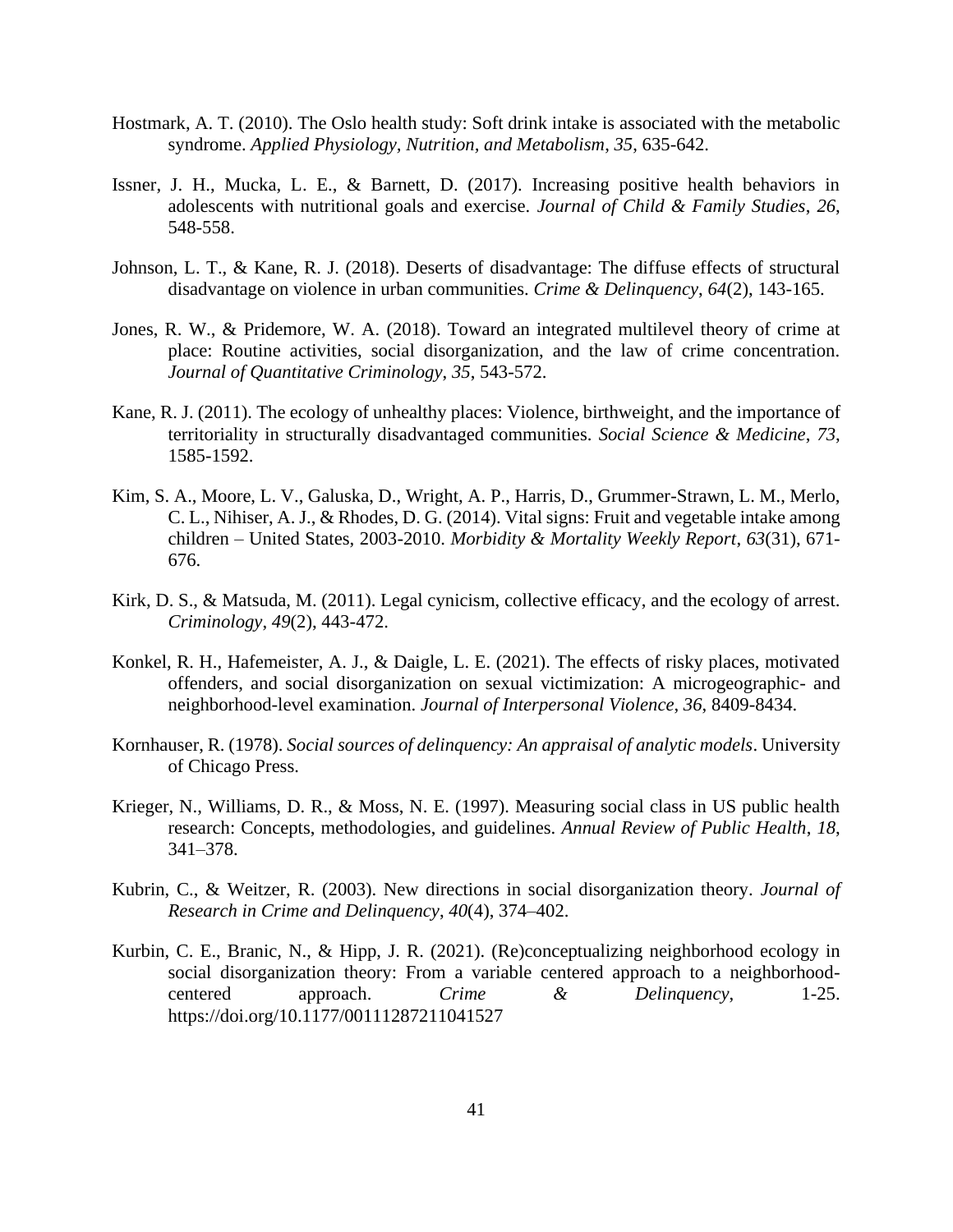- <span id="page-48-6"></span>Lambregts-Rommelse, N., & Hebebrand, J. (2017). Editorial focused issue 'The role of nutrition in child and adolescent onset mental disorders'. *European Child & Adolescence Psychiatry*, *26*, 1007-1010.
- <span id="page-48-8"></span>Lampard, A. M., MacLehose, R. F., Eisenberg, M. E., Neumark-Sztainer, D., & Davison, K. K. (2014). Weight-related teasing in the school environment: Associations with psychosocial health and weight control practices among adolescent boys and girls. *Journal of Youth & Adolescence*, *43*, 1770-1780.
- <span id="page-48-2"></span>Leary, E. (2005). Crisis in the U.S. labor movement: the roads not taken. *Monthly Review*, *57*(2). link.gale.com/apps/doc/A144016105/ITBC?u=tel\_a\_utc&sid=bookmark-ITBC&xid=efd14928
- <span id="page-48-3"></span>Lee, S. (2017). The food we eat and the people who feed us. *Washington University Law Review*, *94*(5). https://link.gale.com/apps/doc/A529947933/ITBC?u=tel\_a\_utc&sid=bookmark-ITBC&xid=9eb06374
- <span id="page-48-11"></span>Long, J. S., & Freese, J. (2006). *Regression models for categorical dependent variables using stata* (2nd ed.). Stata Press.
- <span id="page-48-4"></span>Long, Y., & Baran, P. K. (2012). Does intelligibility affect place legibility? Understanding the relationship between objective and subjective evaluations of the urban environment. *Environment & Behavior*, *44*(5), 616–640.
- <span id="page-48-0"></span>Lynch, M. J. (2016). The ecological distribution of community advantage and disadvantage: Power structures, political economy, communities, and green-state crime and justice. *Critical Criminology*, *24*, 247-262.
- <span id="page-48-1"></span>Matthew, D. B. (2018). "Lessons from the other America:" Turning a public health lens on fighting racism and poverty. *The University of Memphis Law Review*, *49*, 229-262.
- <span id="page-48-9"></span>Merolla, D. M., Hunt, M. O., & Serpe, R. T. (2011). Concentrated disadvantage and beliefs about the causes of poverty: A multi-level analysis. *Sociological Perspectives*, *54*(2), 205-227.
- <span id="page-48-7"></span>Mersky, J. P., & Janczewski, C. E. (2018). Racial and ethnic differences in the prevalence of adverse childhood experiences: Findings from a low-income sample of U.S. women. *Child Abuse & Neglect*, *76*, 480-487.
- <span id="page-48-10"></span>Moffitt, T. E. (1993). Adolescence-limited and life-course-persistent antisocial behavior: A developmental taxonomy. *Psychological Review*, *100*(4), 674-701.
- <span id="page-48-5"></span>Montoya, L., Junger, M., & Ongena, Y. (2016). The relation between residential property and its surroundings and day- and night-time residential burglary. *Environment & Behavior*, *48*(4), 515–549.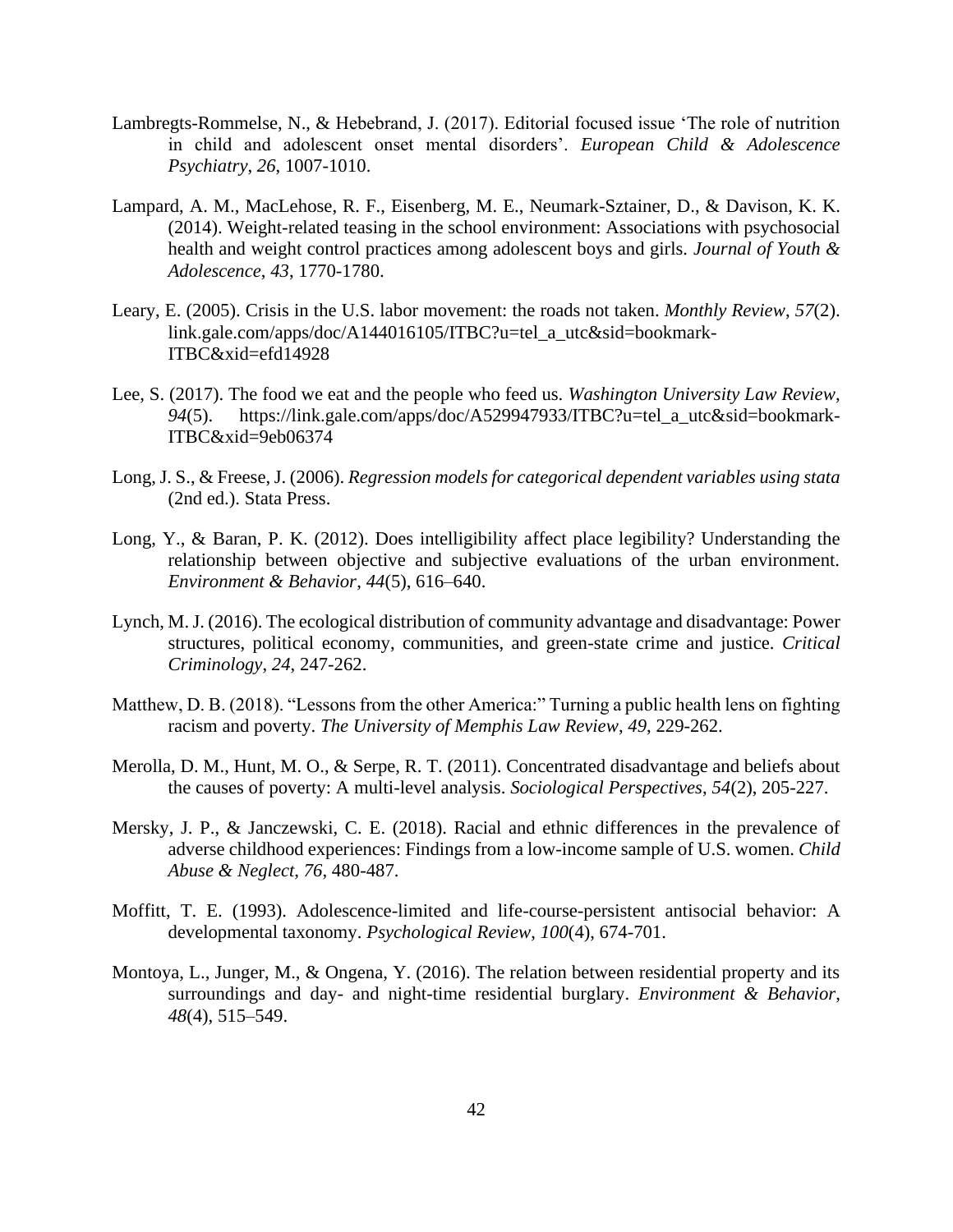- <span id="page-49-2"></span>Morenoff, J. D., Sampson, R. J., & Roudenbush, S. W. (2001). Neighborhood inequality, collective efficacy, and the spatial dynamics of urban violence. *Criminology*, *39*(3), 517-559.
- <span id="page-49-8"></span>Morgan, R. E., & Truman, J. L. (2020). *Criminal Victimization, 2019*. Bureau of Justice Statistics. https://bjs.ojp.gov/library/publications/criminal-victimization-2019
- <span id="page-49-9"></span>National Research Council. (2014). *Estimating the Incidence of Rape and Sexual Assault*. The National Academies Press. https://doi.org/10.17226/18605
- <span id="page-49-3"></span>Newman, O. (1996). *Creating defensible spaces*. DIANE Publishing.
- <span id="page-49-11"></span>Osgood, D. W. (2000). Poisson-based regression analysis of aggregate crime rates. *Journal of Quantitative Criminology*, *16*, 21-43.
- <span id="page-49-12"></span>Osgood, D. W., & Chambers, J. M. (2000). Social disorganization outside the metropolis: An analysis of rural youth violence. *Criminology*, *38*(1), 81-115.
- <span id="page-49-10"></span>Osgood, D. W., & Chambers, J. M. (2003). Community correlates of rural youth violence. *Juvenile Justice Bulletin*, 1-12. https://www.ojp.gov/pdffiles1/ojjdp/193591.pdf
- <span id="page-49-0"></span>Park, R. E., & Burgess, E. W. (1924). *Introduction to the Science of Sociology* (2 ed.). University of Chicago Press.
- <span id="page-49-4"></span>Penn, A. (2003). Space syntax and spatial cognition. *Environment & Behavior*, *35*(1), 30-65.
- <span id="page-49-6"></span>Perez, N. M., Jennings, W. G., & Baglivio, M. T. (2018). A path to serious violent, chronic delinquency: The harmful aftermath of adverse childhood experiences. *Crime & Delinquency*, *64*, 3-25.
- <span id="page-49-13"></span>Peterson, R. D., & Krivo, L. J. (2005). Macrostructural analysis of race, ethnicity, and violent crime: Recent lessons and new directions for research. *Annual Review of Sociology*, *31*, 331-356.
- <span id="page-49-5"></span>Pina-Camacho, L., Jensen, S. K., Gaysina, D., & Barker, E. D. (2015). Maternal depression symptoms, unhealthy diet and child emotional-behavioural dysregulation. *Psychological Medicine*, *45*, 1851-1860.
- <span id="page-49-7"></span>Portnoy, J., Raine, A., Lui, J., & Hibbeln, J. R. (2017). Reductions of intimate partner violence resulting from supplementing children with omega-3 fatty acids: A randomized, doubleblind, placebo-controlled, stratified, parallel-group trial. *Aggressive Behavior*, *44*, 491- 500.
- <span id="page-49-1"></span>Pruitt, S. L., Leonard, T., Xuan, L., Amory, R., Higashi, R. T., Nguyen, O. K., Pezzia, C., & Swales, S. (2016). Who Is food insecure? Implications for targeted recruitment and outreach, national health and nutrition examination survey, 2005–2010. *Preventing Chronic Disease*, *13*(10). https://doi.org/10.5888/pcd13.160103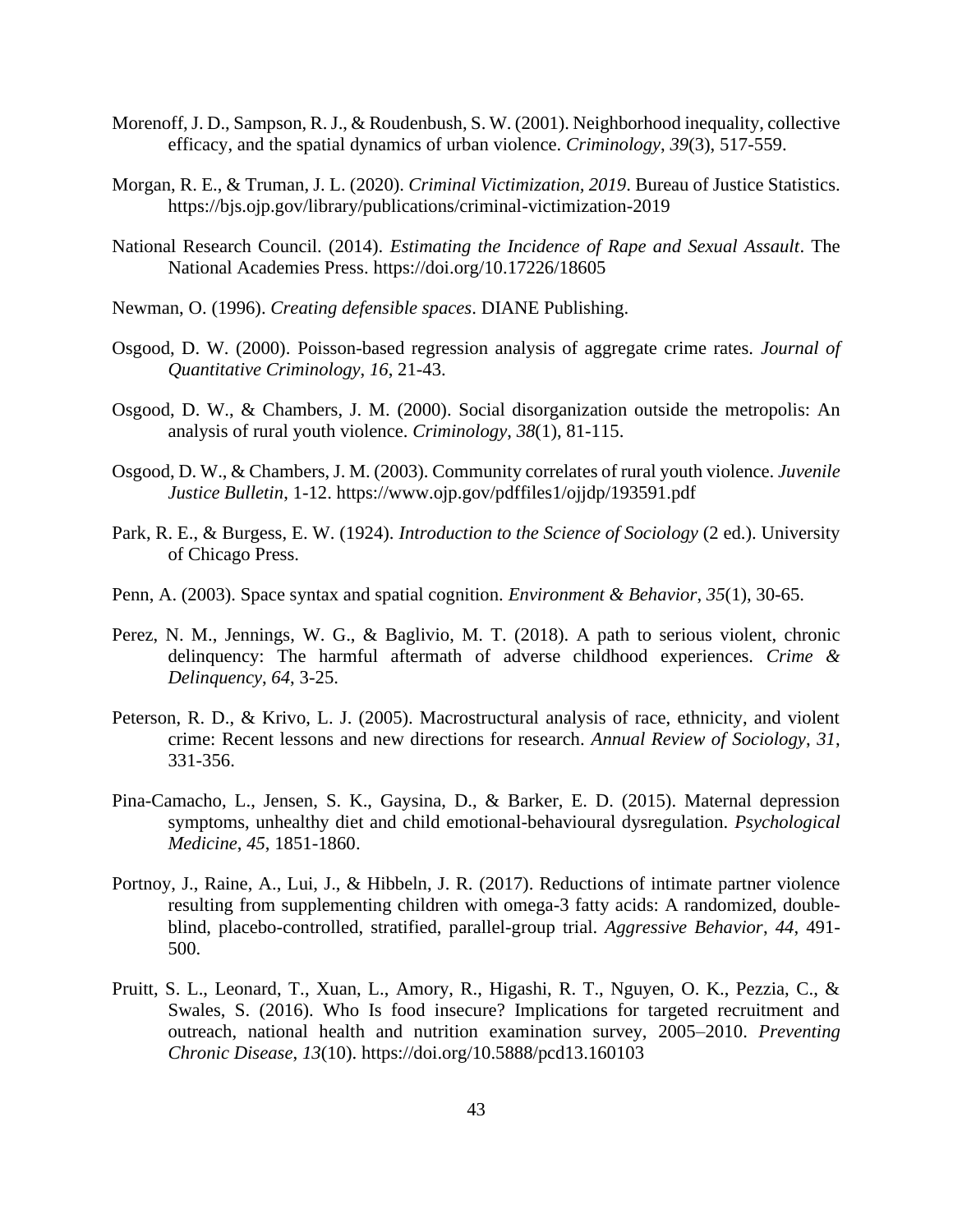- <span id="page-50-6"></span>Ramirez, A. S., Golash-Boza, T., Unger, J. B., & Baezconde-Garbanati, L. (2018). Questioning the dietary acculturation paradox: A mixed-methods study of the relationship between food and ethnic identity in a group of Mexican-American women. *Journal of the Academy of Nutrition & Dietetics*, *118*(3), 431-439.
- <span id="page-50-4"></span>Ratcliffe, J. H., Taniguchi, T., Groff, E. R., & Wood, J. D. (2011). The Philadelphia foot patrol experiment: A randomized controlled trial of police patrol effectiveness in violent crime hotspots. *Criminology*, *49*(3), 795-831.
- <span id="page-50-11"></span>Rodriguez, C. E., & Cordero-Guzman, H. (1992). Placing race in context. *Ethnic & Racial Studies*, *15*(4), 523-542.
- <span id="page-50-10"></span>Rosenboom, L. M., Shlafer, R. J., Stang, J. L., & Harnack, L. J. (2018). Evaluation of nutritional quality of commissary foods offered in American women's prisons. *Journal of Correctional Healthcare*, *24*, 264-275.
- <span id="page-50-7"></span>Rucklidge, J. J., & Mulder, R. T. (2016). Could nutrition help behaviours associated with personality disorders? A narrative review. *Personality & Mental Health*, *10*, 3-11.
- <span id="page-50-5"></span>Ruiz-Tagle, J. (2013). A theory of socio-spatial integration: Problems, policies and concepts from a US perspective. *International Journal of Urban and Regional Research*, *37*(2), 388-408.
- <span id="page-50-9"></span>Samek, D. R., Hicks, B. M., Keyes, M. A., & Iacono, W. G. (2017). Antisocial peer affiliation and externalizing disorders: Evidence for gene x environment x development interactions. *Development & Psychopathology*, *29*, 155-172.
- <span id="page-50-3"></span>Sampson, R. J. (2002). Transcending tradition: New directions in community research, Chicago style. *Criminology*, *40*, 213-230.
- <span id="page-50-0"></span>Sampson, R. J., & Groves, W. B. (1989). Community structure and crime: Testing socialdisorganization theory. *American Journal of Sociology*, *94*(4), 774-802.
- <span id="page-50-1"></span>Sampson, R. J., Raudenbush, S. W., & Earls, F. (1997). Neighborhood and violent crime: A multilevel study of collective efficacy. *Science*, *277*(5328), 918-924.
- <span id="page-50-12"></span>Schieman, S. (2005). Residential stability and the social impact of neighborhood disadvantage: A study of gender- and race-contingent effects. *Social Forces*, *83*(3), 1031-1064.
- <span id="page-50-8"></span>Schwartz, J. A., Wright, E. M., & Valgardson, B. A. (2019). Adverse childhood experiences and deleterious outcomes in adulthood: A consideration of the simultaneous role of genetic and environmental influences in two independent samples from the United States. *Child Abuse & Neglect*, *88*, 420-431.
- <span id="page-50-2"></span>Serkin, C. (2020). A case for zoning. *Notre Dame Law Review*, *96*(2), 749-798.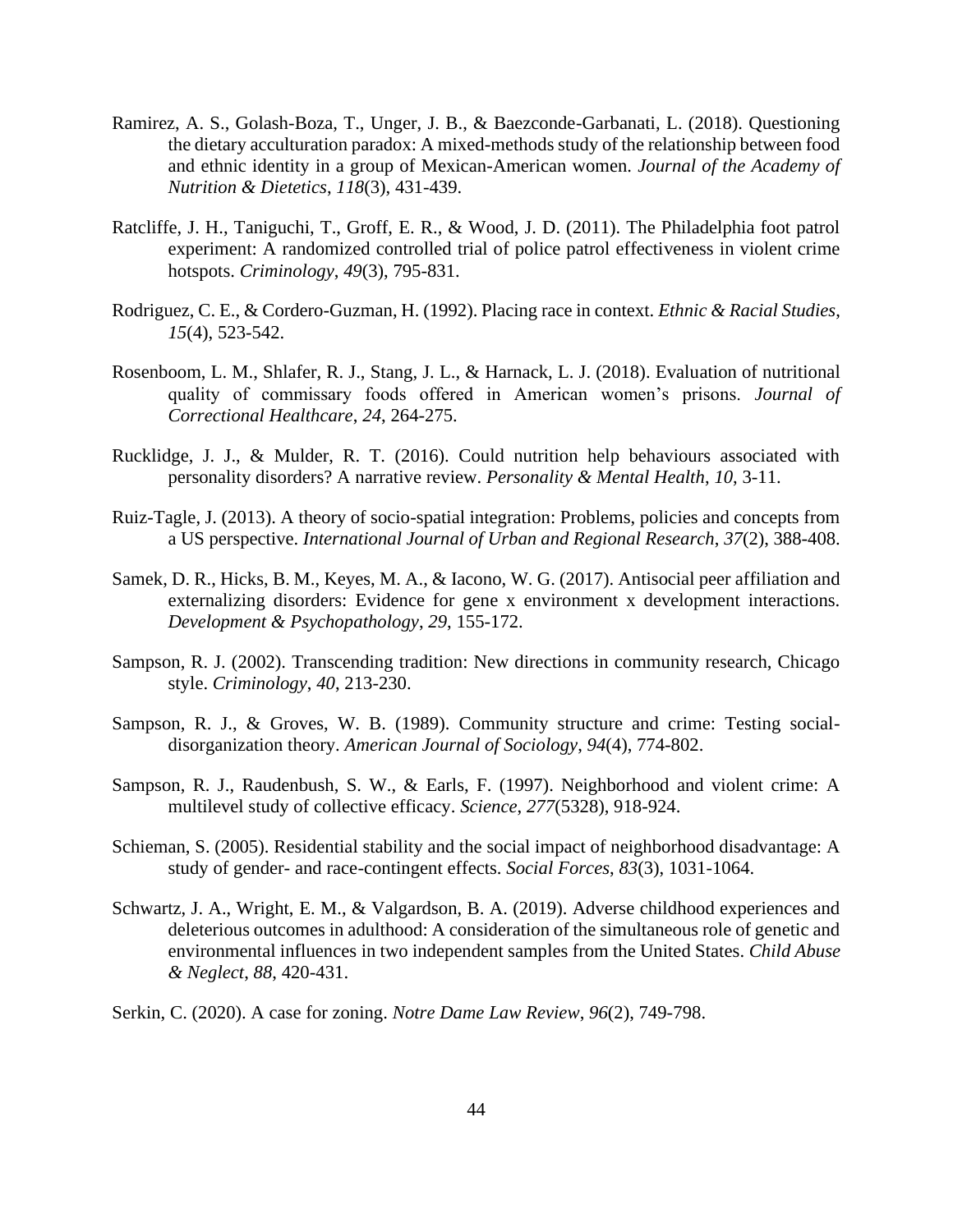- <span id="page-51-3"></span>Sharkey, J. R., Horel, S., & Dean, W. R. (2010). Neighborhood deprivation, vehicle ownership, and potential spatial access to a variety of fruits and vegetables in a large rural area in Texas. *International Journal of Health Geographics*, *9*, 1-27.
- <span id="page-51-0"></span>Shaw, C. R., & McKay, H. D. (1972). *Juvenile delinquency and urban areas*. University of Chicago Press.
- <span id="page-51-9"></span>Shively, R. (2018). The importance of staff training in mental health. *Journal of Community Corrections*, *27*(3), 11-29.
- <span id="page-51-7"></span>Solnick, S. J., & Hemenway, D. (2012). The 'twinkie defense': The relationship between carbonated non-diet soft drinks and violence perpetration among Boston high school students. *Injury Prevention*, *18*, 259-263.
- <span id="page-51-8"></span>Solnick, S. J., & Hemenway, D. (2014). Soft drinks, aggression and suicidal behaviour in US high school students. *International Journal of Injury Control and Safety Promotion*, *21*(3), 266- 273.
- <span id="page-51-4"></span>Soltero, E. G., Ledoux, T. A., O'Connor, D. P., Moore, Q. L., Berger Cardoso, J., & Lee, R. E. (2019). Cross-country comparison of school neighborhood food environments in Houston, Texas and Guadalajara, Mexico. *The Journal of Primary Prevention*, *40*, 591-606.
- <span id="page-51-10"></span>Thomas, S. A., Harris, C. T., & Drawve, G. (2021). Exploring the influence of elements of the social and physical environment on neighborhood gun crime. *American Journal of Criminal Justice*, 1-29. https://doi.org/10.1007/s12103-020-09599-1
- <span id="page-51-6"></span>Vogel, S. C., Brito, N. H., & Callaghan, B. L. (2020). Early life stress and the development of the infant gut microbiota: Implications form mental health and neurocognitive development. *Current Psychiatry Reports*, *22*, 61-69.
- <span id="page-51-5"></span>Walker, D., & Holtfreter, K. (2016). Adolescent motherhood, depression, and delinquency. *Journal of Child & Family Studies*, *25*, 939-948.
- <span id="page-51-11"></span>Walker, J. T., & Madden, S. (2005). *Statistics in criminology and criminal justice: Analysis and interpretation* (5th ed.). Jones & Bartlett Learning.
- <span id="page-51-2"></span>Walker, R. E., Block, J., & Kawachi, I. (2012). Do residents of food deserts express different food buying preferences compared to residents in food oases? A mixed-methods analysis. *International Journal of Behavioral Nutrition and Physical Activity*, *9*(41), 1-13.
- <span id="page-51-1"></span>Walker, R. E., Fryer, C. S., Butler, J., Keane, C. R., Kriska, A., & Burke, J. G. (2011). Factors influencing food buying practices in residents of a low-income food desert and a lowincome food oasis. *Journal of Mixed Methods Research*, *5*(3), 247-267.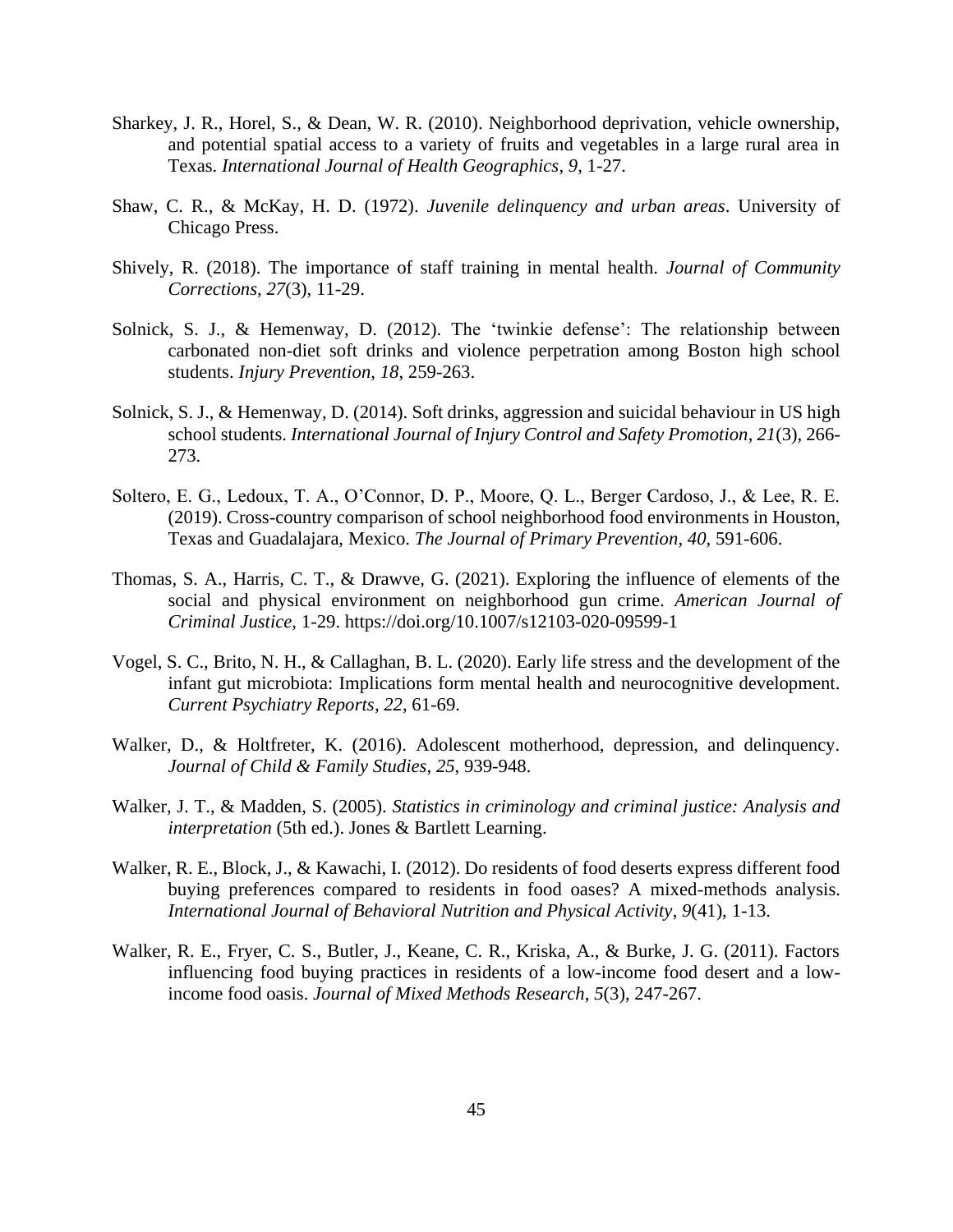- <span id="page-52-5"></span>Walters, G. D. (2020). Unraveling the bidirectional relationship between bullying victimization and perpetration: A test of mechanisms from opportunity and general strain theories. *Youth Violence & Juvenile Justice*, *18*, 395-411.
- <span id="page-52-0"></span>Woldoff, R. A. (2011). *White flight/black flight: The dynamics of racial change in an American neighborhood*. Cornell University Press.
- <span id="page-52-4"></span>Wolff, K. T., & Baglivio, M. T. (2017). Adverse childhood experiences, negative emotionality, and pathways to juvenile recidivism. *Crime & Delinquency*, *36*(12), 1495-1521.
- <span id="page-52-2"></span>Zenk, S. N., Odoms-Young, A., Dallas, C., Hardy, E., Watkins, A., Hoskins-Wroten, J., & Holland, L. (2011). You have to hunt for the fruits, the vegetables: Environmental barriers and adaptive strategies to acquire food in a low-income African-American neighborhood. *Health Education & Behavior*, *38*(3), 282-292.
- <span id="page-52-3"></span>Zenk, S. N., Schulz, A. J., Israel, B. A., James, S. A., Bao, S., & Wilson, M. L. (2005). Neighborhood racial composition, neighborhood poverty, and the spatial accessibility of supermarkets in metropolitan Detroit. *American Journal of Public Health*, *95*(4), 660-667.
- <span id="page-52-1"></span>Zuluaga, D., & Forrester, A. C. (2020). The Impact of the Community Reinvestment Act on neighborhood gentrification. *Quarterly Journal of Finance and Accounting*, *58*(3). https://link.gale.com/apps/doc/A647210008/ITBC?u=tel\_a\_utc&sid=bookmark-ITBC&xid=1ee88f33